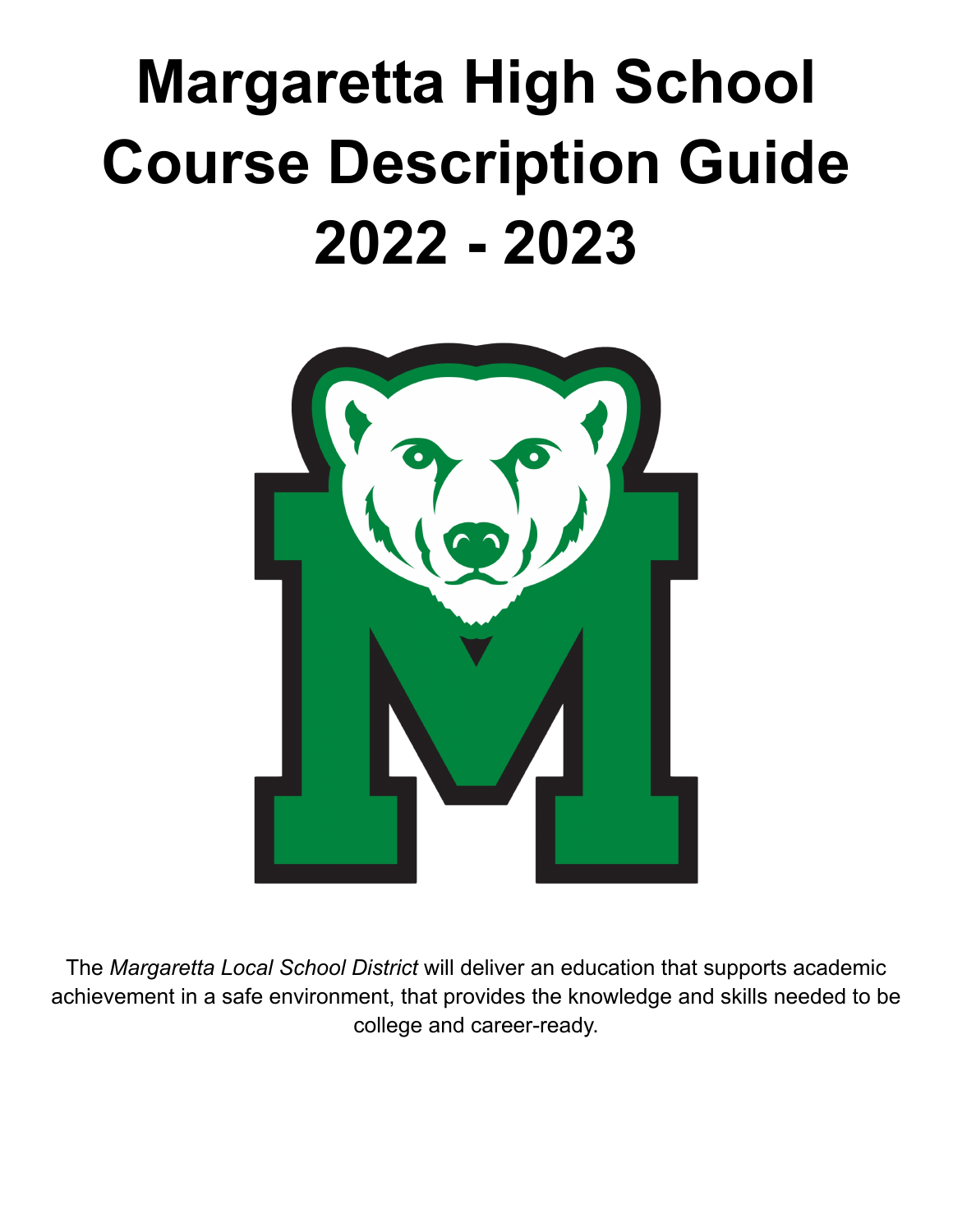# **Table of Contents**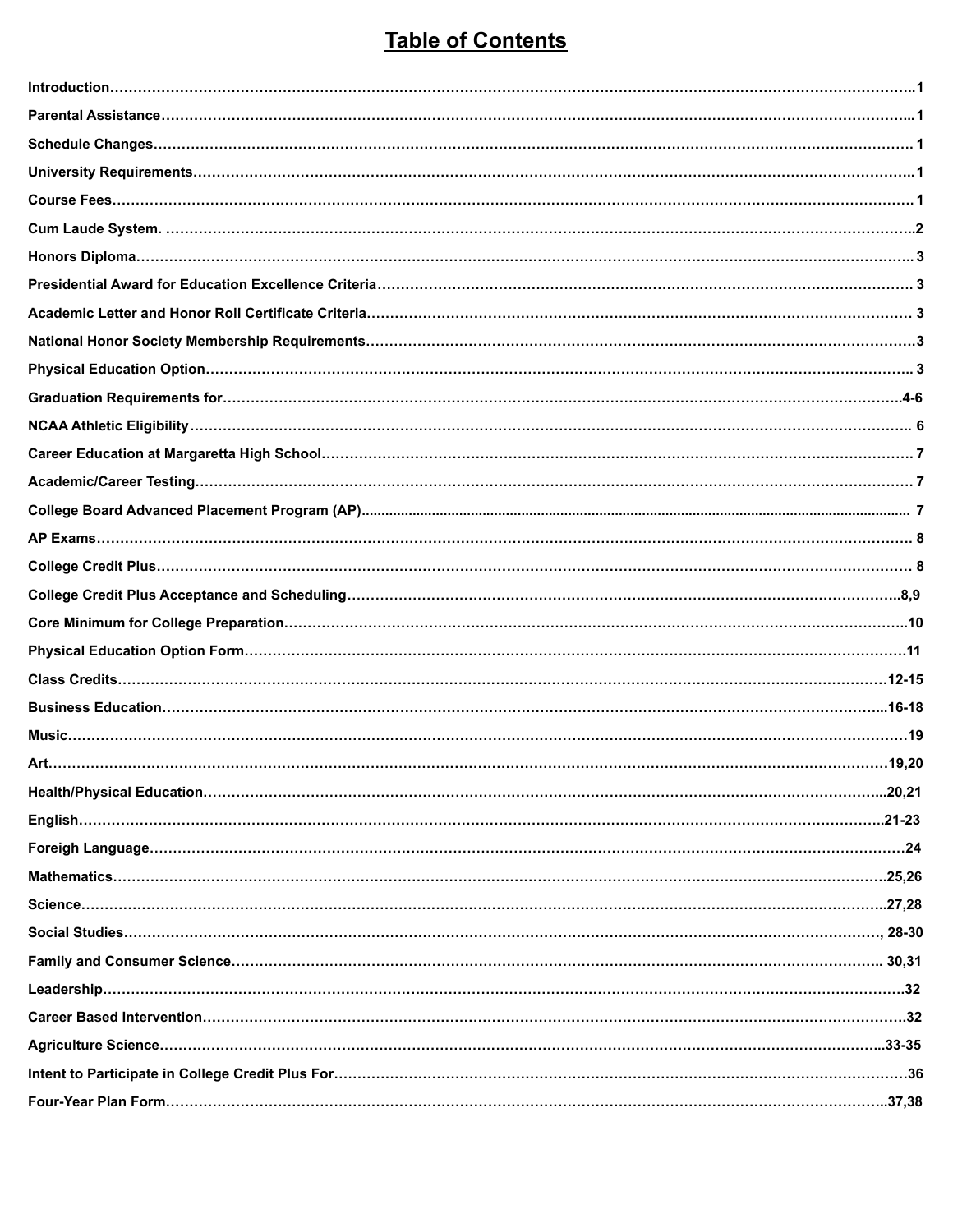#### **INTRODUCTION**

One of the many roles of a high school is to prepare students for the future. This future may include college, technical school, or going into the workforce. Our school can help prepare students for any of these choices.

Our school system can help to prepare a student for any field of work. To do this they will have to work closely with teachers, counselors, and parents in developing a four-year course of study to prepare them for their careers.

## **22 CREDITS TO GRADUATE**

English 4 credits Math 4 credits Social Studies\* 3 credits \*(US History & Government required) Science 3 credits Health/Phy. Ed. 1 credit<br>Fine Arts 1 credit Fine Arts Electives 7 credits Financial Literacy .5 credit (Class of 2026 and beyond)

In order to graduate, seniors must pass a minimum of four units of credit in their fourth year of high school and attend a full four years of a planned instructional program regardless of the number of units. Students are also required to pass the state-mandated tests. (See pages 4 - 7).

The graduating class of 2026 and beyond are required to earn ½ credit in Financial Literacy.

# **PARENTAL ASSISTANCE**

Parents or guardians are asked to familiarize themselves as much as possible with course offerings and assist their students in determining their course preferences. Please use the worksheet on the last page to prepare a possible schedule. Every attempt will be made to honor student course requests. Some course requests cannot be honored due to insufficient enrollment or two or more courses having the same meeting time.

#### **SCHEDULE CHANGES**

When students register for a course, they are expected to complete it. There should not be an assumption if they do not like the course they can drop it. Appointments can be made with the Guidance personnel to facilitate options. Schedule changes during the school year will only be permitted if extenuating circumstances occur and have approval from the principal. A Course cannot be dropped after the course term has started or after the designated drop period without loss of credit as well as a withdrawn/F grade for the entire course. The WD/F grade will be factored into a student's cumulative grade point average (GPA) and will appear on the student's official transcript.

Students that have been accepted to EHOVE Career Center MUST attend classes at EHOVE for the first ten (10) days of the school year before they may be permitted to return to Margaretta High School. After the first ten days of the school year, students MUST REMAIN at EHOVE.

#### **UNIVERSITY REQUIREMENTS**

Colleges in Ohio are requiring the following courses for unconditional admission:

| 4 English Credits   4 Math Credits   3 Science Credits   3 Social Studies Credits.   2 Foreign Language Credits<br>1 Fine Arts Credit |  |
|---------------------------------------------------------------------------------------------------------------------------------------|--|
|---------------------------------------------------------------------------------------------------------------------------------------|--|

#### **FEES - COURSE, GENERAL AND TECHNOLOGY**

Students will be provided with necessary textbooks for courses of instruction without cost. In accordance with state law, Margaretta Middle/High School charges specific fees for the following materials and activities used in the course of instruction.

| Annual General Fee - \$50.00 | Technology Fee - \$50.00<br>(Chromebook)                                           | Advanced Placement - \$20.00<br>English III Workbook Fee |
|------------------------------|------------------------------------------------------------------------------------|----------------------------------------------------------|
| Chemistry Lab Fee - \$11.00  | Agricultural and Environmental<br>Systems Courses -<br>FFA Dues - \$20.00 Annually |                                                          |

Charges may also be imposed for loss, damage, or destruction of school apparatus, equipment, musical instruments, library materials, textbooks, and any damage to school buildings or property. Students using school property and equipment can be fined for excessive wear and tear and abuse of the property and equipment.

Fees may be waived in situations where there is financial hardship. Fees are subject to change.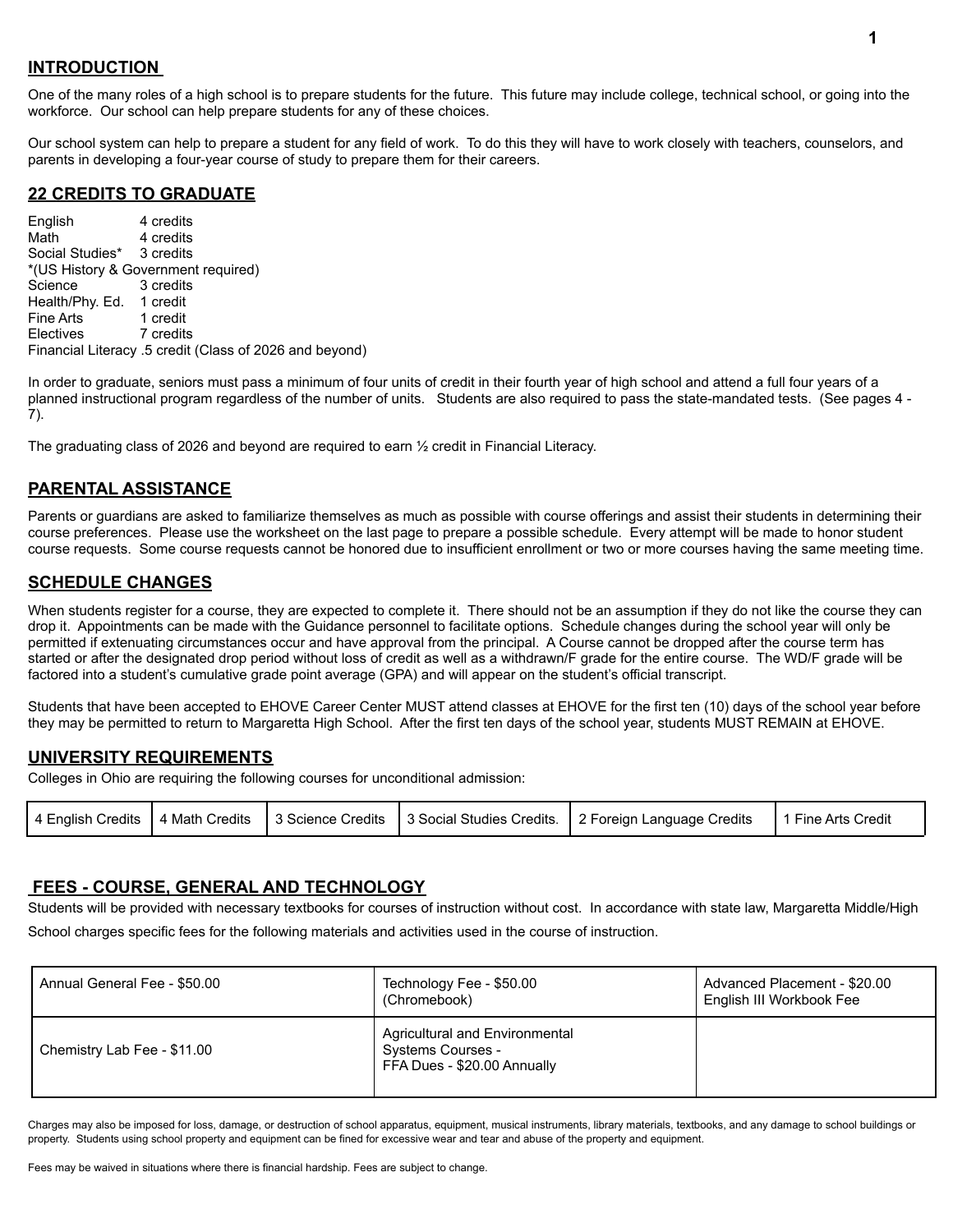#### **CUM LAUDE SYSTEM**

Beginning with the Class of 2023, the Cum Laude System will be implemented. Students will compete against the curriculum in order to earn an academic level of success. The following are the academic achievement levels students could earn by the end of their senior year. Each student earning any of these designations will be recognized at graduation.

#### **CUM LAUDE HONORS SYSTEM**

| <b>Honor Level</b>     | <b>Unweighted GPA</b> |
|------------------------|-----------------------|
| Summa Cum Laude        | $3.9 - 4.0$           |
| <b>Magna Cum Laude</b> | $3.75 - 4.0$          |
| <b>Cum Laude</b>       | $3.5 - 4.0$           |

#### **DISCLAIMERS**

The Margaretta High School Course Description Guide is to be used to assist students in selecting courses for the next academic school year and as a guide to help plan their four-year MHS course of study. The guide is subject to change and revised as needed. While the guide is intended to help with long-term planning, course offerings are subject to adequate student enrollment, availability of qualified instructors, and budgetary restrictions. Listed course fees are approximate at the time of printing.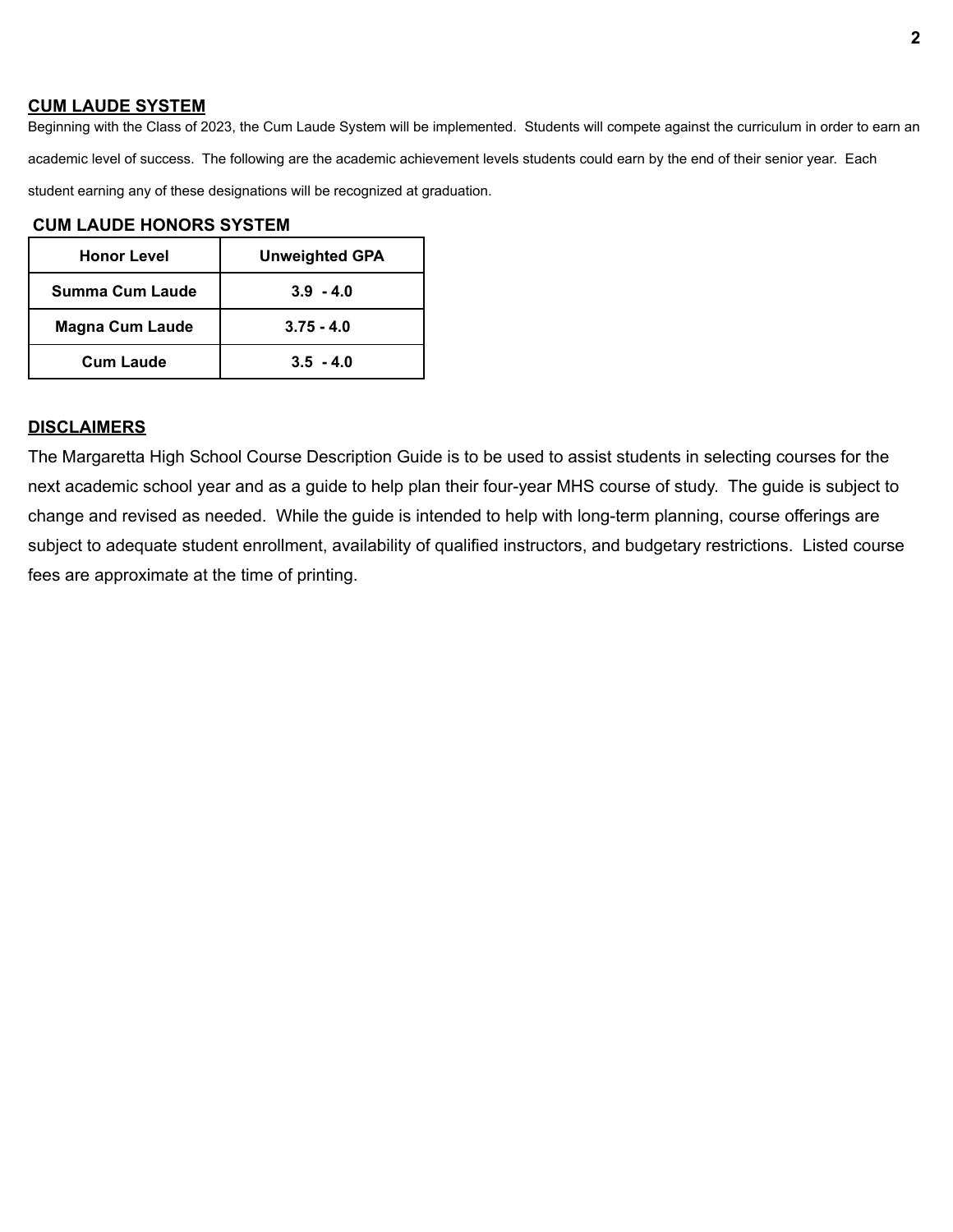#### **HONORS DIPLOMA**

A student must complete any seven of the eight requirements to receive an honors diploma:

- 1. English 4 credits
- 2. Mathematics 4 credits (must include, Algebra, Geometry, Algebra 2 or equivalent and another higher-level course or a 4-year sequence of courses that contain equivalent content).
- 3. Science 4 credits (must include Chemistry and Physics).
- 4. Social Studies 4 credits
- 5. Foreign Language 3 credits of the same Foreign Language or 2 credits each of 2 different Foreign Languages.
- 6. Fine Arts 1 credit
- 7. 3.5 GPA
- 8. ACT Composite of 27 or higher or SAT composite of 1210 or higher

#### **CRITERIA FOR THE PRESIDENTIAL AWARD FOR EDUCATION EXCELLENCE**

| Accumulate and maintain a 3.5 GPA or higher | Score in the 85th percentile or higher in Math or Reading on the ACT. |
|---------------------------------------------|-----------------------------------------------------------------------|
|---------------------------------------------|-----------------------------------------------------------------------|

#### **CRITERIA FOR ACADEMIC LETTER AND HONOR ROLL**

#### **Honor Roll:**

Freshmen who maintain a 3.5 GPA through 3 grading periods will qualify for the Honor Roll. Any student who achieves a 3.5 GPA through the first 3 grading periods and who previously did not receive a letter award that year will qualify for Honor Roll.

#### **Academic Letter:**

The letter will be awarded based solely on the student's accumulated GPA. A student will receive a letter each time he or she meets one of the following criteria:

| I GPA of 3.50 after 3 semesters | GPA of 3.30 after 5 semesters | GPA of 3.10 after 7 semesters |
|---------------------------------|-------------------------------|-------------------------------|
|---------------------------------|-------------------------------|-------------------------------|

#### **REQUIREMENTS FOR NATIONAL HONOR SOCIETY MEMBERSHIP**

1. Junior or Senior with a GPA of 3.5 or higher

- 2. Applicants and current members must also participate in a minimum of one advanced or honors course offering one semester *prior* to induction **and** for *each semeste*r while a member. These may include the following offerings: Chemistry, Advanced Biology, Physics, Algebra II, Trigonometry, Calculus, and Advanced Placement classes. College credit course work will be considered on the basis of the class offering and course description.
- 3. Eligibility for membership to the NHS is also based on demonstration of community service, leadership, and character. Students must submit a completed "Student Activity Form" to document activities in each of these areas and provide an accurate class schedule as well.
- 4. In addition to the Student Activity Form, a letter of recommendation for membership to the National Honor Society is required. The letter may be written by an employer, group advisor, coach, or faculty member. This letter should provide further evidence of the candidate's achievements in the areas of service, leadership, and/or character.

Evidence of eligibility and additional information obtained from the faculty and staff will be reviewed by a council of five (5) teachers called the Faculty Advisory Council (FAC). Membership will be decided by majority vote by the FAC. Candidates for membership will be notified of the FAC selections in writing. A formal induction ceremony generally occurs in late October of each year.

For more information regarding membership, please refer to the Bylaws.

#### **PHYSICAL EDUCATION OPTION**

In accordance with the Ohio Department of Education Policy (ORC 3313.603) and Margaretta Local School Board Policy, a student may participate in cheerleading, marching band, choir, or interscholastic athletics to fulfill the physical education requirements for graduation. Information and physical education option form are located in the back of this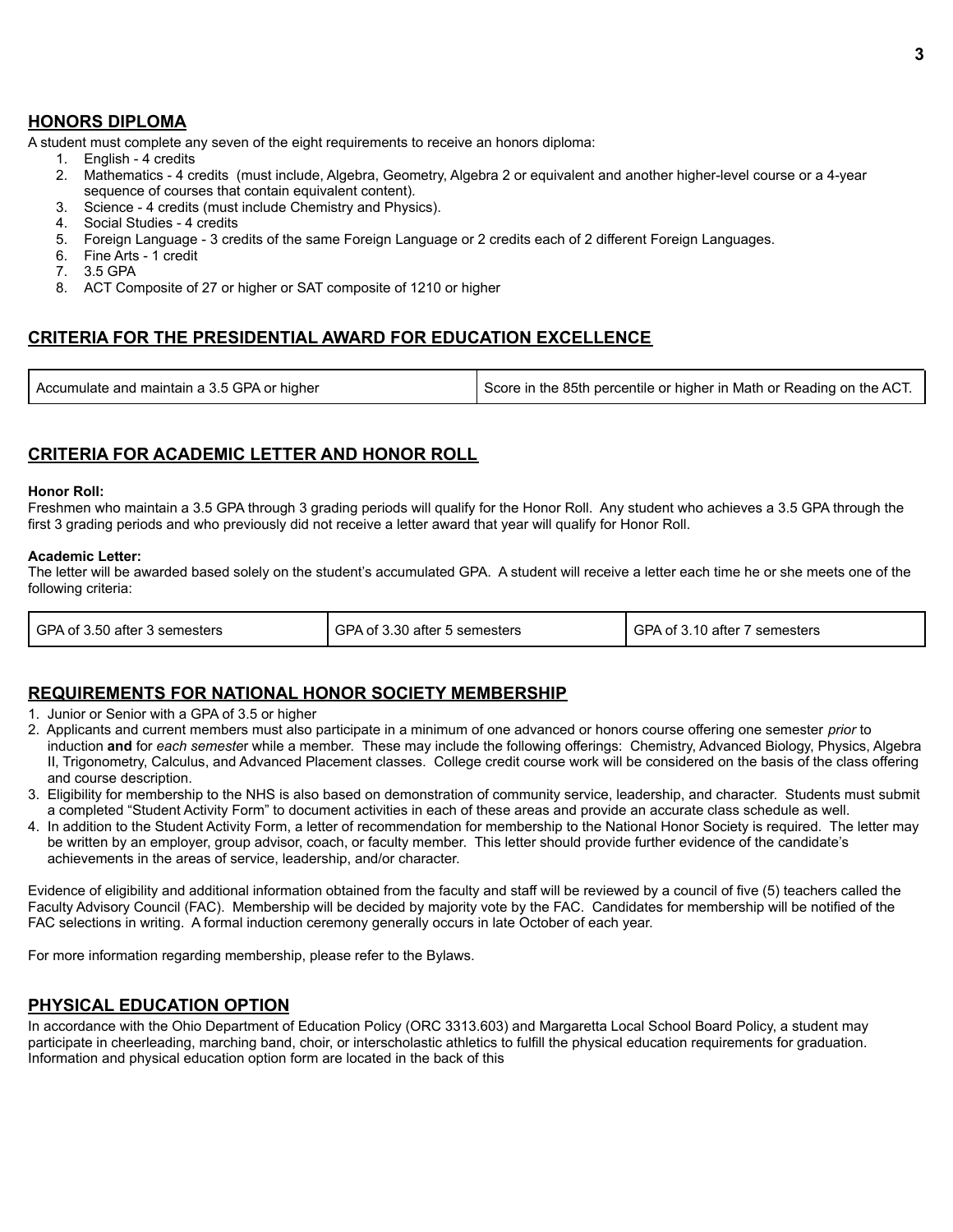#### **Ohio's Assessment and Graduation Requirements Class of 2023 and Beyond**

#### **STATE TESTING REQUIREMENTS CLASSES OF 2023 AND BEYOND**

For students who enter grade 9 on or after July 1, 2019, state and federal testing laws require districts to administer Ohio State tests to all students at the completion of associated courses. The required OST's include, **Algebra, Geometry, English Language Arts II, Biology, American Government, and American History.** Additionally, districts and schools are required to administer the state-funded ACT to all Juniors during the spring of the junior year.

#### **General Graduation Requirements - Overview**

Ohio law provides new graduation requirements for students in the classes of 2022 and beyond. Students in the class of 2022 may meet the new requirements or one of the original three pathways that were in place when they entered grade 9. Students in the classes of 2023 and beyond (those who entered grade 9 on or after July 1, 2019) must meet the new requirements. Ohio's new graduation requirements consist of three components:

#### 1. **Specific course/credit requirements:**

Students will satisfy Ohio's curriculum requirements and Margaretta Local School District specific course/credit requirements:

| English - 4 credits | <b>Mathematics - 4 credits</b><br>l Science - 3 credits |                         | <b>Social Studies - 3 credits</b> |  |
|---------------------|---------------------------------------------------------|-------------------------|-----------------------------------|--|
| l Health - ½ credit | <b>Physical Education 1/2 credit</b>                    | l Electives - 5 credits | Total = 20 credits                |  |

**NOTE:** If the district selects the available option in Policy 5460, students who have participated in interscholastic athletics, marching band, or cheerleading for at least two (2) full seasons or choir for two (2) years as defined in the Athletic Handbook, while enrolled in grades 9 through 12 and as documented by the Coach and Athletic Director, may be excused for the high school physical education requirement. Students electing such PE Waiver shall complete one-half (½) unit (credit) of at least sixty hours of instruction in another course of study which is designated by the Board as meeting the high school curriculum requirements. This may be a necessary addition to the local requirements listed above.

All students must receive instruction in economics and financial literacy during grades 9-12. Additionally, all students must receive instruction in cardiopulmonary resuscitation and the use of an automated external defibrillator from an approved source during grades 9-12, unless the student is exempted from such training due to disability or by written request of the parent. Credit will be earned by:

- A. Completing coursework
- B. Testing out of or demonstrating mastery of course content, or
- C. Pursuing one or more educational options in accordance with the District's Credit Flexibility Program

#### 2. **Competency Demonstration**

Students will demonstrate competency in the foundational areas of English Language Arts and Mathematics or through alternative Demonstrations, which include College Credit Plus, career-focused activities, or military enlistment.

#### 3. **Readiness Demonstration**

Students will demonstrate readiness for their post-high school paths by earning two (2) seals that allow them to demonstrate important Foundational and well-rounded academic and technical knowledge, professional skills, social and emotional competencies, and leadership and reasoning skills.

#### **Demonstrating Competency**

Students must earn a "competency" score on the English II and Algebra I end-of-course exams. Students not earning passing scores on the first attempt must be offered appropriate remediation and supports and retake the test at least once. In lieu of attaining passing scores on the state tests, students can utilize alternative ways to demonstrate competency. Prior to being eligible to demonstrate competency in alternative ways, students first must retake the test and receive remedial support. The three alternative ways to demonstrate competency for the subject area not passed are as follows:

**College Credit Plus -** Earn college credit in a non-remedial Math or English course (for the subject area not passed) to demonstrate competency.

**Career Experience and Technical Skill -** Complete two (2) demonstrations to show competency, at least one of which must be foundational.

Foundational:

- a. Earn a score of proficient or higher on three (3) WebXams in a single pathway;
- b. Earn an approved industry-recognized credential;
- c. Complete a pre-apprenticeship in the student's chosen career field or show evidence of acceptance into an apprenticeship program (for the students' ages 18 and older) after high school.

Supporting:

- a. Complete a 250-hour work-based learning experience with evidence of positive evaluation;
- b. Earn the workforce readiness score on WorkKeys; or
- c. Earn the OhioMeansJobs Readiness Seal.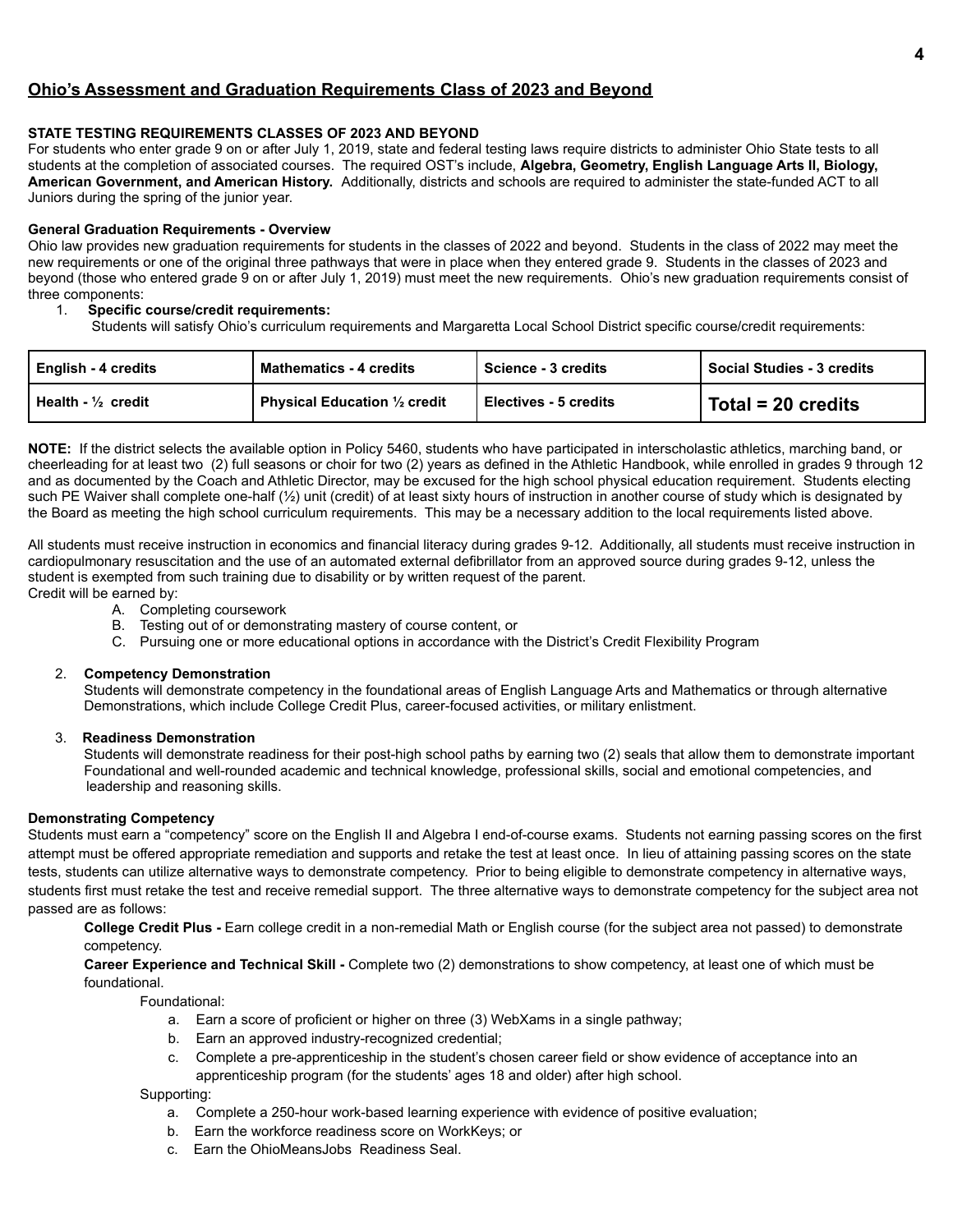**Military Readiness -** Competency can be achieved by meeting the requirements to enlist in the military, as demonstrated by a contract with the military to enlist upon graduation.

#### **Demonstrating Readiness**

In addition to fulfilling curriculum requirements and earning the competency requirements listed above, students also must show they are prepared for college or careers.

Ohio law created 12 seals for students to demonstrate academic, technical, and professional readiness for careers, college, the military, or self-sustaining professions. Each seal allows students to demonstrate knowledge and skills essential for future success.

Students will demonstrate readiness **by earning at least two diploma seals, one of which must be state-defined.** Seals help students develop an array of critical skills that are valuable to them as they transition to the next steps after high school.

#### **State-Defined Diploma Seal Requirements**

#### **1. Ohio Mean Jobs Readiness Seal**

Meet the requirements and criteria established for the readiness seal, including a demonstration of work readiness and professional competencies.

#### **2. State Seal of Biliteracy**

Meet the requirements and criteria, including proficiency requirements on assessment in a world language and English.

#### **3. Industry-Recognized Credential Seal**

Earn an approved industry-recognized credential that is aligned to a job considered in demand in this state and its regions.

#### **4. College-Ready Seal**

Earn remediation-free scores on the ACT or SAT. exams; or

#### **5. Military Enlistment Seal**

Provide evidence that a student has enlisted in a branch of the U.S. Armed Forces

#### **6. Citizenship Seal**

A student can:

- Earn a score of proficient or higher on both the American history and American government OST's;
- Earn a score that is as least equivalent to proficient on appropriate Advanced Placement or International

Baccalaureate exams; or

Earn a score that is at least equivalent to a "B" or higher in appropriate classes taken throughout the College Credit Plus program.

#### **7. Science Seal**

A student can:

- Earn a score of proficient or higher on the biology OST;
- Earn a score that is at least equivalent to proficient on appropriate Advanced Placement or International Baccalaureate Exams; or
- Earn a final course grade that is equivalent to a "B" or higher in an appropriate class taken through the College Credit Plus Program.

#### **8. Honors Diploma Seal**

- Earn one of two Honors Diplomas outlined below:
- Academic Honor Diploma
- Career-Tech Honors Dip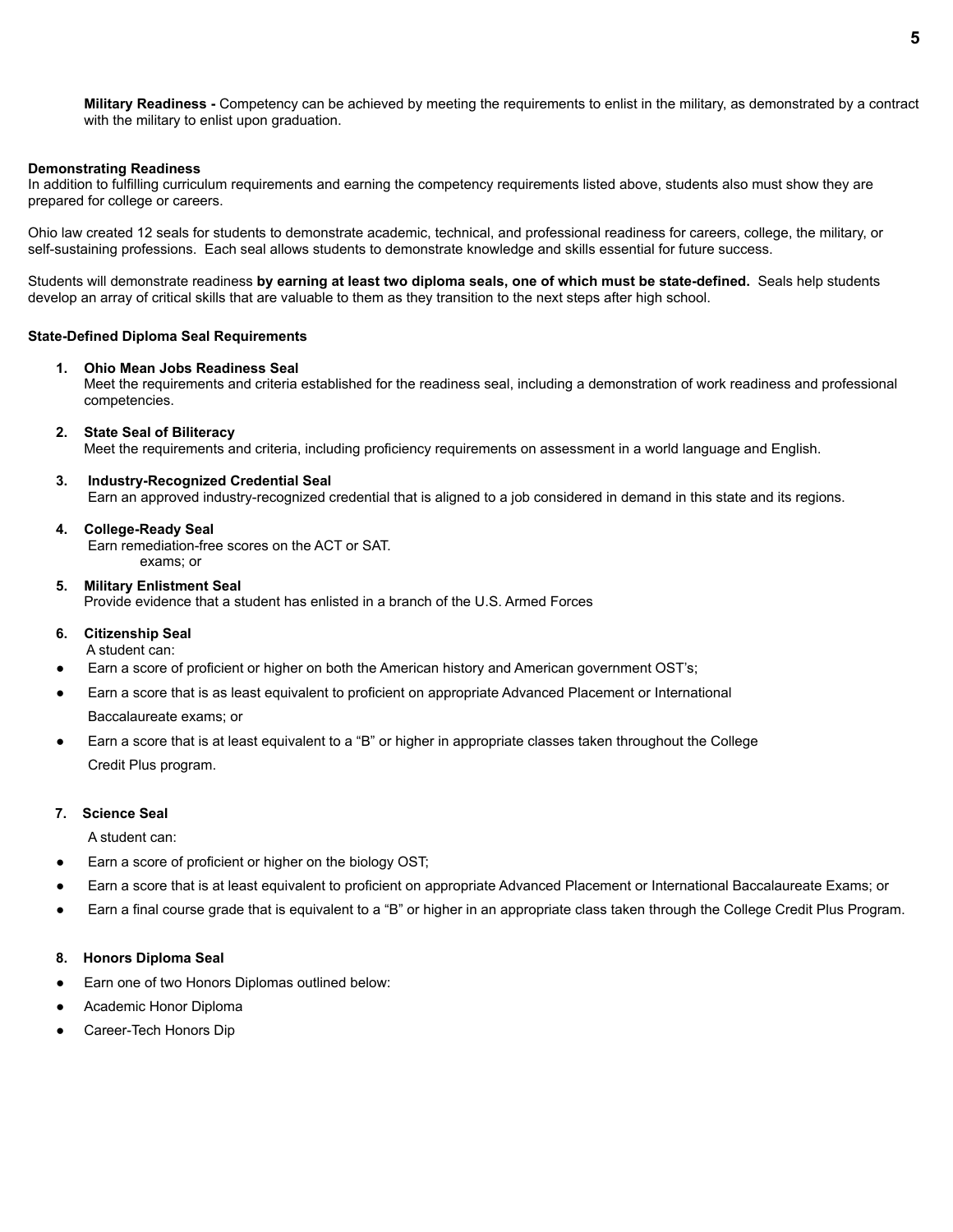#### **9. Technology Seal 6**

A student can:

- Earn a score that is at least equivalent to proficient on an appropriate Advanced Placement or International Baccalaureate exam;
- Earn a final grade that is equivalent to a "B" or higher in an appropriate class taken through the College Credit Plus program: or
- Complete a course offered through the district or school that meets guidelines developed by the Department. (A district or school is not required to offer a course that meets those guidelines).

#### **Locally Defined Diploma Seals - Adopted by Margaretta Board of Education**

#### **10. Community Service Seal**

- Can be completed at any point during the four years of high school
- **●** Cannot be started before June 1st of the summer prior to a students' freshman year
- **●** Must be completed by March 1st (unless otherwise approved by administration) of senior year
- **●** A student must complete a community service project through a group or organization which promotes community service. Some examples would be an Eagle Scout project, 4-H project, or a community service project where the student is the organizer and is the lead person through a school or community group (Project Share, church affiliation, Student Council).
- Each community service experience must be pre-approved by the Margaretta High School counselor and principal.
- Hours must be documented and signed by the community service project supervisor.

#### **11. Fine and Performing Arts Seal**

- **●** A student must complete at least six (6) semesters of credit in Band, Choir, Fine Arts, Agriculture Science and earn a cumulative 3.0 GPA during those six semesters in order to earn this seal.
- **●** Students may also apply through an outside group to achieve this seal, but it must be pre-approved by the Margaretta High School counselor and principal. Examples of this would be participation in the Cleveland Orchestra, an outside drama production, or some other group where participation could be verified.
- **●** Hours must be documented and signed by the supervisor of the outside group.

#### **12. Certified Student Engagement Seal**.

- **●** A student must successfully complete at least six (6) extracurricular experiences during high school such as athletics, Clubs, (SADD, FFA), or student government to be deemed meaningfully engaged
- **●** Extracurricular activities and/or clubs must be school-sponsored. Coach, athletic director, or club advisor will determine if the student has completed participation to a meaningful extent and sign verification paperwork.

#### **NCAA ATHLETIC ELIGIBILITY**

There are certain guidelines that a student-athlete must fulfill to ensure eligibility at Division I or II colleges or universities. They include, but may not be limited to, obtaining at least a 2.0 cumulative grade point average )on a 4.0 scale) in an established core group of courses and obtaining an ACT or SAT score that can vary depending on the cumulative grade point average. Be sure to list NCAA (9999) on your ACT or SAT form. The NCAA eligibility form may be submitted at the very beginning of the junior year (see counselor). Athletes should, throughout the junior year, be sure their high school coaches are aware of their interest to participate in college. They can help you with contact, videos, portfolios, and recruiting process. **It is the responsibility of interested students or parents to contact a counselor, coach, and/or athletic director to obtain the updated information and to ensure you are on the right track. A list of approved core classes can be obtained by seeing a guidance counselor.** Do not wait until your senior year or you may be lacking something that is required for participation. You may find more information at www.eligibillitycenter.org.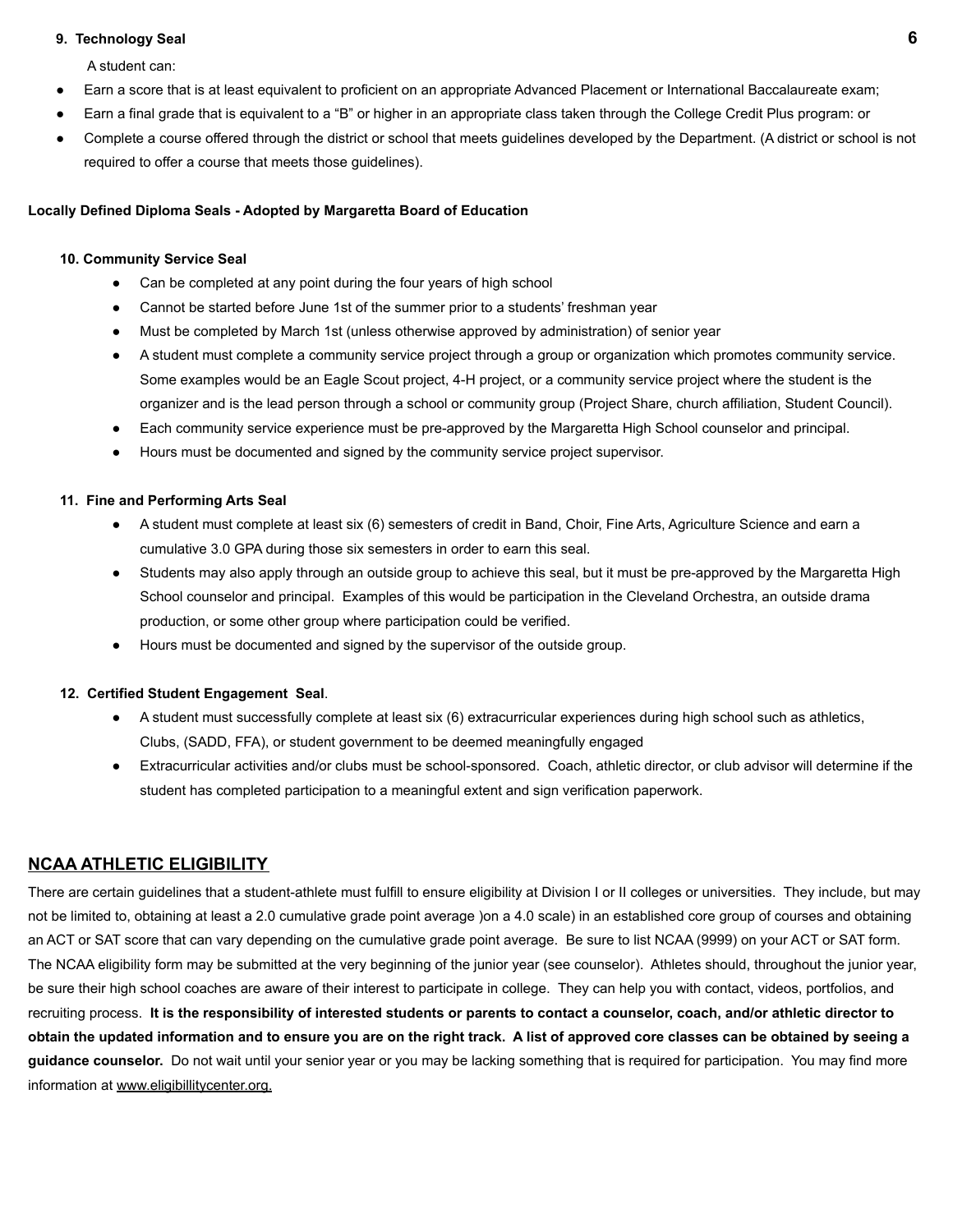#### **CAREER EDUCATION AT MARGARETTA HIGH SCHOOL**

Along with the required courses necessary for graduation, a student can concentrate on a particular career field or experiment with several career areas. Many courses are offered in the Business, Family and Consumer Science, and Agriculture areas and should be considered when scheduling. By planning carefully, a student can graduate with a well-rounded knowledge of a particular area or a combination of areas. For example, all business courses and a solid college preparatory curriculum can be taken if a student plans it out on the four-year planning page.

Interest Inventories, EHOVE Career Center field trips, and the website OhioMeansJobs and college information are all available to help students learn more about career paths. Students and parents are encouraged to contact a counselor at any time with questions.

**OhioMeansJobs:** OhioMeansJobs is an internet-based system of occupational, post-secondary, education, and financial aid information. It contains the latest national, Ohio, and local labor market information and projections. It is designed to support academic/career exploration, planning, and decision-making using inventory assessments with the support of filter and sorting utilities.

OhioMeansJobs website: <http://ohiomeansjobs.com>

Step 1: Click on the green "Get Started" tab located on the left-hand side of the screen to create an account (a "backpack"). You will choose a personalized username and password.

Step 2: Click on "Career Profile" located under the "Explore It" tab (top of the screen) and complete.

Step 3: Review your results. The results will be organized in career clusters based on your interests. Each cluster will contain a plethora of careers that you can learn more about including wages, preparation, working conditions, and job outlook.

#### **ACADEMIC/CAREER TESTING**

Throughout the first semester, there will be tests offered and/or required. The following is meant to briefly explain and describe the tests.

**PSAT/NMSQT -** Practice SAT/National Merit Scholarship Qualifying Test - This is a voluntary test for juniors only, given during school on the second or third Tuesday in October. Areas tested are English, Math, and Writing skills. The test takes about 3 1/2 hours to administer and is given at Margaretta High School. The top 10 to 15 percent of sophomores will be offered testing based on test availability, but scores of sophomores are for prediction only and do not qualify them for any scholarships. The fee varies each year with the fee due before testing. This test measures ability level, helps the student identify career interests, and allows them to request information from colleges through their interests.

**ACT/SAT -** These tests are required as part of admission requirements for most colleges and universities across the country. For the most part, East Coast and West Coast schools request the SAT test with Midwestern schools requesting the ACT. Many schools will accept either as you get closer to choosing your school (end of junior year). You should check with the college admissions office to verify which test they prefer. There are generally five nationwide Saturday test dates for the ACT and seven for SAT. Dates will be published on a year-to-year basis but usually, tests are in October, December, February, April, and June. The cost is approximately \$65.00 per test. These tests may be taken any number of times with only the best scores counting for college admissions and scholarships. It is suggested that the student take the ACT plus writing. Most often it is best to wait until after taking the PSAT during the junior year, before taking the ACT or SAT. This way you have an idea of what to expect and have completed the majority of your academic career. There is no harm in taking the test as early as your freshman year or when you choose to do so.

**THE COLLEGE BOARD OF ADVANCED PLACEMENT (AP) PROGRAM** - When evaluating a transcript, universities place high importance on the rigor and success of an applicant's high school academic program. AP courses encourage critical and creative thought, fine-tuned analytical skills, and enhanced reasoning abilities (skills which can lead to success in college.) AP courses provide college-level studies in an enriched high school environment teaching an extensive accumulation of knowledge and skills that are then tested on the AP exam in May. Any 9-12 student meeting the prerequisites and is willing to accept the increased responsibility can enroll in AP courses. Students are encouraged to discuss their readiness for the following year's AP courses with their current teachers.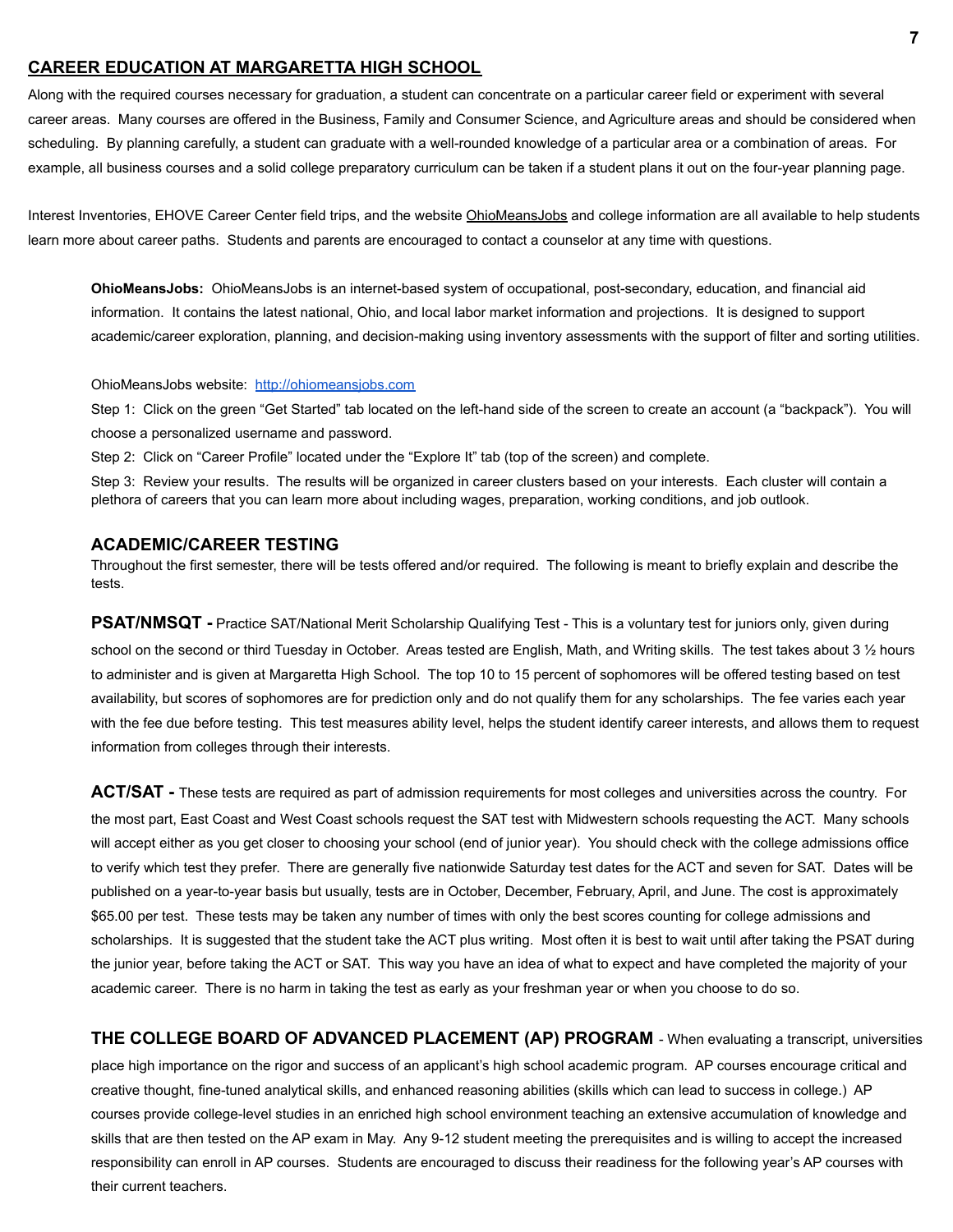**AP EXAMS** - AP exams measure the depth of knowledge, critical thinking, and synthesis of ideas. They are graded on a five-point scale. Approximately 1200 institutions of higher learning award credit based on a student's AP examination scores. Score requirement and the number of college credit hours of placement credit awarded varies among universities and colleges.

#### **COLLEGE CREDIT PLUS PROGRAM (CCP+)** -**Ohio's Dual Enrollment Program**

Ohio Revised Code 3365 established a College Credit Plus Program which allows college-ready students in grades seven through twelve, who qualify for college admission (each college will set their own criteria for student eligibility) to take college-level courses while in middle or high school. These students will earn college credit and high school graduation credit through the successful completion of college courses. The purpose of the program is to promote rigorous academic pursuits and expose students to options beyond the high school classroom.

- Students must apply to a college or university to keep in accordance with the specific college or university application deadlines.
- Students can not take more than 30 college credits per academic year (up to 15 each semester)
- Once enrolled in the program the student can only take 120 total college credit hours up until graduation.
- Students may have to take Ohio State Tests (OST), depending on the subject area.
- Participating in CCP+ does not replace the requirements to earn a high school diploma. Even if the student is enrolled in college courses, the student must take the end-of-course exams in English II, Algebra I, Biology, and Geometry.
- Students may enroll in a college or university full-time or part-time, with the balance of their schedule taken at the high school.
- All courses taken for high school credit must be pre-approved according to the guidelines set forth in the Margaretta Board of Education Policy. This approval must be completed with the guidance counselor prior to attendance in the college courses. It is the responsibility of the student to make an appointment with the guidance counselor to obtain approval.
- Student-athletes must remain eligible in accordance with the Ohio High School Athletic Association (OHSAA) bylaws. To be athletically eligible, students must be passing five (5) one-credit courses or the equivalent per grading period with the high school and college courses combined. Most CCP+ courses taken during a summer semester will equal one Carnegie unit, allowing students to earn more than the required five for athletic eligibility. Students must check with their counselor to ensure that the coursework that is being taken is compliant with the OHSAA.
- Students will not be billed for any courses taken through a public college or university within Ohio unless the student fails or withdraws from a class after the withdrawal deadline set by the college or university.
- If the student fails or withdraws from a CCP+ class, an "F" will be received on the high school and college transcripts and will be computed into the high school and college GPA.
- Students can be billed if the school district is partnered with a private school or college except if the student is considered economically disadvantaged.

#### **COLLEGE ACCEPTANCE AND SCHEDULING**

**Participation in CCP+ is contingent upon admission to a college.** The district will assist the student in gaining admission by providing transcripts and other related documents but will accept no responsibility if the student is not accepted by the college. Students who are awaiting acceptance should register for high school classes as if they were not participating in the program. Schedule changes will then be made prior to the start of each semester for those students who receive notice of admission,

**In the event that the student withdraws from a college class, the student will be re-enrolled in the high school classes** which were previously dropped. Reasonable efforts will be made in scheduling to accommodate the needs of students who will be leaving the high school campus in order to participate in this program. However, scheduling conflicts are not the responsibility of the District. Revising the master schedule and/or unduly overloading classes are not required in order to accommodate schedule requests.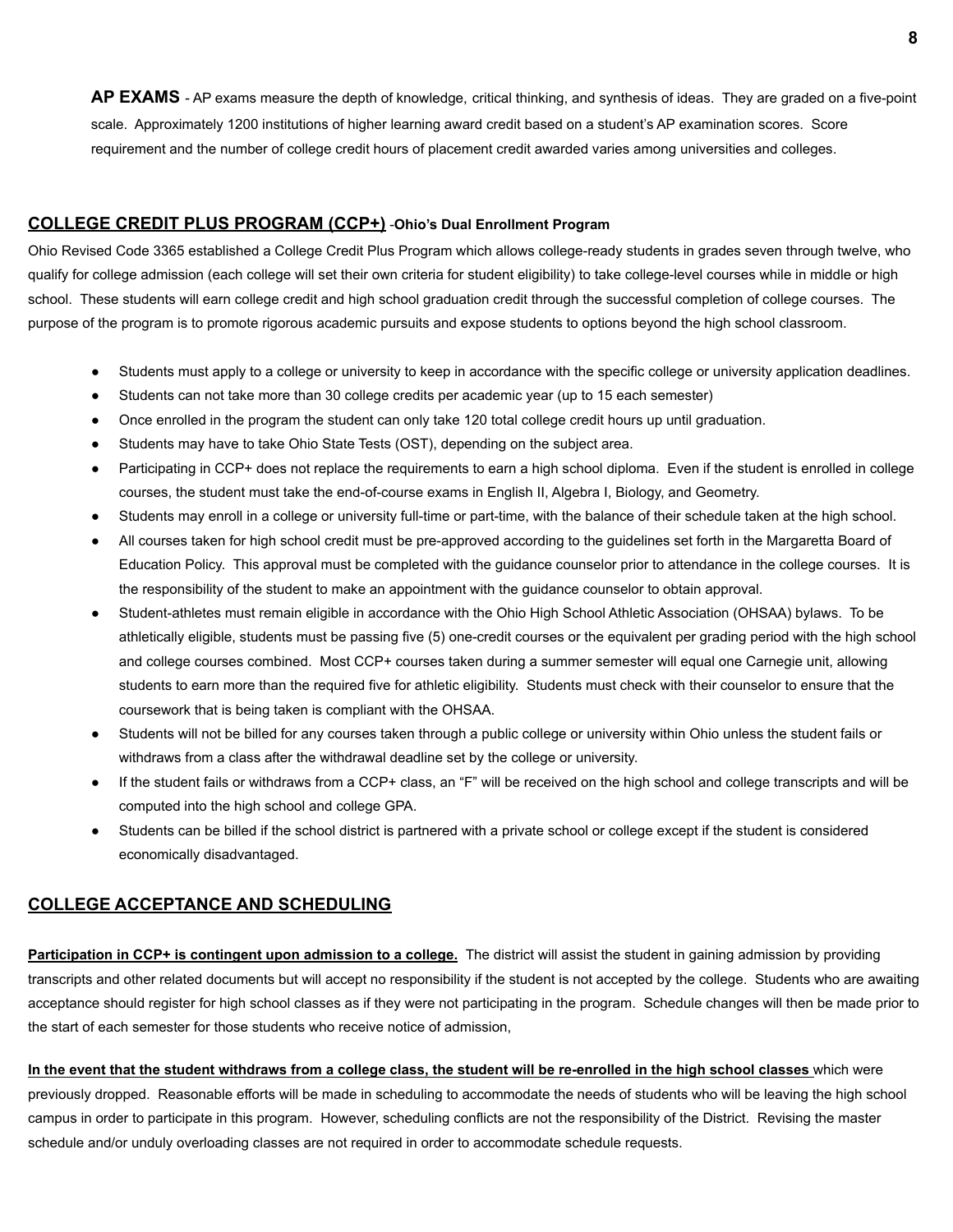## **HOW DO COLLEGE COURSES EARN HIGH SCHOOL CREDIT?**

College Credit Plus allows students to earn college credit and apply that credit toward their high school graduation requirements. Successful completion of the three or more credit-hour college courses will result in a 1.0 Carnegie unit earned at the high school. A two credit-hour college course will earn students ⅔ of high school credit and a one-credit-hour college course will convert to ⅓ of high school credit.

| 5 semester hour college   4 semester hour college   3 semester hour college   2 semester hour college   1 semester hour college<br>$\cdot$ credit = 1 high school<br>credit = 1 high school<br>credit<br>credit | $\vert$ credit = 1 high school<br>credit | $\vert$ credit = .6 high school<br>credit | $\vert$ credit = .3 $\vert$ high school<br>credit |
|-----------------------------------------------------------------------------------------------------------------------------------------------------------------------------------------------------------------|------------------------------------------|-------------------------------------------|---------------------------------------------------|
|-----------------------------------------------------------------------------------------------------------------------------------------------------------------------------------------------------------------|------------------------------------------|-------------------------------------------|---------------------------------------------------|

Students who enroll in a college course for both high school and college credit will receive on their high school transcript the grade Issued by the college. While the course will be clearly designated on transcripts as a college course taken for high school credit, the grade Will be computed in the grade point average as if issued by the high school faculty. The grade for that course will be computed in the GPA at the end of the next regular high school grading period, following the receipt of an official transcript from the college.

#### **AVAILABLE STUDENT SERVICES**

Students enrolled in CCP+ will be entitled to all student services provided to any other of the district's high school students (counseling, health, etc.). These services, however, will be provided only while the students are on the high school campus and only upon request.

**It is the students' responsibility to keep themselves informed of academic and/or miscellaneous requirements that are mandated for students.** *Full-time CCP+ students and part-time CCP+ students who do not take morning classes at Margaretta High School are strongly encouraged to utilize the district website to keep up-to-date on the daily announcements so they will be advised of such items as important events and dates and stay abreast of local scholarship opportunities.*

#### **EFFECT ON COMPLETION OF GRADUATION REQUIREMENTS**

Students can use college courses for credit toward high school graduation. However, it is the responsibility of participating students and parents to be sure that the courses taken will meet the graduation requirements for the student. Upon acceptance by the college, students should schedule an appointment with a school counselor to develop a written schedule showing courses to be taken at Margaretta Middle or Margaretta High School and at the college as well as all graduation requirements remaining to be met. No high school graduation requirements shall be waived for any student as a result of participation in this program.

**PARENTS:** *It is advised that you keep close track of your student's grades as they participate in their college CCP+ courses. The high school counselors and administrators are not given access to this information until the semester grades are final.*

**SENIORS:** The school counselors will receive copies of all of your CCP+ grades and will put the grades and credits on your official high school transcript. *HOWEVER, in order for your CCP+ credits to transfer to the college/university, you will be attending after graduation, YOU must request an official transcript to be sent from the CCP+ institution to the college/university admissions office.* The school counselors are not able to do so due to privacy laws.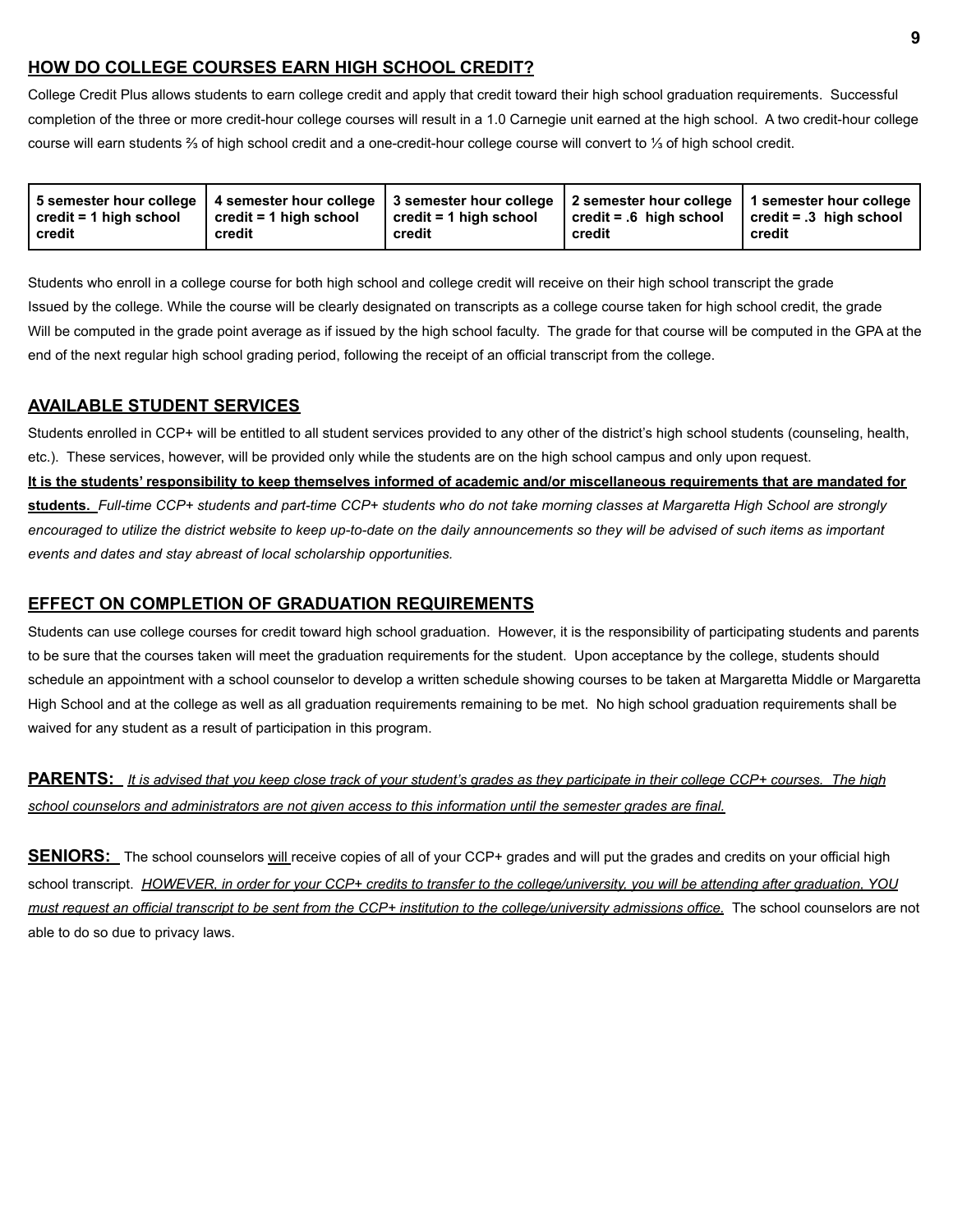# **The Minimum Core……….**



| English: 4 units | l Math: 4 units | Science: 3 units   Social Studies 3 units | Foreign Language 2 units   The Arts: 1 unit |  |
|------------------|-----------------|-------------------------------------------|---------------------------------------------|--|
|                  |                 |                                           |                                             |  |

# **... for college preparation in Ohio**

\*Some programs may require more extensive preparation in specific subject areas. Check with your school counselor and the state university of your choice for additional information:

Endorsed by the admissions offices of:

| <b>Bowling Green State University</b> | <b>Central State University</b> | <b>Cleveland State University</b> | Kent State University       |
|---------------------------------------|---------------------------------|-----------------------------------|-----------------------------|
| Miami University                      | <b>Ohio University</b>          | The Ohio State University         | University of Akron         |
| University of Cincinnati              | University of Toledo            | <b>Wright State University</b>    | Youngstown State University |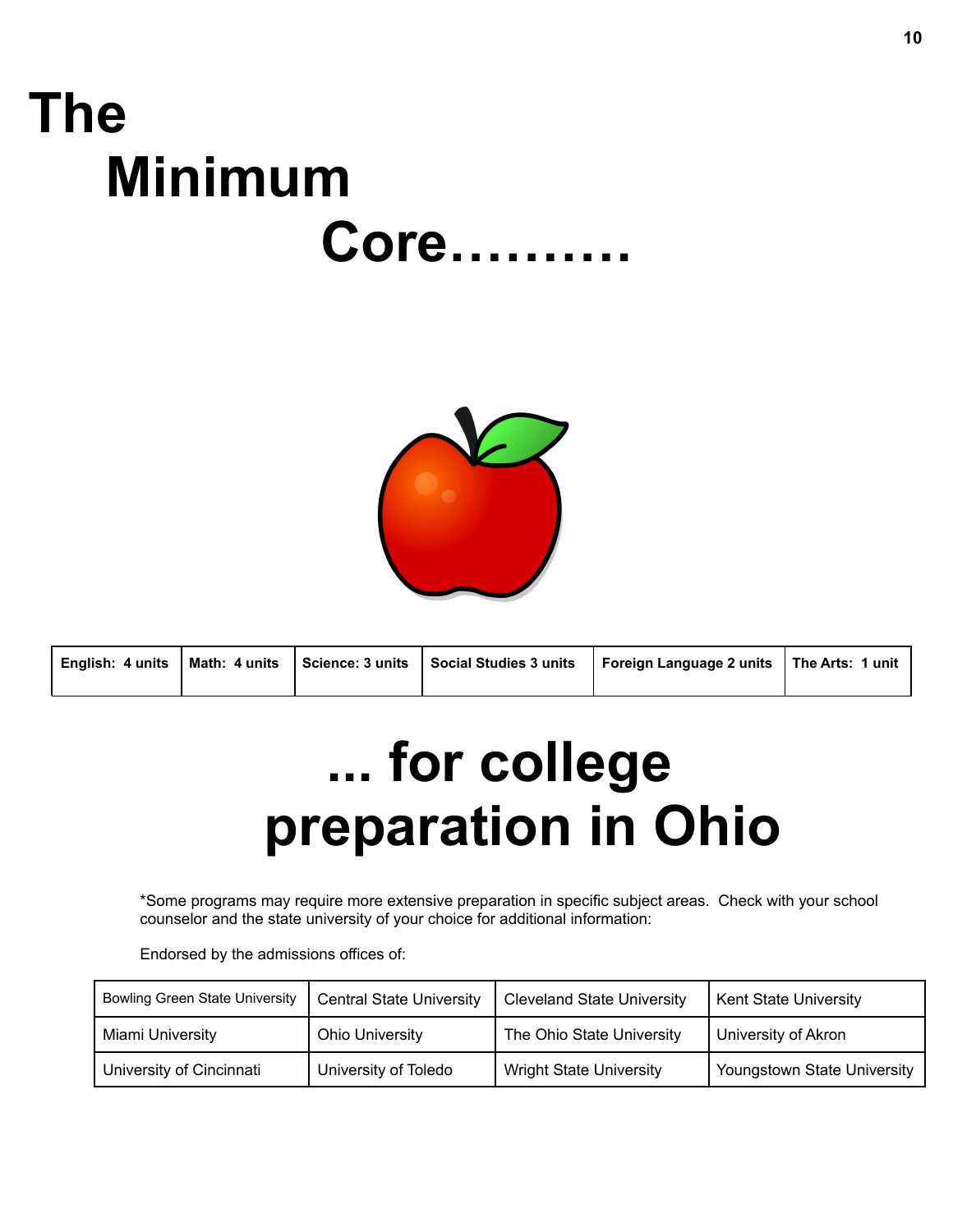| Name                        | Grade Level in 2022 - 2023 |
|-----------------------------|----------------------------|
| Activities Participating In |                            |

In accordance with the Ohio Department of Education Policy (ORD 3313.603) and Margaretta Local School Board Policy, a student may participate in cheerleading, interscholastic athletics, marching band, choir, powerlifting, and dance team to fulfill the physical education requirements for graduation.

- PE waiver was adopted by the Margaretta School Board for the **2022-2023** school year.
- Allows a student to waive the required .50 credit in PE by participating in the approved activity.
- Approved activities include cheerleading, interscholastic athletics, marching band, choir, powerlifting, and dance team.
- A grade of pass or fail will be issued and it will not affect a student's grade point average as a credit is not issued.
- **● A student must successfully complete two separate seasons, during two separate school years, in the approved activities in order to waive their physical education requirement.**
- **● Another form must be submitted the following year to satisfy the waiver requirements to Student Services.**
- **● Waivers to be considered for the 2022-2023 school year must be turned into the Student Services Office by May 6th, 2022.**
- A student that quits or is cut from an activity cannot use that activity to meet the two-season requirement.
- All students must be registered for six classes. The PE waiver cannot be used if a student does not meet this requirement.
- It is the responsibility of the **student** to turn this waiver form into the Student Services office. Failing to do so will result in the waiver request being declined. Teachers will be assigned to classes according to what students have requested and or need. All students that need PE to graduate and do not request a waiver before the deadline will be placed in a PE class.

I plan on participating in the following activity that would satisfy 1/4 credit.

| Fall:   |  |  |  |
|---------|--|--|--|
| Winter: |  |  |  |
| Spring: |  |  |  |

Return form to the Student Services office with student and parent signatures. Verification of completed activity will be obtained by the principal, school counselor, athletic director, band director, choir director, powerlifting advisor, or dance team advisor. Once approval has been granted, the credit will be issued to the student's transcript.

Student Signature **Example 2** and the student Signature of the student student Signature of the student student of the student student student student student student student student student student student student student

Parent / Guardian Signature\_\_\_\_\_\_\_\_\_\_\_\_\_\_\_\_\_\_\_\_\_\_\_\_\_\_\_\_\_\_\_\_\_\_\_\_\_\_ Date\_\_\_\_\_\_\_\_\_\_\_\_\_\_\_\_\_\_\_\_\_\_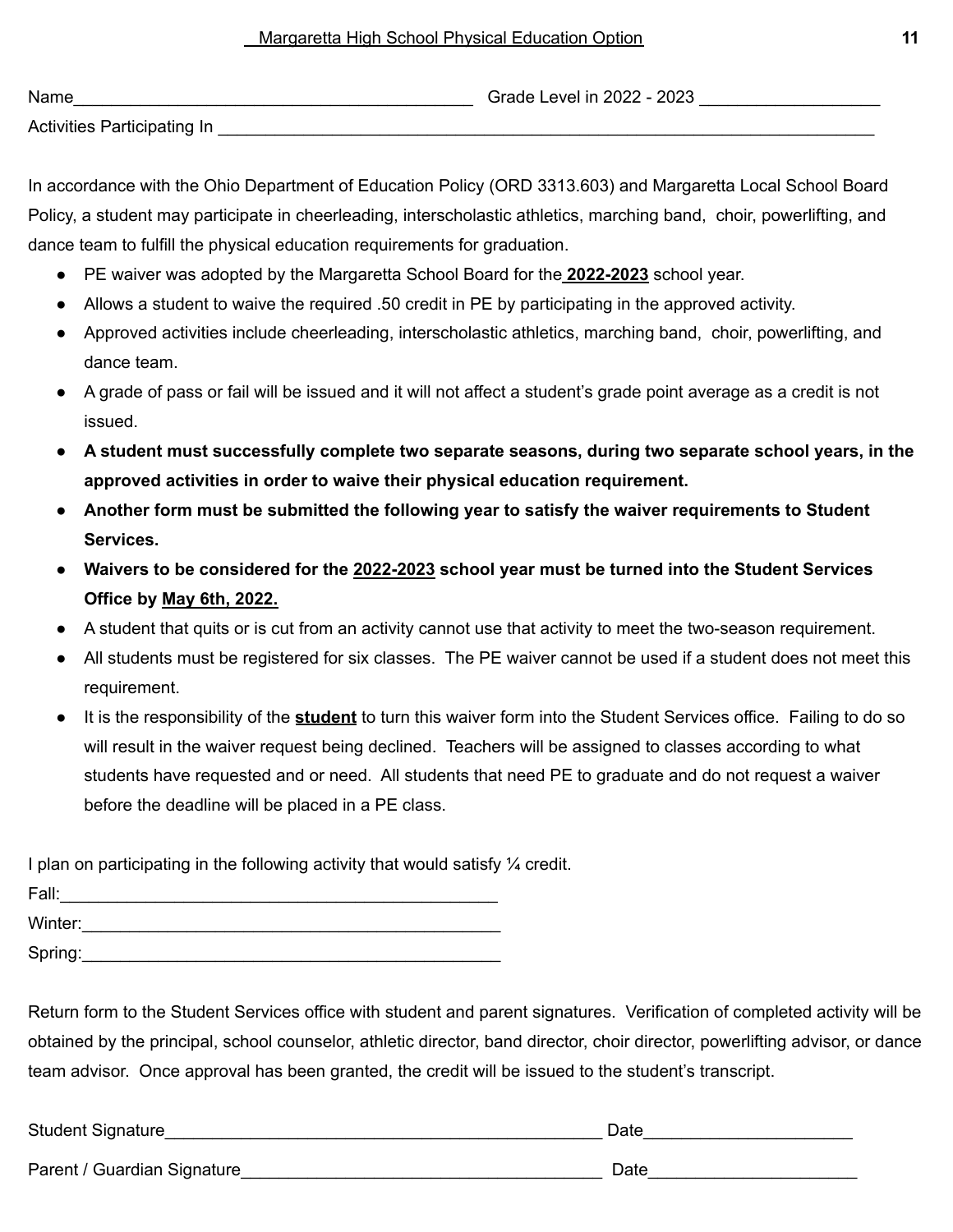#### **CLASS CREDITS BUSINESS**

Financial Literacy - 124 | Credit 1/2

# **MICROSOFT APPLICATIONS CERTIFICATE**

| CISS 1210 - Microsoft Word - 112                        | Credit 6 |
|---------------------------------------------------------|----------|
| CISS 1220 - Microsoft Excel - 113                       | Credit 6 |
| CISS 1230 - Microsoft Access - 114                      | Credit 6 |
| CISS 1250 - Microsoft PowerPoint - 115                  | Credit 6 |
| CISS 1240 - Microsoft Office Workplace Technology - 116 | Credit 6 |
| CISS 1270 - Microsoft Word Advanced - 117               | Credit 6 |
| CISS 1280 - Microsoft Excel Advanced - 118              | Credit 6 |
| CISS 1290 - Microsoft Excel Business Intelligence - 119 | Credit 6 |

# **BUSINESS ADMINISTRATION CERTIFICATE**

| ACC 1010 - Corporate Accounting Principles - 127        | Credit 1 |
|---------------------------------------------------------|----------|
| AOT 2640 - Spreadsheet Software & Applications - 128    | Credit 1 |
| CPT 1250 - Computer Applications in the Workplace - 129 | Credit 1 |
| ECN 1430 - Micro Economics - 130                        | Credit 1 |
| MGT 1010 - Principles of Management - 132               | Credit 1 |
| MKT 1010 - Principles of Marketing - 133                | Credit 1 |

#### **MUSIC**

| l Band - 200                    | Credit 1 |
|---------------------------------|----------|
| Choir - 202                     | Credit 1 |
| Music Theory Appreciation - 201 | Credit 1 |

#### **ART**

| Art1 - 101-251             | Credit 1/2 |
|----------------------------|------------|
| 2D Design - 252            | Credit 1/2 |
| 3D Design - 253            | Credit 1/2 |
| Advanced 2D Design - 254   | Credit 1/2 |
| Advanced 3D Design - 255   | Credit 1/2 |
| 2D Independent Study - 256 | Credit 1/2 |
| 3D Independent Study - 257 | Credit 1/2 |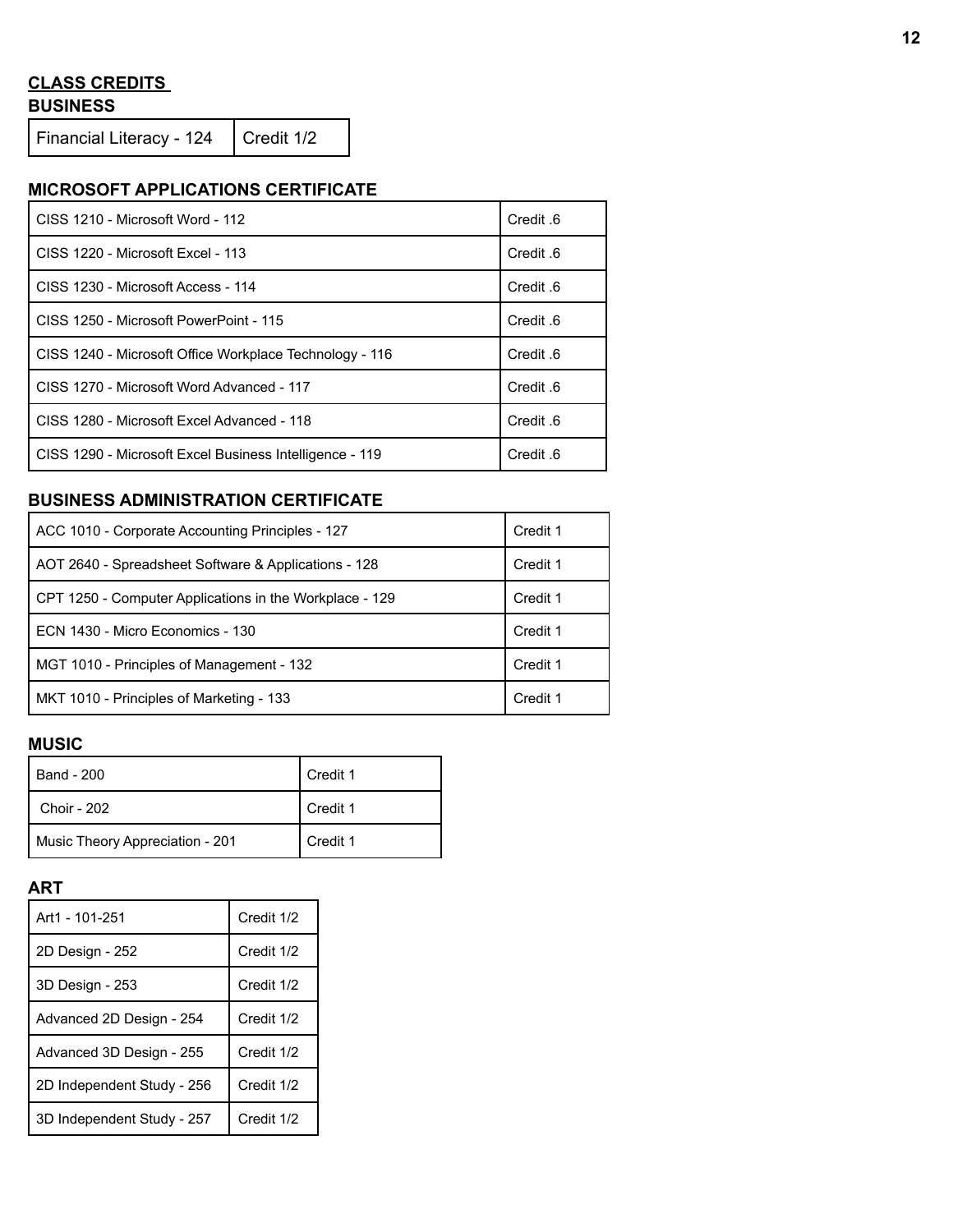# **PHYSICAL EDUCATION 13**

| Physical Education - 310     | Credit 1/4 |
|------------------------------|------------|
| Health - $312$               | Credit 1/2 |
| Basic Weightlifting - 316    | Credit 1/2 |
| Advanced Weightlifting - 317 | Credit 1/2 |

# **ENGLISH**

| English I - 502                           | Credit 1   |
|-------------------------------------------|------------|
| English I Advanced - 501                  | Credit 1   |
| English II - 512                          | Credit 1   |
| English II Advanced - 511                 | Credit 1   |
| English Composition COM 1110 - 513        | Credit 1   |
| English III - 522                         | Credit 1   |
| Advanced Placement English III - 521      | Credit 1   |
| English IV - 532                          | Credit 1   |
| Advanced Placement English - IV - 531     | Credit 1   |
| Public Speaking COM 2110 - 541            | Credit 1   |
| Composition and Literature COM 2400 - 542 | Credit 1   |
| Creative Writing I - 536                  | Credit 1/2 |
| Creative Writing II - 537                 | Credit 1/2 |
| Journalism - 566                          | Credit 1   |
| Media and Literature - 570                | Credit 1   |

## **LEADERSHIP**

Leadership - 2002 | Credit 1

# **CAREER BASED INTERVENTION**

| CBI Related - 1000 | Credit 1   |
|--------------------|------------|
| CBI Lab - 1001     | Credit 1-3 |

# **FOREIGN LANGUAGE**

| Spanish I - 595                     | Credit 1 |
|-------------------------------------|----------|
| Spanish - II - 596                  | Credit 1 |
| Spanish III - 597                   | Credit 1 |
| Advanced Placement Spanish IV - 596 | Credit 1 |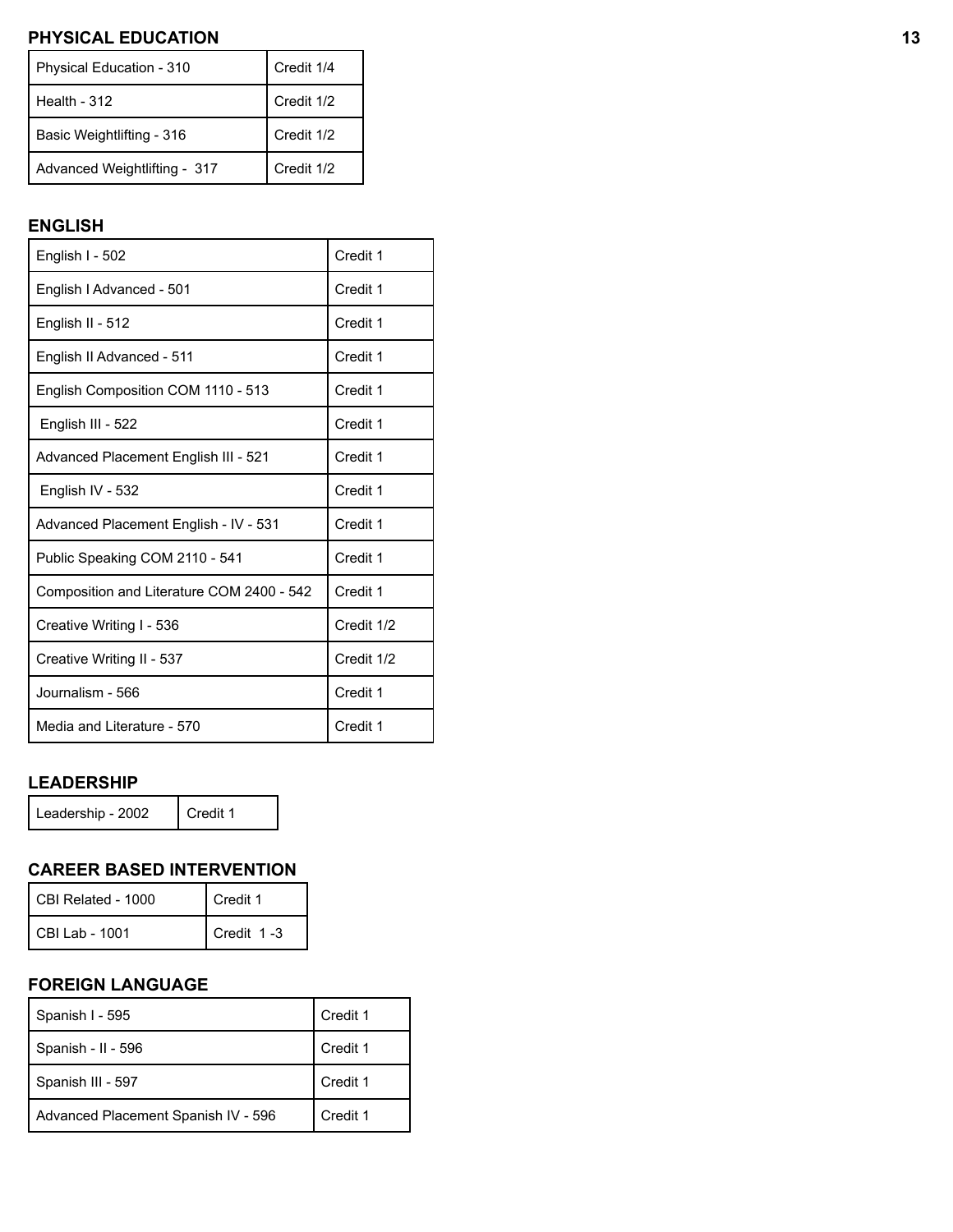# **MATHEMATICS**

| Applied Algebra - 621                        | Credit 1 |
|----------------------------------------------|----------|
| Algebra - 625                                | Credit 1 |
| Geometry - 635                               | Credit 1 |
| Algebra II - 655                             | Credit 1 |
| Trigonometry/Pre-Calculus - 660              | Credit 1 |
| Advanced Placement Calculus AB - 670         | Credit 1 |
| College Algebra II MATH 1370 - 691           | Credit 1 |
| Statistics MATH 1260 - 695                   | Credit 1 |
| <b>Quantitative Reasoning MATH 1151 -651</b> | Credit 1 |
| AP Computer Science Principles - 652         | Credit 1 |

#### **SCIENCE**

| Physical Science - 700                 | Credit 1 |
|----------------------------------------|----------|
| General Biology - 720                  | Credit 1 |
| Biology 1040 Intro to Biology - 721    | Credit 1 |
| Biology 1010 Environment of Life - 730 | Credit 1 |
| Chemistry - 731                        | Credit 1 |
| Advanced Biology - 740                 | Credit 1 |
| Physics - 750                          | Credit 1 |

#### **SOCIAL STUDIES**

| American Studies - 805                     | Credit 1   |
|--------------------------------------------|------------|
| World Studies - 810                        | Credit 1   |
| Advanced Placement U.S. History - 830      | Credit 1   |
| American Government - 850                  | Credit 1   |
| Advanced Placement Psychology - 860        | Credit 1   |
| Sociology - 870                            | Credit 1/2 |
| Psychology - 875                           | Credit 1/2 |
| American History to 1877 HIST 1610 -885    | Credit 1   |
| American History from 1877 HIST 1620 - 890 | Credit 1   |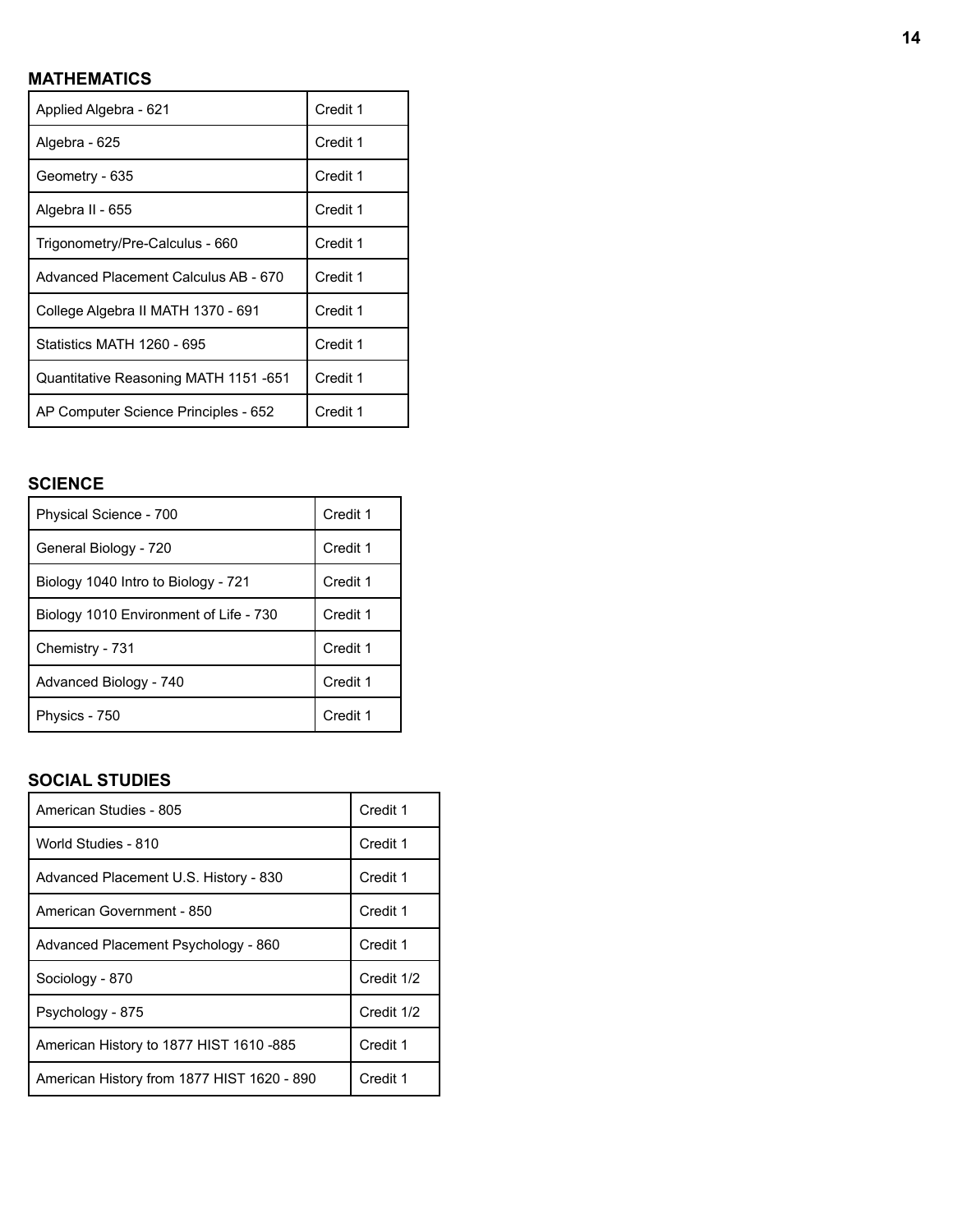#### **FAMILY AND CONSUMER SCIENCE**

| Culinary Fundamentals - 953                        | Credit 1/2 |
|----------------------------------------------------|------------|
| Food Science - 954                                 | Credit 1/2 |
| Textile Design, Construction and Maintenance - 955 | Credit 1/2 |
| Global Foods - 956                                 | Credit 1/2 |
| Child Development - 957                            | Credit 1/2 |
| Human Growth and Development - 958                 | Credit 1/2 |
| Principles of Nutrition and Wellness - 959         | Credit 1/2 |

# **AGRICULTURAL AND ENVIRONMENTAL SYSTEMS**

| Agriculture, Food and Natural Resources - 901      | Credit 1 to 1 1/2           |
|----------------------------------------------------|-----------------------------|
| Animal and Plant Science - 902                     | Credit 1 to 1 1/2           |
| Business Management/Agricultural Environment - 903 | Credit 1 to 1 1/2           |
| Agricultural Environmental Systems Capstone - 904  | Credit 1 to 1 1/2           |
| Agri Business Release Time - 905                   | Credit 1 to 1 1/2           |
| Agronomic Systems - 906                            | Credit 1 to 1 $\frac{1}{2}$ |
| Mechanical Principles - 907                        | Credit 1 to 1 1/2           |
| Agricultural and Industrial Power - 916            | Credit 1 to 1 $1/2$         |
| Science and Technology of Food - 908               | Credit 1 to 1 1/2           |

# **PRE-APPRENTICESHIP IN AGRICULTURE CERTIFICATE**

| Introduction to Agriculture - 0910                   | Credit 1 |
|------------------------------------------------------|----------|
| Principles of Agriculture Business Management - 915  | Credit 1 |
| Sustainable Agriculture - 912                        | Credit 1 |
| Principles of Agriculture Marketing and Sales - 913  | Credit 1 |
| Field Experience - 914                               | Credit 1 |
| Animal Health - 909                                  | Credit 1 |
| Livestock Selection, Nutrition, and Management - 910 | Credit 1 |
| Agricultural and Industrial Power - 911              | Credit 1 |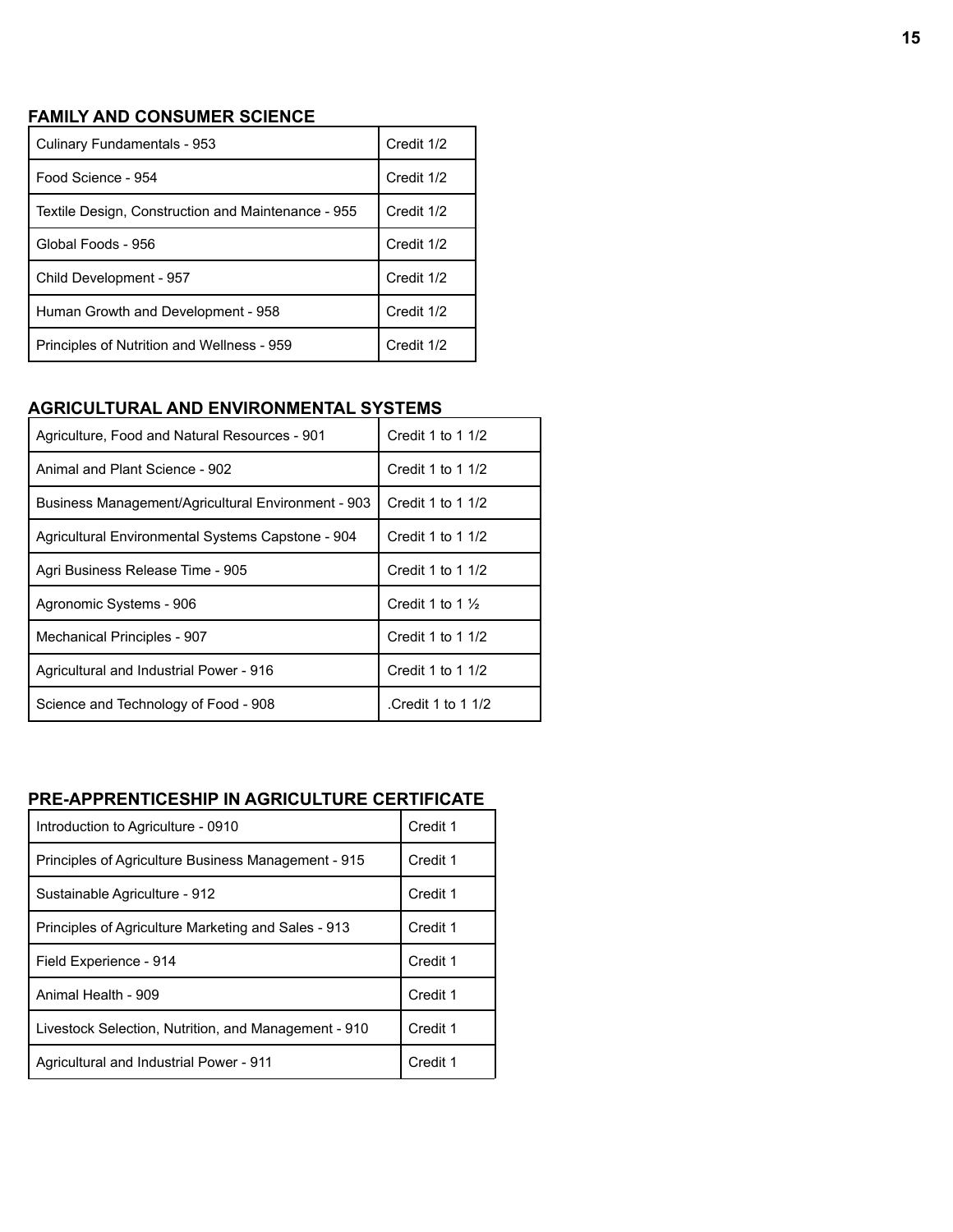#### **BUSINESS EDUCATION**

#### **FINANCIAL LITERACY - 124 Credit 1/2**

This semester-long high school financial literacy course covers all of the essential personal finance topics necessary to become a financially capable student. It prepares students to understand financial literacy concepts, helps them to become savvy consumers who can avoid scams, and prepares students to make sound financial decisions. Topics covered in the course include banking, credit, budgeting, investing, career planning, paying for college, and more.

#### **MICROSOFT APPLICATIONS CERTIFICATE**

#### **CISS 1210 MICROSOFT WORD - 112 CREDIT .6**

#### **PREREQUISITE: ACCEPTANCE INTO NORTH CENTRAL STATE COLLEGE CREDIT PLUS PROGRAM AND SATISFACTORY PLACEMENT SCORE:**

This course is an introductory course in word processing using Microsoft Word for Windows. Through a series of hands-on exercises, the student will create, edit, format, and print documents. Topics include: creating, saving, retrieving, formatting, editing, printing, inserting graphic elements, merging, maintaining file organization, and using the help system.

**\*\*COURSE DEPENDENT ON ENROLLMENT, COLLEGE APPROVAL, AND STAFFING LEVEL.**

#### **CISS 1220 MICROSOFT EXCEL - 113 CREDIT .6**

#### **PREREQUISITE: ACCEPTANCE INTO NORTH CENTRAL STATE COLLEGE CREDIT PLUS PROGRAM AND SATISFACTORY PLACEMENT SCORE:**

This course is an introductory course in spreadsheets using Microsoft Excel for Windows. Through a series of hands-on exercises, the student will create, edit, format, and print worksheets. Topics include: creating, saving, retrieving, formatting, editing, printing, creating formulas, using functions, naming cells and ranges, creating tables, creating charts, defining range names, validating data, sorting and filtering data, maintaining file organization, and using templates.

#### **\*\*COURSE DEPENDENT ON ENROLLMENT, COLLEGE APPROVAL, AND STAFFING LEVEL.**

#### **CISS 1230 MICROSOFT ACCESS - 114 CREDIT .6**

#### **PREREQUISITE: ACCEPTANCE INTO NORTH CENTRAL STATE COLLEGE CREDIT PLUS PROGRAM AND SATISFACTORY PLACEMENT SCORE:**

This course is an introductory course in databases using Microsoft Access for Windows. Through a series of hands-on exercises, the student will create and manage databases. Topics include: creating, saving, formatting, and editing tables; designing reports; creating formulas; working with records; creating forms; writing queries, and establishing table relations.

**\*\*COURSE DEPENDENT ON ENROLLMENT, COLLEGE APPROVAL, AND STAFFING LEVEL.**

#### **CISS 1250 MICROSOFT POWERPOINT - 115 CREDIT .6**

#### **PREREQUISITE: ACCEPTANCE INTO NORTH CENTRAL STATE COLLEGE CREDIT PLUS PROGRAM AND SATISFACTORY PLACEMENT SCORE:**

This course is an introductory course in presentation software using Microsoft PowerPoint for Windows. Through a series of hands-on exercises, the student will create, edit format, and print presentations. Topics will include: creating, saving, retrieving, formatting, editing, printing, and running presentations; inserting graphic elements; applying transitions and animation effects; linking and embedding, and using the Help system.

#### **\*\*COURSE DEPENDENT ON ENROLLMENT, COLLEGE APPROVAL, AND STAFFING LEVEL.**

#### **CISS 1240 MICROSOFT OFFICE WORKPLACE TECHNOLOGY - 116 CREDIT .6**

#### **PREREQUISITE: ACCEPTANCE INTO NORTH CENTRAL STATE COLLEGE CREDIT PLUS PROGRAM AND SATISFACTORY PLACEMENT SCORE:**

This course introduces business productivity tools for time management, collaboration, data organization, and communication in today's workplace business environment. Cloud-gases productivity tools will be used to manage group collaboration, organize and share data, and communicate using real-time collaboration tools and advanced features of electronic mail.

#### **\*\*COURSE DEPENDENT ON ENROLLMENT, COLLEGE APPROVAL, AND STAFFING LEVEL.**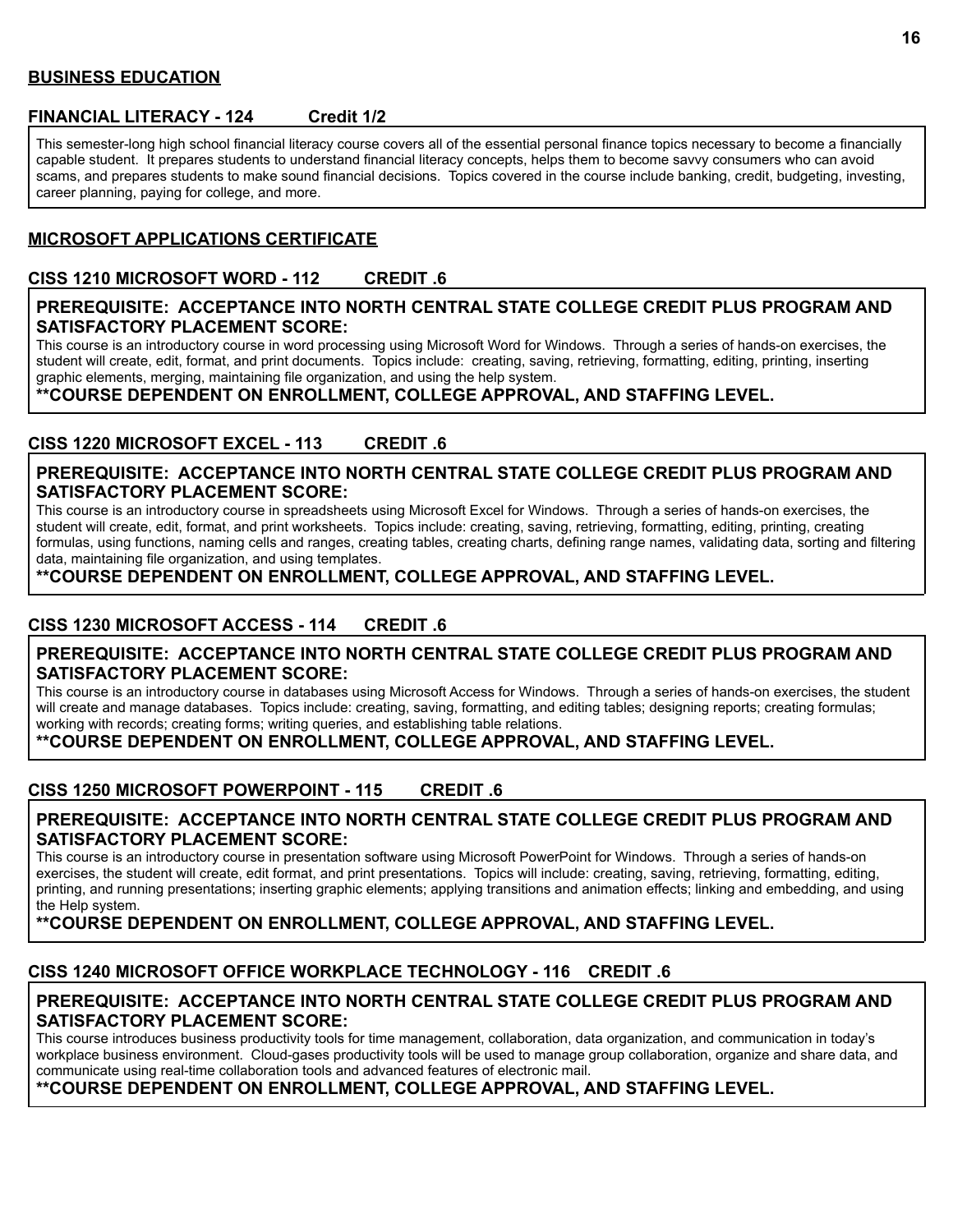#### **CISS 1270 MICROSOFT WORD ADVANCED - 117 CREDIT .6**

#### **PREREQUISITE: ACCEPTANCE INTO NORTH CENTRAL STATE COLLEGE CREDIT PLUS PROGRAM AND SATISFACTORY PLACEMENT SCORE:**

This second-level course covers advanced Word features including formatting with special features, enhancing the visual display and clarity of documents, working with multiple documents, creating forms, linking and embedding objects, using macros and modifying the document layout.

**\*\*COURSE DEPENDENT ON ENROLLMENT, COLLEGE APPROVAL, AND STAFFING LEVEL.**

#### **CISS 1280 MICROSOFT EXCEL ADVANCED - 118 CREDIT .6**

#### **PREREQUISITE: ACCEPTANCE INTO NORTH CENTRAL STATE COLLEGE CREDIT PLUS PROGRAM AND SATISFACTORY PLACEMENT SCORE:**

This second-level course covers expert Excel features, including formatting with advanced techniques, working with templates and workbooks working with lists, using analysis tools, managing, and auditing worksheets, collaborating with workgroups and using advanced format functions.

**\*\*COURSE DEPENDENT ON ENROLLMENT, COLLEGE APPROVAL, AND STAFFING LEVEL.**

# **CISS 1290 MICROSOFT EXCEL BUSINESS INTELLIGENCE - 119 CREDIT .6**

#### **PREREQUISITE: ACCEPTANCE INTO NORTH CENTRAL STATE COLLEGE CREDIT PLUS PROGRAM AND SATISFACTORY PLACEMENT SCORE:**

This course introduces the concepts and application of data analytics in business. A hands-on approach of Microsoft Excel and Power BI (Business Intelligence tools) is used for data analysis, data visualization, modeling, creating dashboards with direct connectivity to data sources.

## **\*\*COURSE DEPENDENT ON ENROLLMENT, COLLEGE APPROVAL, AND STAFFING LEVEL.**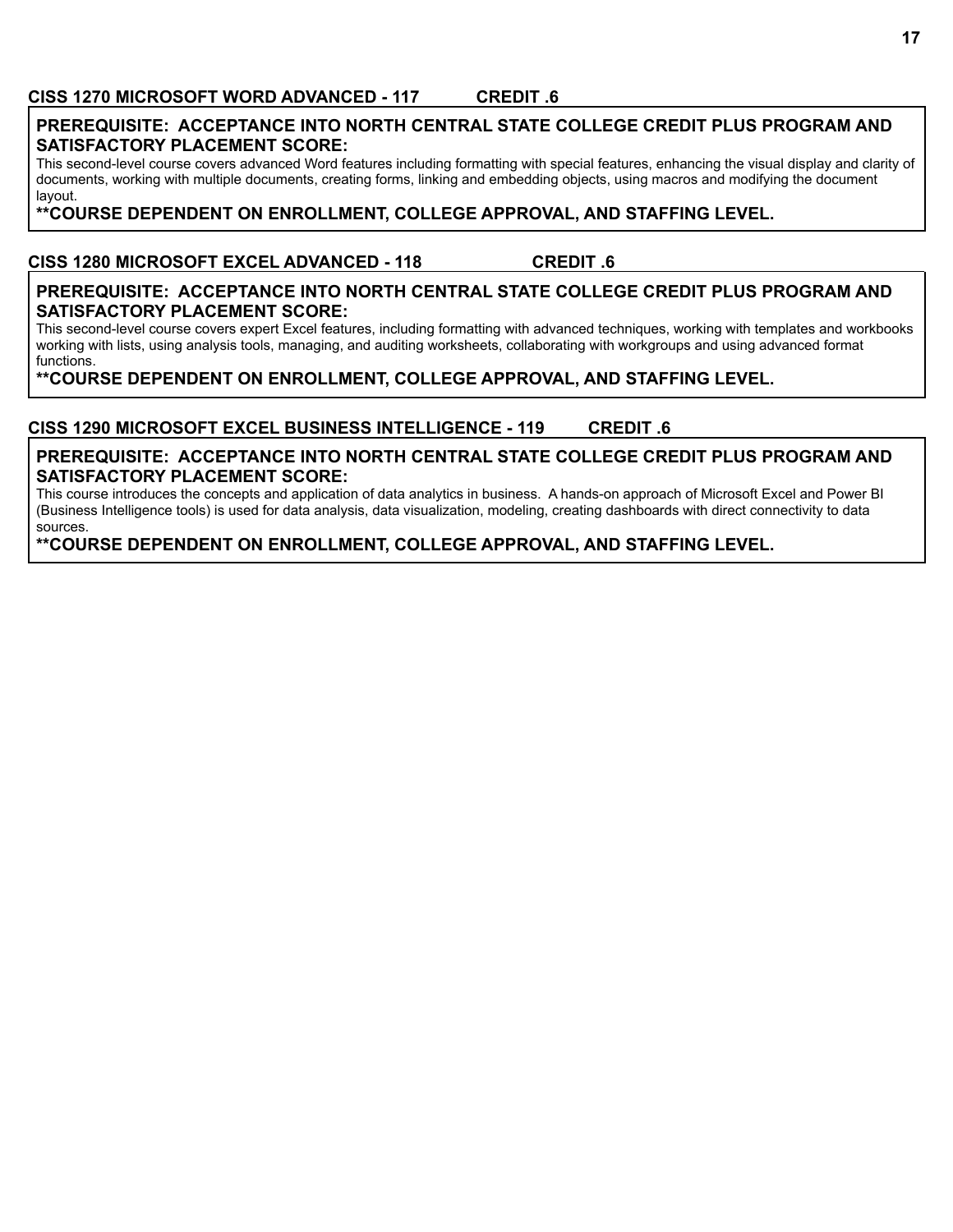#### **ACC 1010 CORPORATE ACCOUNTING PRINCIPLES - 127 CREDIT 1**

#### **PREREQUISITE: ACCEPTANCE INTO RHODES STATE COLLEGE CREDIT PLUS PROGRAM AND SATISFACTORY PLACEMENT SCORE:**

Introduces students to fundamental accounting principles for corporations. The students will learn the analysis of business transactions (external and internal) and their effect on the accounting equation; the processing and flow of data from the recording of source documents to the closing of the books (accounting cycle); acciybtubg for assets; cash, receivables, poland, and intangible assets; inventories. In addition, it covers both short-term and long-term liabilities (bonds); as well as the corporate structure including the nature, type, and issuance of stock transactions.

## **\*\*COURSE DEPENDENT ON ENROLLMENT, COLLEGE APPROVAL, AND STAFFING LEVEL.**

# **AOT 2640 SPREADSHEET SOFTWARE AND APPLICATIONS - 128 CREDIT 1**

#### **PREREQUISITE: ACCEPTANCE INTO RHODES STATE COLLEGE CREDIT PLUS PROGRAM AND SATISFACTORY PLACEMENT SCORE:**

Introduces the student to Microsoft Excel, and electronic spreadsheets program. Students will plan, create and maintain electronic spreadsheets and apply them to common business and accounting functions. Concepts covered will include basic to advanced formulas and functions, creating customized charts, and managing Table data. Classwork will contribute to a portfolio.

**\*\*COURSE DEPENDENT ON ENROLLMENT, COLLEGE APPROVAL, AND STAFFING LEVEL.**

## **CPT 1250 COMPUTER APPLICATION IN THE WORKPLACE - 129 CREDIT 1**

#### **PREREQUISITE: ACCEPTANCE INTO RHODES STATE COLLEGE CREDIT PLUS PROGRAM AND SATISFACTORY PLACEMENT SCORE:**

Introduces students to essential concepts in computer terminology, hardware components, operating systems, and software issues. The student will have a hands-on introduction to word processing, spreadsheets, presentation, and database software using the Windows operating environment. Students will be required to prepare letters, reports, and other documents and will be required to import data between the work processing and spreadsheet software applications. Proficiency exam options are available. Some keyboard experience is recommended before taking this class.

**\*\*COURSE DEPENDENT ON ENROLLMENT, COLLEGE APPROVAL, AND STAFFING LEVEL.**

#### **ENC 1430 MICRO ECONOMICS - 130 CREDIT 1**

#### **PREREQUISITE: ACCEPTANCE INTO RHODES STATE COLLEGE CREDIT PLUS PROGRAM AND SATISFACTORY PLACEMENT SCORE:**

Examines theories of consumer behavior, determination of input and output prices and quantities, analysis of international trade and policy and applications including labor markets and income distribution.

#### **\*\*COURSE DEPENDENT ON ENROLLMENT, COLLEGE APPROVAL, AND STAFFING LEVEL.**

#### **MGT 1010 PRINCIPLES OF MANAGEMENT - 132 CREDIT 1**

#### **PREREQUISITE: ACCEPTANCE INTO RHODES STATE COLLEGE CREDIT PLUS PROGRAM AND SATISFACTORY PLACEMENT SCORE:**

Introduces the essentials of marketing. The environments of marketing, the nature of the consumption forces in the economy, the institutional structure of the American marketing system, distribution, wholesaling and retailing, ultimate consumers and industrial consumers, and pricing are studied in detail.

**\*\*COURSE DEPENDENT ON ENROLLMENT, COLLEGE APPROVAL, AND STAFFING LEVEL. Corequisites: ECN 1430**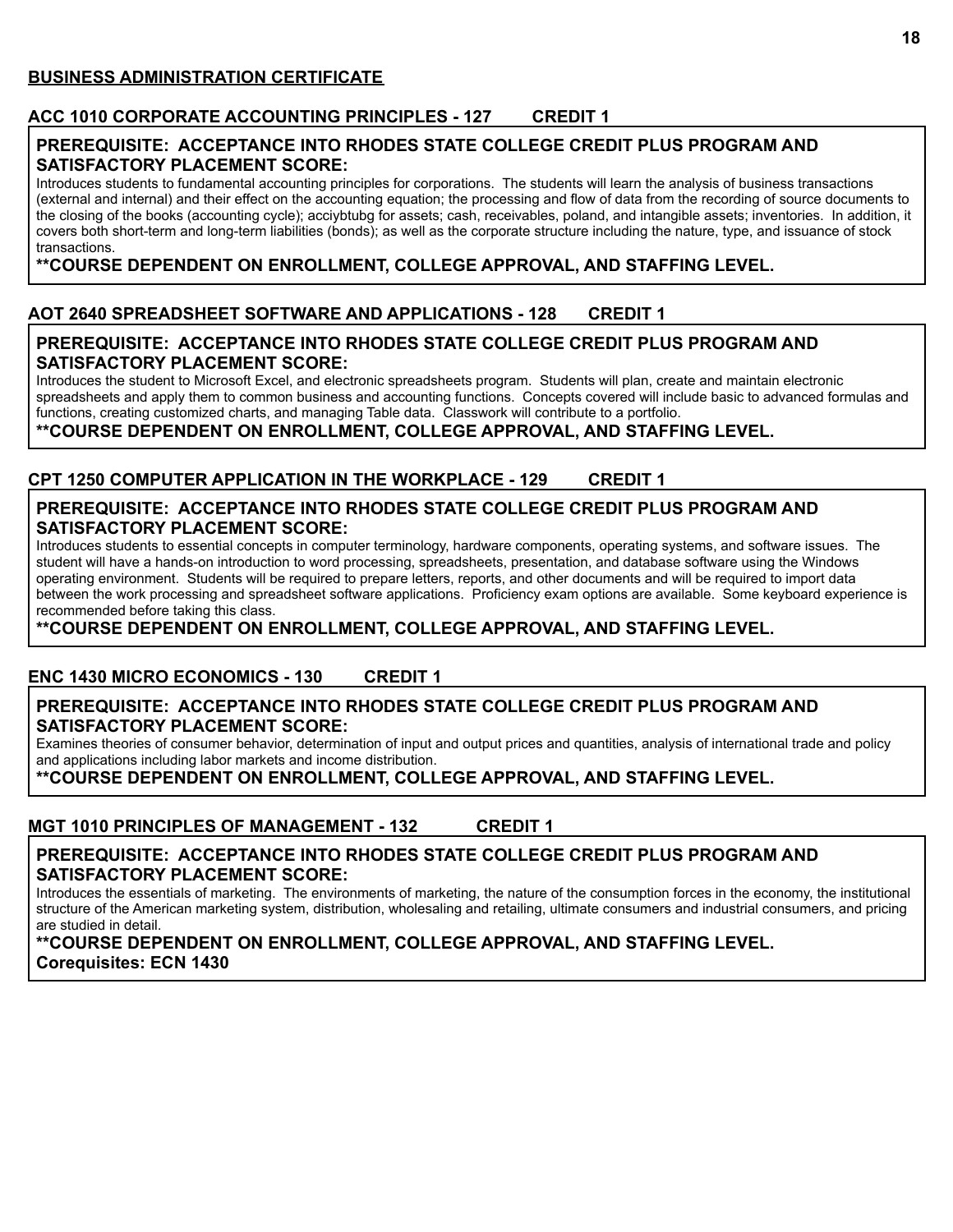#### **MUSIC**

#### **BAND - 200 CREDIT 1**

#### **PREREQUISITE: Approval of the 8th-grade band director after showing appropriate progress on your instrument.**

**PURPOSE:** To continue concepts learned in the junior high band and to improve the student's individual and ensemble playing and maintain a high standard of excellence and to provide the student with an aesthetic musical experience through solo, small ensemble, and large ensemble participation. Concert Band meets during the winter and spring months and performs several concerts as well as participates in **OMEA** sanctioned events. Marching band meets during the summer and fall and participates in all varsity football games and any other festival, parades, etc. at the discretion of the director. Students who sign up for band participate in both concert and marching band. Attendance at summer band camp is mandatory for all students.

**METHODS OF EVALUATION:** Individual's performance is based on several playing tests including all major scales and concert repertoire. Completion of rhythm lines and any other written work the director deems necessary. Attendance and participation at all rehearsals are factored into the grade. Attendance is mandatory at all performances. See the handbook for more details regarding attendance.

#### **MUSIC THEORY/APPRECIATION - 201 CREDIT 1**

**PREREQUISITE:** This is a year-long course that is open to any 10th - 12th high school student that is enrolled in one of the performing ensembles at the high school level (band, choir).

**PURPOSE:** High school music theory will develop a student's ability to recognize, understand and describe the basic materials and processes of music that are heard or presented in a score.

**GOALS:** (1) The course will install mastery of the rudiments and terminology of music, including hearing and notating; pitches, intervals, scales and keys, chords, meter, and rhythm. (2) Building on this foundation the course will progress to include more sophisticated and creative tasks such as; melodic and harmonic dictation, the composition of a bass line for a given melody, implying appropriate harmony, the realization of a figured bass, the realization of a Roman Numeral progression and analysis of repertoire including; melody, harmony, rhythm, texture and form and sight singing.

#### **HIGH SCHOOL CONCERT CHOIR - 202 CREDIT 1**

**PREREQUISITE:** Successful completion of a choir course in the previous year, or with director's approval.

**PURPOSE:** To provide the student with performance skills necessary for the singing of all musical genres, including contemporary and jazz. Individual and ensemble vocal skills will be improved through proper vocal technique that emphasizes a healthy and correct method of singing. The choir will sing a cappella or be accompanied by a piano or small instrumental group. Concert Choir performs four concerts per year as well as community events and adjudicated events (contests).

**METHODS OF EVALUATION:** Students' contribution and conduct are the main assessment focus. Being an active participant in daily rehearsals is expected, and concert attendance is mandatory. Students' knowledge of music theory and history, as they relate to the performed repertoire is also assessed. Each student will be provided a choir handbook at the start of the school year, outlining expectations and acceptable behaviors. Parents and students are required to agree to the terms of the choir handbook and be subject to the policies outlined therein.

# **ART**

**ART 101 - 251 CREDIT ½**

#### **SEMESTER COURSE PREREQUISITE FOR 2D and 3D DESIGN**

**DESCRIPTION:** Art 101 is an introductory art course for all high school students. In this course, students will explore the following: The Elements of Art, The Principles of Design, a variety of artists, various arr processes, and a broad selection of art media. Art processes and art media will include drawing, painting, ceramics (clay), and sculpture. This course is also designed to help students build necessary art skills in order to take more advanced coursework in the area of Art.

#### **2D DESIGN - 252 CREDIT ½**

#### **SEMESTER COURSE PREREQUISITE FOR ADVANCED 2D DESIGN**

**DESCRIPTION:** 2D Design is an intermediate art course for all high school students who have successfully completed Art 101 and are interested in exploring 2D art further. In this course, students will explore 2D art processes and 2D art media only and in a more advanced way. Art processes and art media will include drawing, painting, printmaking, and some mixed media.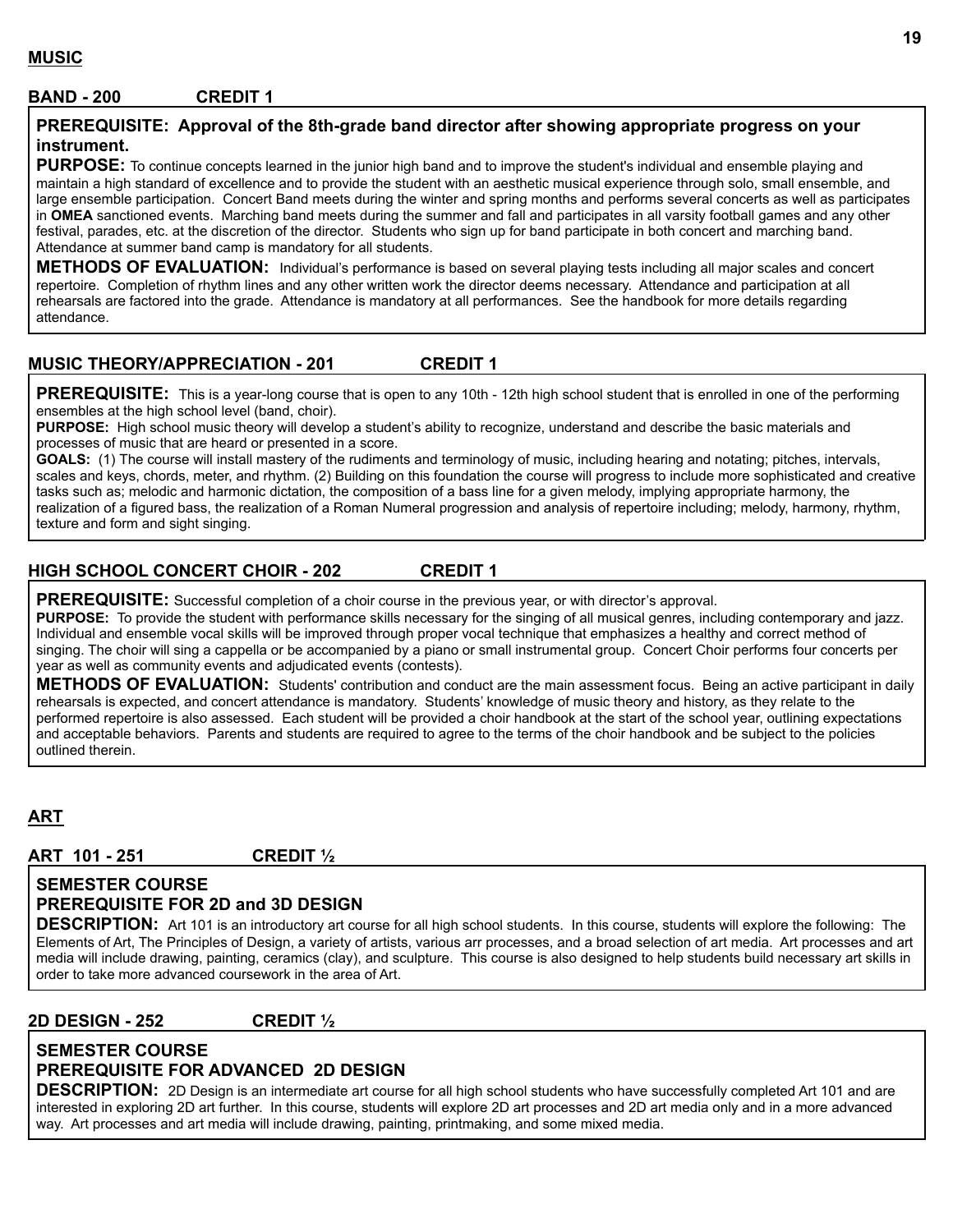#### **SEMESTER COURSE PREREQUISITE FOR ADVANCED 3D DESIGN**

**DESCRIPTION:** 3D Design is an intermediate art course for all high school students who have successfully completed Art 101 and are interested in exploring 3D art further. In this course, students will explore 3D are processes and 3D art media only and in a more advanced way. Art processes and art media will include ceramics (some pottery wheelwork), paper sculpture, wire sculpture, recycled sculpture, and found-object sculpture.

# **ADVANCED 2D DESIGN - 254 CREDIT ½**

# **SEMESTER COURSE**

## **PREREQUISITE FOR 2D INDEPENDENT STUDY**

**DESCRIPTION:** Advanced 2D Design is an upper-level art course for high school students who have successfully completed 2D Design and would like to challenge themselves further as a 2D artist. In this course, students will intensely explore 2D art processes and 2D art media in an advanced way. Course work will be more open-ended and students will begin to lead their own projects and art choices while working with 2D art media. Choices for art processes and art media will include drawing, painting, printmaking, mixed media, and collage.

#### **ADVANCED 3D DESIGN - 255 CREDIT ½**

#### **SEMESTER COURSE PREREQUISITE FOR 3D INDEPENDENT STUDY**

**DESCRIPTION:** Advanced 3D Design is an upper-level art course for high school students who have successfully completed 3D Design and would like to challenge themselves further as a 3D artist. In this course, students will intensely explore 3D art processes and 3D art media in an advanced way. Course work will be more open-ended and students will begin to lead their own projects and art choices while working with 3D art media. Choices for art processes and art media will include ceramics (including pottery wheel), paper sculpture, wire sculpture, found object sculpture, recycled sculpture, wood sculpture, foam sculpture, and plaster sculpture.

#### **2D INDEPENDENT STUDY - 256 CREDIT ½**

#### **SEMESTER COURSE - students may take this course more than once if they choose (more than once is recommended if building a portfolio for art school).**

**DESCRIPTION:** 2D Independent Study is an intense upper-level art course for high school students who have successfully completed Advanced 2D Design. In this course, students will intensely explore 2D art processes and art media in an individual and advanced way. Coursework will be extremely open-ended and students will lead their own projects and art choices. Choices for art processes and art media will also be open-ended but must align with a student's skillset and previous art coursework. Students will work with 2D media during this course, but they may branch over to some 3D media when appropriate or approved.

#### **3D INDEPENDENT STUDY - 257 CREDIT ½**

#### **SEMESTER COURSE - students may take this course more than once if they choose (more than once is recommended if building a portfolio for art school).**

**DESCRIPTION:** 3D Independent Study is an intense upper-level art course for high school students who have successfully completed Advanced 3D Design. In this course, students will intensely explore 3D art processes and art media in an individual and advanced way. Coursework will be extremely open-ended and students will lead their own projects and art choices. Choices for art processes and art media will also be open-ended but must align with a student's skillset and previous art coursework. Students will work with 3D media during this course, but they may branch over to some 3D media when appropriate or approved.

#### **PHYSICAL EDUCATION**

#### **BASIC PHYSICAL EDUCATION - 310 CREDIT ½**

#### **PREREQUISITE:** None

**PURPOSE:** Fulfill state requirements for high school physical education. **THIS COURSE SHOULD BE COMPLETED DURING THE FRESHMAN/SOPHOMORE YEAR.**

**GOALS:** (1) Awareness and improvement of physical fitness, (2) development of basic skills and body control, (3) knowledge of strategy and game rules, and (4) improve sportsmanship, effort, and competition.

**METHODS OF EVALUATION:** Participation, effort, improvement as measured by teacher evaluation and skills and tests.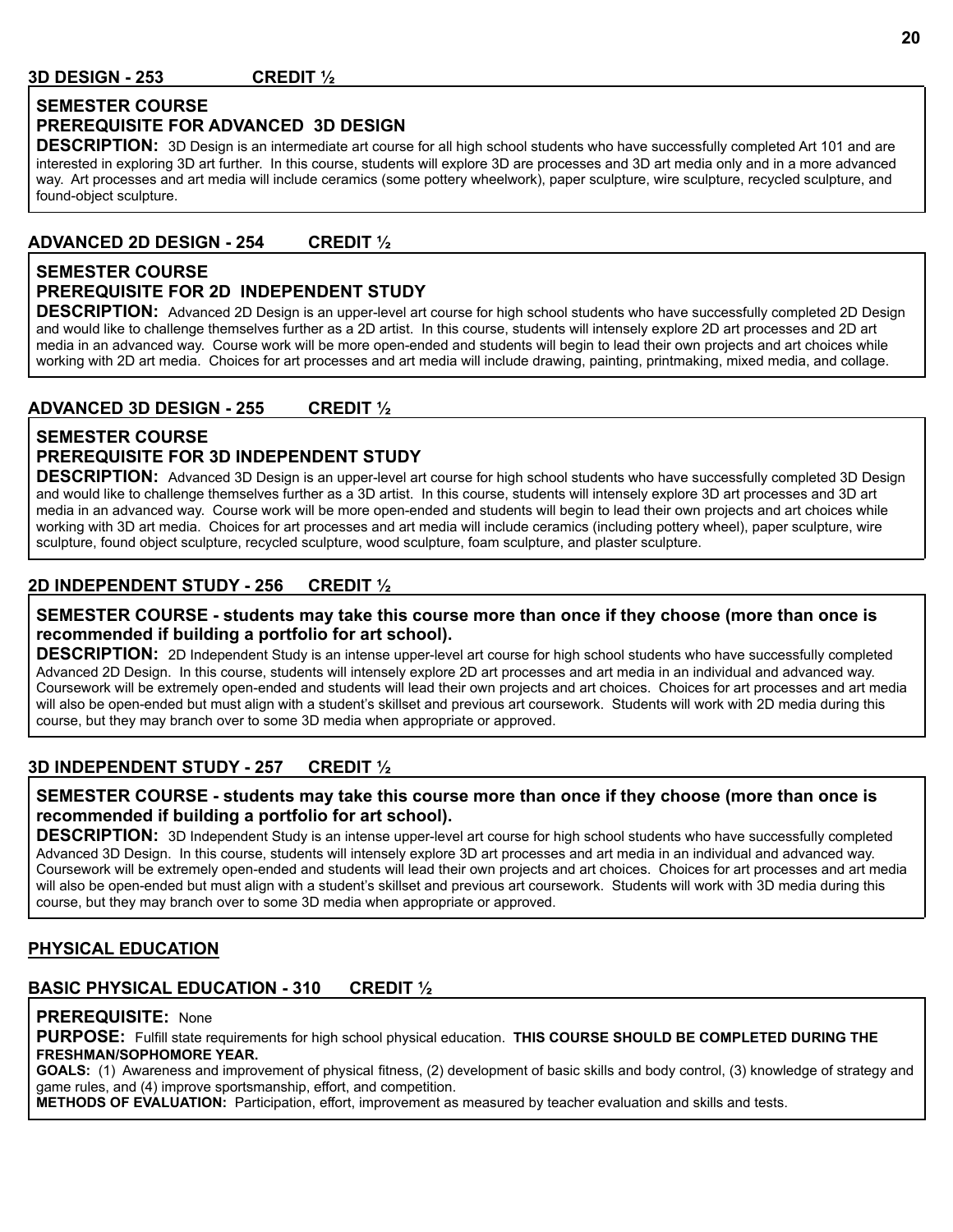#### **HEALTH - 312 CREDIT ½**

#### **PREREQUISITE:** None

**PURPOSE:** Fulfill state requirements for high school health and improve the knowledge necessary to make sound judgements in terms of healthy lifestyles. **THIS COURSE SHOULD BE COMPLETED DURING THE FRESHMAN/SOPHOMORE YEAR.**

**GOALS:** Expose students to information and concepts in important health areas such as emotional health, personality development, drug-alcohol-tobacco abuse, movement, exercise, diet, weight control, preventing infectious disease including sexually transmitted diseases and sexuality.

**EVALUATION:** 60% unit tests, 20% homework/presentations/projects/class participation, 20% quizzes.

#### **BASIC WEIGHTLIFTING - 316 CREDIT ½**

#### **PREREQUISITE: MUST PARTICIPATE IN AN OHSAA SPORT**

This course is designed to introduce students to weight training and conditioning for improved athletic performance and overall health. Curricular topics include: flexibility, strength training, cardiovascular conditioning, plyometrics, speed and agility training, and nutrition. This is a participatory class where students have hands-on learning of fitness principles. The focal point of this course is to gain muscular strength and endurance as well as increase flexibility and cardiovascular fitness levels, following a professionally designed training program.

#### **ADVANCED WEIGHTLIFTING - 317 CREDIT ½**

#### **PREREQUISITE: MUST PARTICIPATE IN AN OHSAA SPORT AND HAVE TAKEN BASIC WEIGHTLIFTING**

This course is designed to build upon the topics and techniques learned in Basic Weightlifting. Students will be exposed to more advanced methods of training tailored to their specific needs and goals. Curricular topics include; flexibility, strength training, cardiovascular conditioning, plyometrics, speed and agility training, and nutrition.

#### **ENGLISH**

#### **ENGLISH I - 502 CREDIT 1**

#### **PREREQUISITE:** Required of all freshmen

PURPOSE: To introduce freshmen to the study of literature as a part of our heritage and to improve reading, writing, and vocabulary skills. **GOALS:** This course will feature a review of grammar skills and introduce new grammar skills. A systematic study of vocabulary will be taught with an emphasis on word usage. The various forms of informal and formal writing will be practiced. Literature study will include poetry, novels, short stories, classics, and drama.

**METHODS OF EVALUATION:** Projects, quizzes, tests, presentations, and compositions.

#### **ENGLISH I ADVANCED - 501 CREDIT 1**

**PREREQUISITE:** A combination of the following: Teacher referral, Advanced Revision Assistant Scores, Advanced and Accelerated State Test Scores.

**PURPOSE:** To prepare students for the rigor of AP English Literature and Composition.

**GOALS:** English I Advanced includes various genres of World and American Literature with discussion emphasizing the effect of literacy devices. Composition emphasizes (1) the writing process which includes: pre-writing, revising, editing, publishing, and (2) the proper use of all areas of effective written communication which includes: organization and progressions of ideas, development of ideas, use of language, and conventions. Students write in response to literary prompts.

**METHODS OF EVALUATION:** Quizzes, tests, essays, and completion of out-of-class readings.

#### **ENGLISH II - 512 CREDIT 1**

**PREREQUISITE:** A/B average in English I

**PURPOSE:** To improve those skills learned in 501 and to increase reading and writing skills.

**GOALS:** This course will review 501 grammar skills and develop advanced skills needed for improved communication skills. Various forms of writing will be practiced with an increased emphasis on formal writing. Literature study will include understanding and appreciation of classical, traditional, and modern selections as they add to the understanding of our heritage. Vocabulary study will continue with emphasis placed on word usage.

**METHODS OF EVALUATION:** Quizzes, tests, reading, writing, and projects.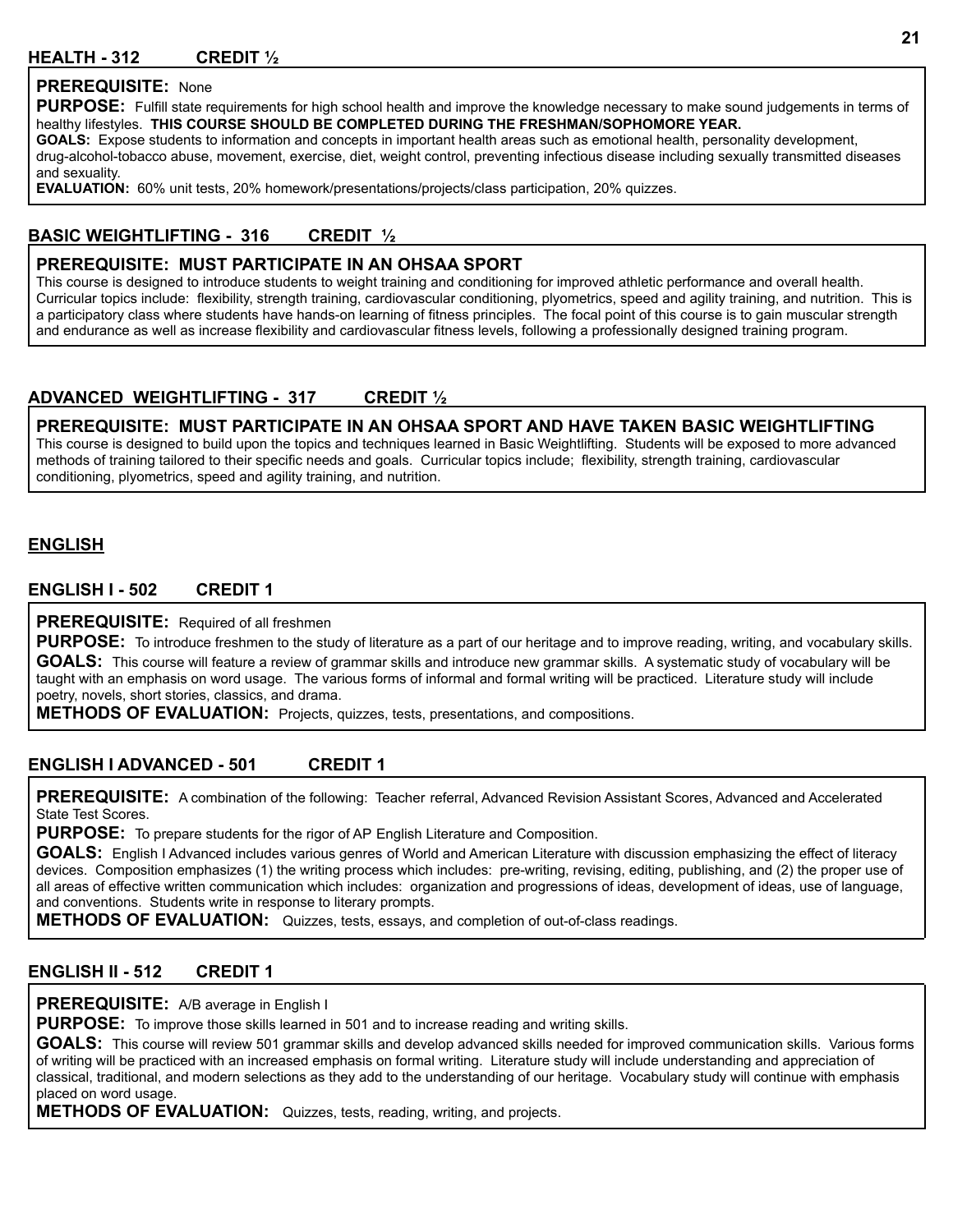**PREREQUISITE:** A/B average in English I

**PURPOSE:** To improve those skills learned in 501 and to increase reading and writing skills.

**GOALS:** This course will review 501 grammar skills and develop advanced skills needed for improved communication skills. Various forms of writing will be practiced with an increased emphasis on formal writing. Literature study will include understanding and appreciation of classical, traditional, and modern selections as they add to the understanding of our heritage. Vocabulary study will continue with emphasis placed on word usage.

**METHODS OF EVALUATION:** Quizzes, tests, reading, writing, and projects.

## **ENGLISH COMPOSITION COM 1110 - 513 CREDIT 1**

#### **PREREQUISITE: ACCEPTANCE INTO RHODES STATE COLLEGE CREDIT PLUS PROGRAM AND SATISFACTORY PLACEMENT SCORE. COM 0990 OR PLACEMENT**

Provides practice in sound organization and effective expressions of ideas in original expository and argumentative compositions as well as the research paper. Extensive discussion of rhetorical modes and editing techniques.

**\*\*COURSE DEPENDENT ON ENROLLMENT, COLLEGE APPROVAL, AND STAFFING LEVEL.**

#### **ADVANCED PLACEMENT ENGLISH III - 521 CREDIT 1**

**PREREQUISITE:** Successful completion of Pre-AP English II and teacher recommendations. This course is weighted.

**PURPOSE:** To enable college-bound students to take a college-level course and to take the Advanced Placement exam which offers college credit.

**GOALS:** This course will engage students in becoming skilled critical readers of prose written in a variety of rhetorical contexts and in becoming skilled reflective writers who compose for a variety of purposes. Using literary selections and writing tasks recommended by the College Board, this AP course prepares students for the rigor of college work. Specifically, students will write expository, analytical, and argumentative essays and read non-fiction and fiction texts from pre-colonial American writers to current published American authors.

**METHODS OF EVALUATION:** Tests, quizzes, papers of critical nature, outside readings, and completion of the AP Examination. **FEES: \$20.00 TO COVER THE EXPENSE OF THE WORKBOOK.**

#### **ENGLISH III - 522 CREDIT 1**

**PREREQUISITE:** Credit for English I and II

**PURPOSE:** To give students a background in American literature and to increase composition skills.

**GOALS:** This class will cover American writers from the Colonial Period of the modern period. Students will read, discuss, and analyze essays, poems, short stories, biographies, plays, and novels. Vocabulary study will place emphasis on word usage. Improved writing skills will be learned through practice in the various kinds of writing. A research paper is required for course credit.

**METHODS OF EVALUATION:** Essay writing, tests, quizzes, reading, and projects.

#### **ADVANCED PLACEMENT ENGLISH V - 531 CREDIT 1**

**PREREQUISITE:** A or B average for English III (Advanced). This course is weighted.

**PURPOSE:** To enable college-bound students to take a college-level course and to take the Advanced Placement exam which offers college credit. This course also gives an add-on due to the advanced work.

**GOALS:** The course will enable students to (1) Understand the heritage of the English language in literary, oral, and visual forms; (2) Familiarize themselves with the major authors and works of Western Literature; (3) Familiarize themselves with novels, plays, poetry, essays and short stories as literary forms; (4) Study semantics and structure of the English language; (5) Increase interpretive and evaluative comprehension skills; (6) Improve writing skills of an expository nature and (7) Increase vocabulary. Students who do not maintain a "B" average will be placed in English 532.

**METHODS OF EVALUATION:** Tests, quizzes, papers of a critical nature, outside readings, and Completion of the Advanced Placement Examination.

#### **ENGLISH IV - 532 CREDIT 1**

**PREREQUISITE:** Credit for English I, II, and III

**PURPOSE:** To give students a background in British Literature, to increase composition skills, and to increase communication skills. **GOALS:** All genres of literature, with an emphasis on British Literature, will be studied as they relate to our heritage. Students will read and analyze plays, poems, novels, essays, and articles. Heavy emphasis is placed on writing skills. Writing includes, but is not limited to, critical essays, interpretations, and expository writing based on readings. A research paper is required for course credit, as well as other papers of a critical nature. Vocabulary study will emphasize word usage. Grammar skills will be reviewed through writing assignments. **METHODS OF EVALUATION:** In classwork, tests, quizzes, outside readings, writings, and the research paper.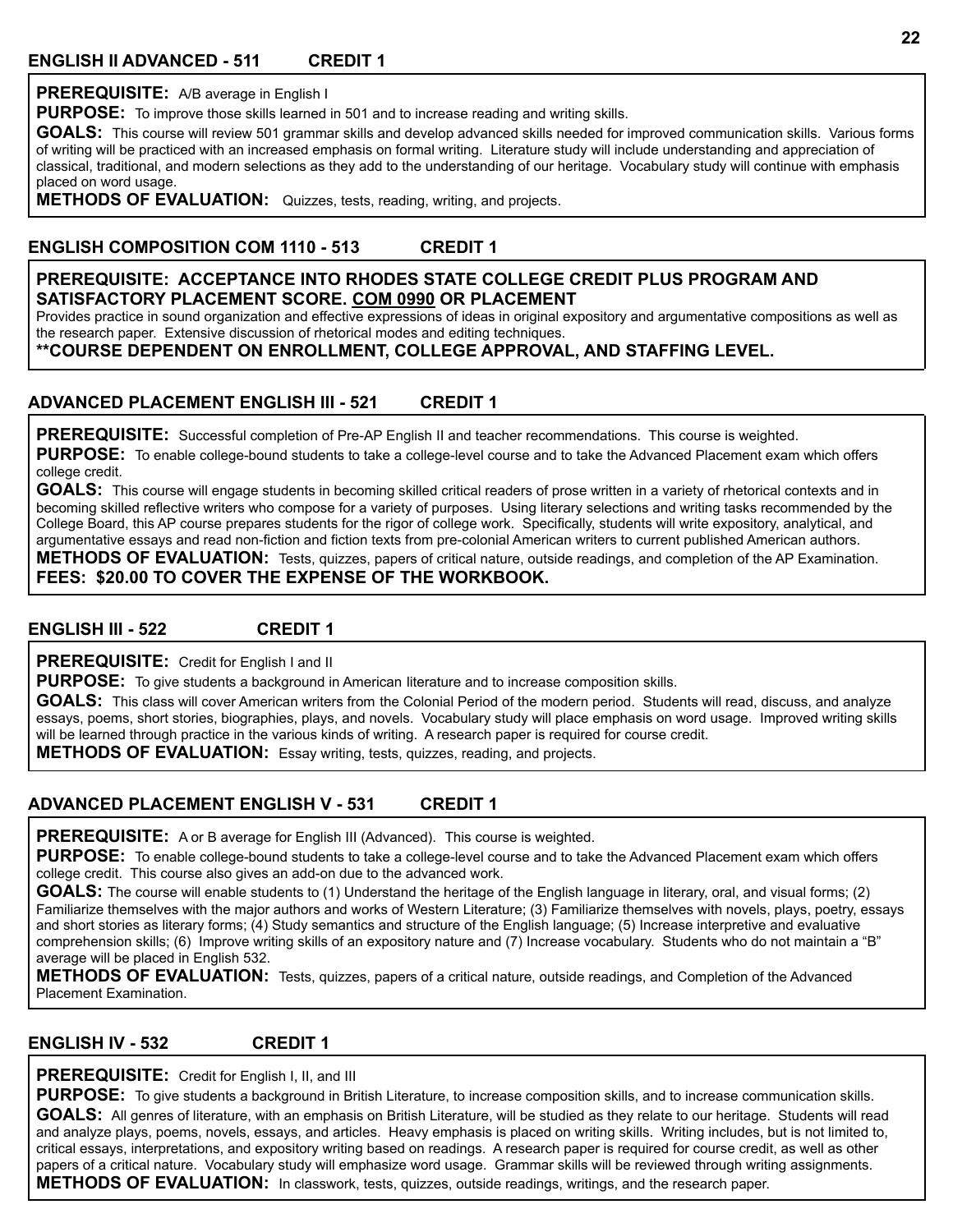#### **PREREQUISITE: ACCEPTANCE INTO RHODES STATE COLLEGE CREDIT PLUS PROGRAM AND SATISFACTORY PLACEMENT SCORE. COM 1110**

Builds on the writing foundational skills introduced in COM 1110 and emphasizes critical thinking and communication skills to promote skilled academic writing. Using literature as the course content, students focus upon essay writing in multiple genres. This course aims to develop the student's ability to communicate ideas about literature effectively by using the principles of the writing process.

#### **\*\*COURSE DEPENDENT ON ENROLLMENT, COLLEGE APPROVAL, AND STAFFING LEVEL.**

#### **COMPOSITION AND LITERATURE COM 2400 -542 CREDIT 1**

#### **PREREQUISITE: ACCEPTANCE INTO RHODES STATE COLLEGE CREDIT PLUS PROGRAM AND SATISFACTORY PLACEMENT SCORE. COM 1110**

Builds on the writing foundational skills introduced in COM1110 and emphasizes critical thinking and communication skills to promote skilled academic writing. Using literature as the course content, students focus upon essay writing in multiple genres. This course aims to develop the student's ability to communicate ideas about literature effectively by using the principles of the writing process.

**\*\*COURSE DEPENDENT ON ENROLLMENT, COLLEGE APPROVAL, AND STAFFING LEVEL.**

#### **CREATIVE WRITING I - 536 CREDIT 1/2**

PURPOSE: Creative writing I is an advanced writing course for students who enjoy writing and want to improve their composition and communication skills through the writing process. Students will be introduced to creative writing through the exploration of a variety of writing types; these may include but are not limited to reflective essays, a variety of poems, nonfiction, and fiction by a range of authors as well as scripts and journals in both print and multimedia formats. The goal of this introductory course is to broaden the student's reflective scope as a writer and to establish an understanding of creative writing as a mode of expression.

**METHODS OF EVALUATION:** Writing samples and portfolio collection.

#### **CREATIVE WRITING II - 537 CREDIT 1/2**

**PREREQUISITE:** Passing grade of "C" or better in Creative Writing I.

**PURPOSE:** Creative Writing II provides students with an opportunity for a deeper implementation of fundamental skills learned in Creative Writing I. Students will read and analyze advanced short stories, novels, and poetry as pathways to increase their own writing confidence. Students will produce a number of advanced creative writing projects. Self-editing will be a focus as students will also learn how to better critique, edit and revise their own writing as well as the writing of others to cultivate an appreciation for the potential of the written word. Projects and assignments will include creative writing activities that encourage resourceful thinking evidenced in original student work. **METHODS OF EVALUATION:** Writing samples and portfolio collection.

#### **JOURNALISM - 566 CREDIT 1**

**PREREQUISITE:** Minimum "C" average in English classes.

**PURPOSE AND GOALS:** The student will learn the basics of newspaper journalism and journalistic theory and practices before any actual writing occurs. Students will be expected to do outside reading and attend extra-curricular events after school. Journalism I students do not write for the school paper.

**METHODS OF EVALUATION:** Students may be subject to a portfolio submission for class selection.

#### **MEDIA AND LITERATURE - 570 CREDIT 1**

**PREREQUISITE:** Junior or Senior student who needs a fine arts credit.

**PURPOSE AND GOALS:** This elective is designed for the student who needs a fine arts credit. The course will focus on various elements of literature, drama, art, music, radio, television, and film as they relate to our history and society. Students can expect a wide variety of reading, writing, and viewing experiences. Students can expect to make their own forms of media (commercials, short films, etc.). Students will be expected to do research and presentations on a variety of topics. Credit for this course does not count towards the required 4 credits of English.

**METHODS OF EVALUATION:** Tests, papers of a critical nature, projects, and student portfolio. Credit for this course does not count towards the required 4 credits of English.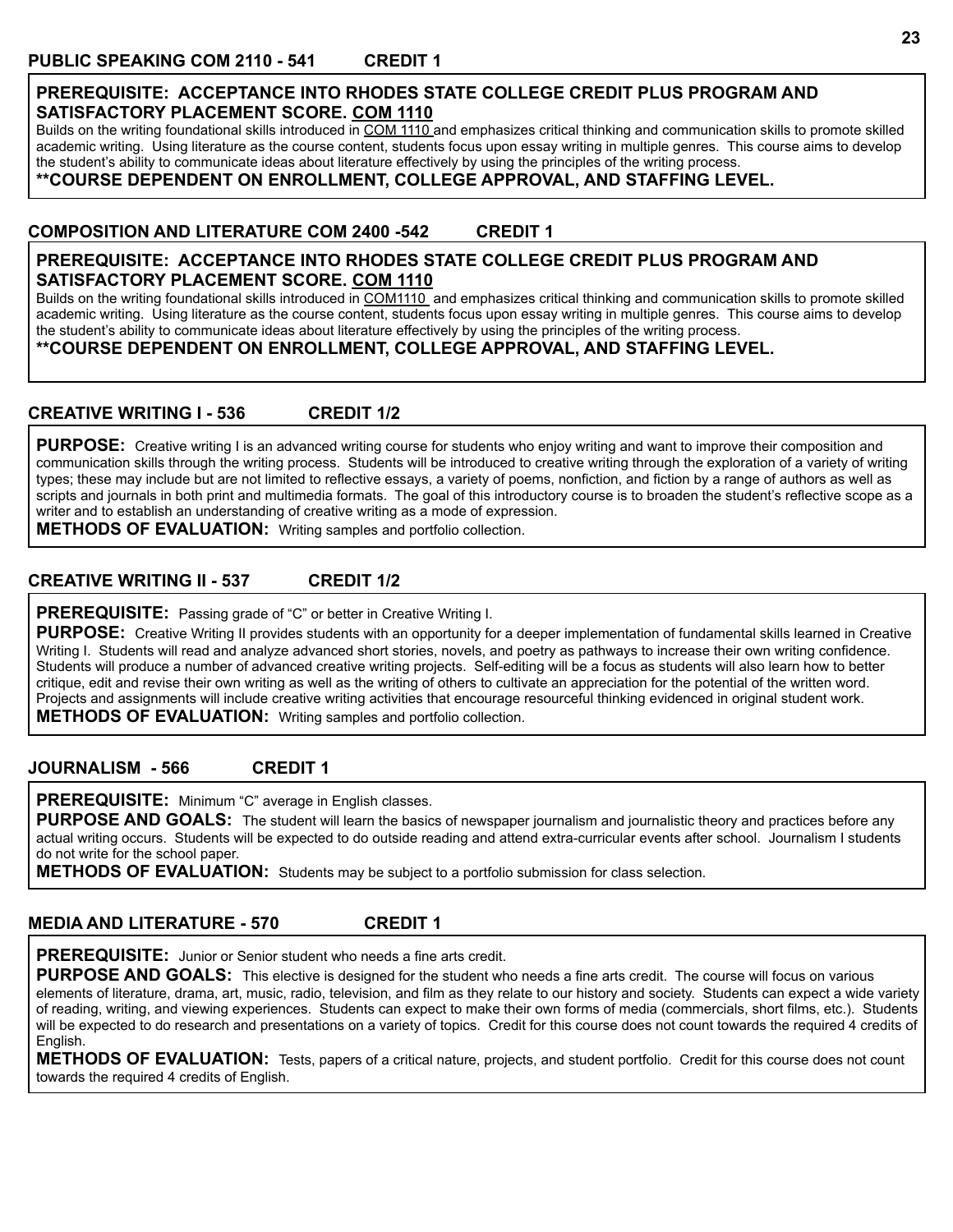#### **FOREIGN LANGUAGE**

#### **SPANISH I - 595 CREDIT 1**

**PREREQUISITE:** Final grade average of "C" or better in English.

**PURPOSE:** An introduction to the Spanish language and the culture of Hispanic countries.

**GOALS:** Through the use of the SM and ML textbook and supplementary materials provided by the teacher, students will be taught vocabulary, grammar, and pronunciation. Students will learn to compose, speak and read in Spanish. Students will also learn about the customs and values of Spanish-speaking countries and Hispanic Americans.

**METHODS OF EVALUATION:** Final grade is the average of performance on tests, quizzes, oral work, homework, projects, exams, and participation.

**SPANISH II - 596 CREDIT 1**

**PREREQUISITE:** Recommended successful completion of Spanish I with a "C" average.

**PURPOSE:** To increase Spanish skills and the customs of Spanish-speaking countries.

**GOALS:** To further student development in all the ACTFL areas of language learning, reading comprehension, presentational writing, listening comprehension, interpersonal communication, and presentational speaking. To expand on grammar and vocabulary by engaging in a variety of Unit Themed lessons that target vocabulary and grammar structures and to deepen comprehension and communication skills in the target language.

**METHODS OF EVALUATION:** Final grade is the average of performance on tests, quizzes, oral work, homework, projects, exams, and participation.

#### **SPANISH III - 597 CREDIT 1**

**PREREQUISITE:** Recommended successful completion of Spanish II with a "C" average.

**PURPOSE:** To offer a more intensive look at the language, the Spanish culture, past and present, through the use of Spanish history, literature, and audiovisual materials.

**GOALS:** Through the use of Hispanic Cultural themed units, authentic literary texts, and a variety of additional audiovisual materials, students will develop a cultural understanding of many different Spanish-speaking countries and their unique histories as well as refine usage and application of grammar and comprehension while strengthening the ACTFL skills.

**METHODS OF EVALUATION:** Final grade is the average of performance on tests, quizzes, oral work, homework, projects, exams, and participation.

#### **ADVANCED PLACEMENT SPANISH IV - 598 CREDIT 1**

**PREREQUISITE:** Recommended successful completion of Spanish III with a "C" or better average. This course is weighted.

**PURPOSE:** To offer an intense level of Spanish geared at college equivalent standards, and pursue the AP guidelines for the Spanish language.

**GOALS:** This college-level course will concentrate on writing skills, reading and listening comprehension, as well as oral proficiency with a cultural focus on Spain and Castilian culture. This course is conducted on an average of 70% spoken Spanish and is geared to meet the requirements for the AP Spanish Language exam and other college placement exams in foreign languages throughout the state of Ohio and the nation.

**METHODS OF EVALUATION:** Final grade is the average of performance on daily work, quizzes, projects, exams, themes, presentations, and completion of the Advanced Placement examination is optional.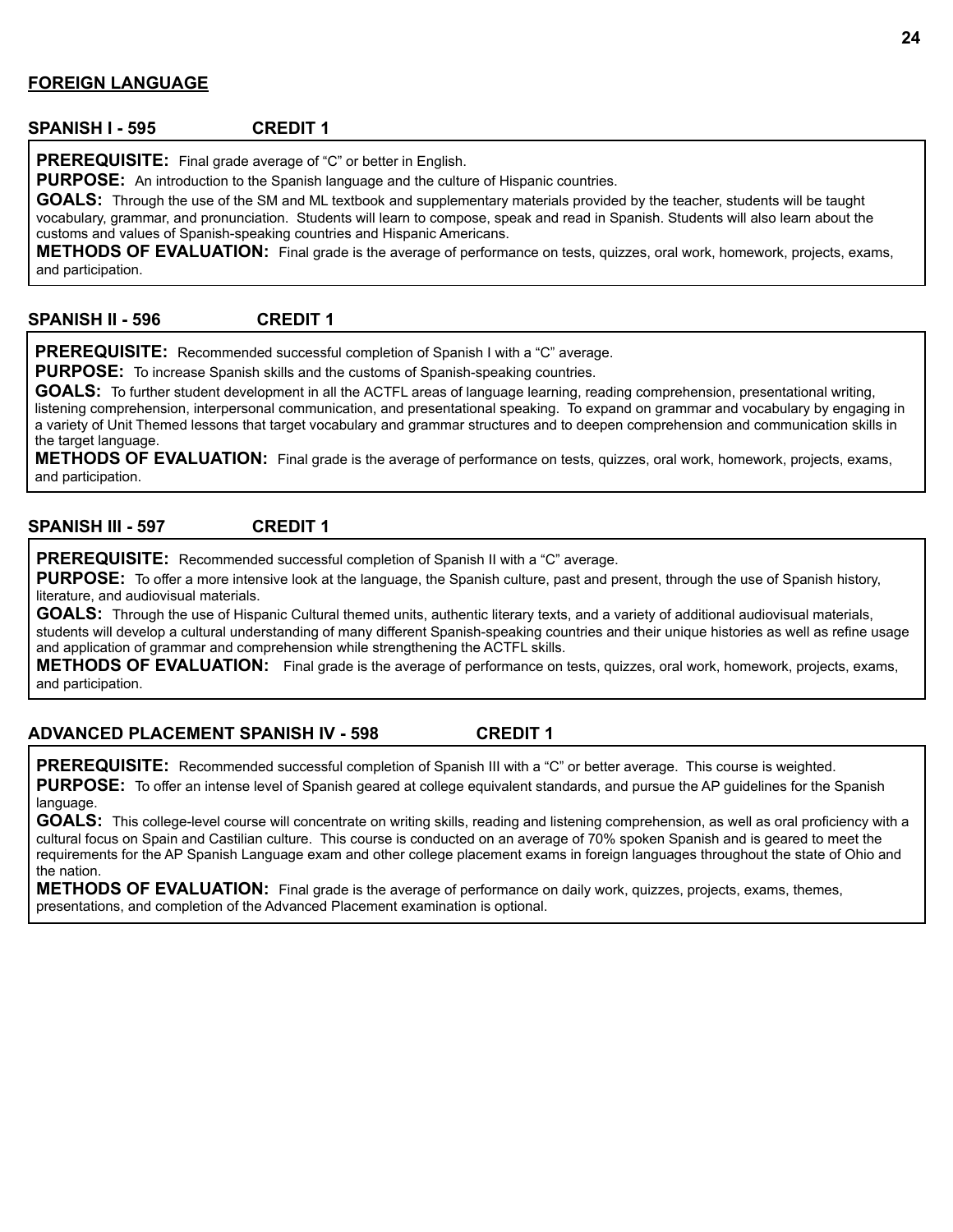#### **MATHEMATICS**

#### **APPLIED ALGEBRA - 621 CREDIT 1**

**PREREQUISITE:** Freshman that has displayed a pattern of poor performance on middle school mathematics end-of-course exams. Students that receive an "I" on the 8th-grade mathematics end of course exam and students that receive a "2" on the 8th-grade end of course exam with 8th-grade mathematics teacher recommendation. Graphing calculator is **REQUIRED.**

**PURPOSE:** This course is designed to be the first course in a high school sequence addressing Algebra content through concrete models and real-world situations and with less emphasis on symbol-manipulation and formal mathematical structure.

**GOALS:** Students will deepen and extend understanding in five critical areas including relationships between quantities and reasoning with equations, linear and exponential relationships, descriptive statistics, expressions and equations, and quadratic functions and modeling.

#### **ALGEBRA - 625 CREDIT 1**

#### **PREREQUISITE: A TI graphing calculator is REQUIRED**.

**PURPOSE:** The content of this class follows the Common Core State Standards adopted by the Ohio Department of Education. The fundamental purpose of this course is to formalize and extend the mathematics that students learned in the middle grades.

**GOALS:** Students will deepen and extend understanding in five critical areas: relationships between quantities and reasoning with equations, linear and exponential relationships, descriptive statistics, expressions and equations, and quadratic functions and modeling. **METHODS OF EVALUATION:** May include any combination of: semester exam, final exam, benchmark tests, chapter tests, quizzes,

homework, projects, and class participation.

#### **GEOMETRY - 635 CREDIT 1**

**PREREQUISITE:** Successful completion of Algebra. **A TI graphing calculator is REQUIRED.** Students may take this course concurrently with Algebra 2 with teacher recommendation.

**PURPOSE:** The content of this class follows the Common Core State Standards adopted by the Ohio Department of Education. The fundamental purpose of this course is to formalize and extend students' geometric experiences from the middle grades.

**GOALS:** Students will develop and extend understanding in six critical areas: congruence proof, and constructions. Similarity, proof, and trigonometry, extending to three dimensions, connecting algebra and geometry through coordinates, circles with and without coordinates; and applications of probability.

#### **ALGEBRA II - 655 CREDIT 1**

**PREREQUISITE:** Successful completion of Geometry. Students may take this course concurrently with Geometry with teacher recommendation. **A TI graphing calculator is REQUIRED**.

**PURPOSE:** The content of this class follows the Common Core State Standards adopted by the Ohio Department of Education.

**GOALS:** Students will develop and extend understanding in four critical areas: polynomial, rational, and radical functions; trigonometric functions, modeling with functions, inferences, and conclusions from data.

**METHODS OF EVALUATION:** May include any combination of: semester exam, final exam, benchmark tests, chapter tests, quizzes, homework, projects, and class participation.

#### **TRIGONOMETRY/PRE-CALCULUS - 660 CREDIT 1**

**PREREQUISITE:** Satisfactory completion of Algebra 2. **A TI graphing calculator is REQUIRED.**

**PURPOSE:** This course is designed for the average to above-average math student preparing for the study of Calculus and/or further mathematical training required for college.

**GOALS:** Students will understand and be able to apply topics in trigonometry, analytic geometry, and pre-calculus including, but not limited to the following: trig functions, identities, and equations; basic vector operations, polar coordinates, coordinate geometry of lines, curves, and conic sections; sequences and series, and limits.

**METHODS OF EVALUATION:** May include any combination of: semester exam, final exam, benchmark tests, chapter tests, quizzes, homework, projects, and class participation.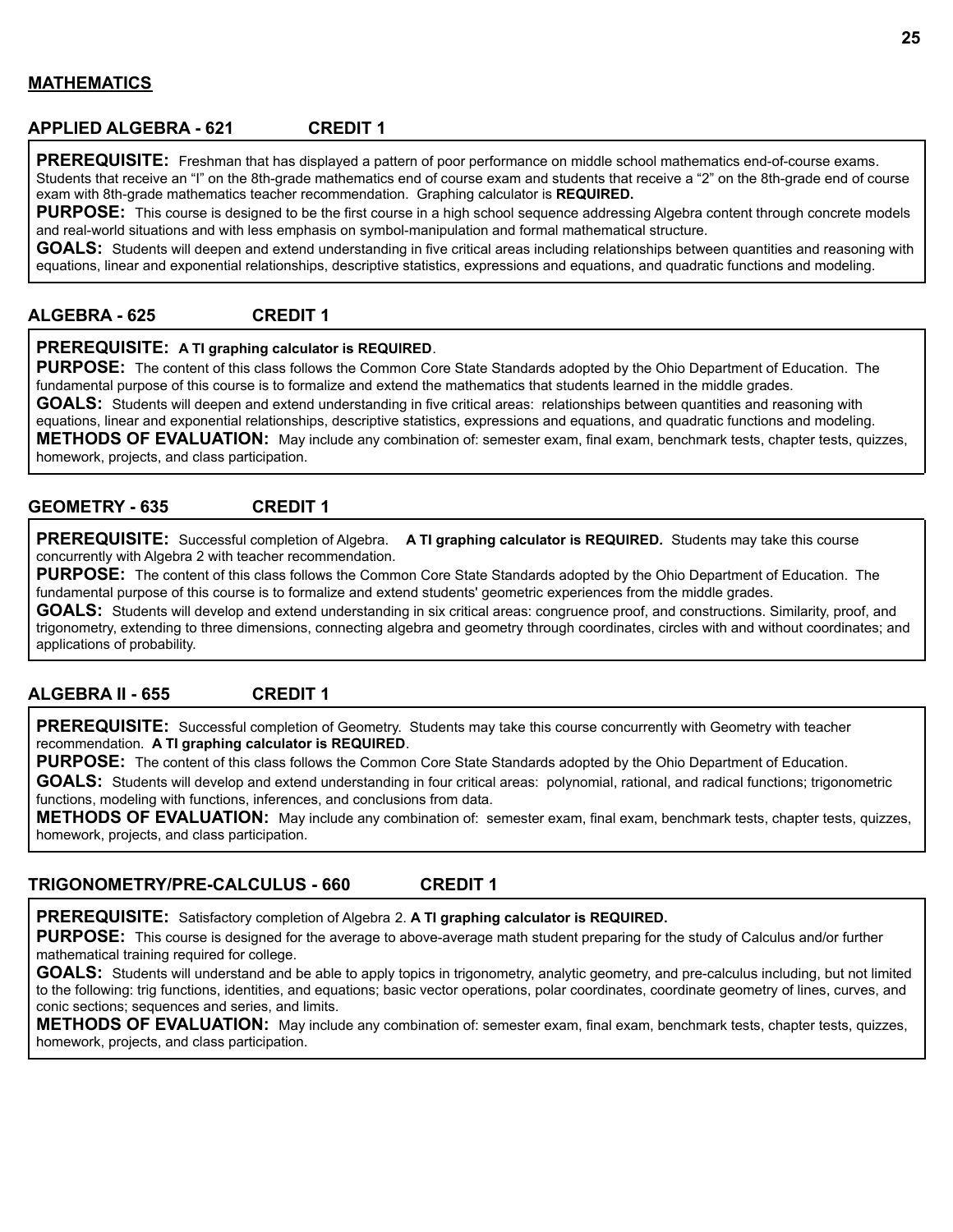**PREREQUISITE:** Successful completion of Trigonometry/Pre-calculus. **A TI graphing calculator is REQUIRED.** This class is weighted.

**PURPOSE:** This course is designed to provide the above-average math student the opportunity to take a college-level calculus course. This AP course in calculus consists of a full high school academic year of work and is comparable to a calculus course in college. It is expected that students who take an AP course in calculus will seek college credit, college placement, or both from institutions of higher learning.

**GOALS:** Students will understand and apply topics from Differential Calculus and Integral Calculus, including but not limited to the following: analysis of graphs, limits; continuity; derivatives; applications of derivatives, integrals; and applications of integrals and antiderivatives.

**METHODS OF EVALUATION:** May include any combination of: semester exam, final exam, benchmark tests, chapter tests, quizzes, homework, projects, class participation, and completion of the Advanced Placement examination.

#### **COLLEGE ALGEBRA MTH 1370 - 691 CREDIT 1**

#### **PREREQUISITE: ACCEPTANCE INTO RHODES STATE COLLEGE CREDIT PLUS PROGRAM AND SATISFACTORY PLACEMENT SCORE. MTH 0904 (with a grade "C" or better) or placement.**

Covers equations and inequalities, complex numbers, graphs and equations of lines, functions, including quadric functions and composite functions, inverse functions, polynomial and rational functions, the Fundamental Theorem of Algebra, exponential and logarithmic functions, systems of equations and inequalities, conic sections and sequences and series. **A specific calculator requirement will be made by the instructor on the first day of class.**

**\*\*COURSE DEPENDENT ON ENROLLMENT AND STAFFING LEVELS.**

#### **STATISTICS MTH 1260 - 695 CREDIT 1**

#### **PREREQUISITE: ACCEPTANCE INTO RHODES STATE COLLEGE CREDIT PLUS PROGRAM AND SATISFACTORY PLACEMENT SCORE. MTH 0903 (with a grade of "C" or better) or placement.**

Covers data collection, frequency distribution, graphs, measures of central tendency and dispersion, probability concepts, probability distributions, sampling distributions, confidence intervals, hypothesis testing, analysis of variance, and correlation and regression analysis. **\*\*COURSE DEPENDENT ON ENROLLMENT AND STAFFING LEVELS.**

#### **QUANTITATIVE REASONING MTH 1151 - 651 CREDIT 1**

#### **PREREQUISITE: ACCEPTANCE INTO RHODES STATE COLLEGE CREDIT PLUS PROGRAM AND SATISFACTORY PLACEMENT SCORE. MTH 0902 (with a grade "C" or better) or placement.**

Covers quantitative relationships and solving problems in a variety of real-world contexts, mathematical models used to make decisions, language and structure of statistics, and probability to investigate, represent, make decisions and draw conclusions from real-world contexts. Topics include solving, graphing, and applying linear, quadratic, and exponential equations, and introduction to functions, systems of linear equations, linear inequalities, elements of consumer math, including simple and compound interest and annuities, introductory descriptive statistics, and unit conversions.**\*\*COURSE DEPENDENT ON ENROLLMENT, COLLEGE APPROVAL, AND STAFFING LEVELS.**

#### **AP COMPUTER SCIENCE PRINCIPLES - 652 CREDIT 1**

**PREREQUISITE:** Algebra I and Geometry, This course is weighted.

**PURPOSE:** AP Computer Science Principles is an introductory college-level computing course. Students cultivate their understanding of computer science through working with data, collaborating to solve problems, and developing computer programs as they explore concepts like creativity, abstraction, data and information, algorithms, programming, the internet, and the global impact of computing. This course may be used to satisfy a student's mathematics credit.

#### **GOALS:** In this course, students will:

- 1. Identify the impacts of computing and explain connections between computing concepts.
- 2. Design and develop computational artifacts and apply computing techniques to creatively solve problems.
- 3. Identify abstractions and use them to develop models and simulations of natural and artificial phenomena. Explain how abstractions are used and help to manage complexity.
- 4. Design and produce solutions, models, and artifacts and evaluate and analyze computational work.
- 5. Describe computation and the impact of technology and computation, explain and justify the design and appropriateness of computational choices, and analyze and describe both computational artifacts and the results or behaviors of such artifacts.
- 6. Collaborate effectively with other students on the creation and analysis of computational artifacts to address complex and open-ended problems.

#### **\*\*COURSE DEPENDENT ON ENROLLMENT AND STAFFING LEVELS.**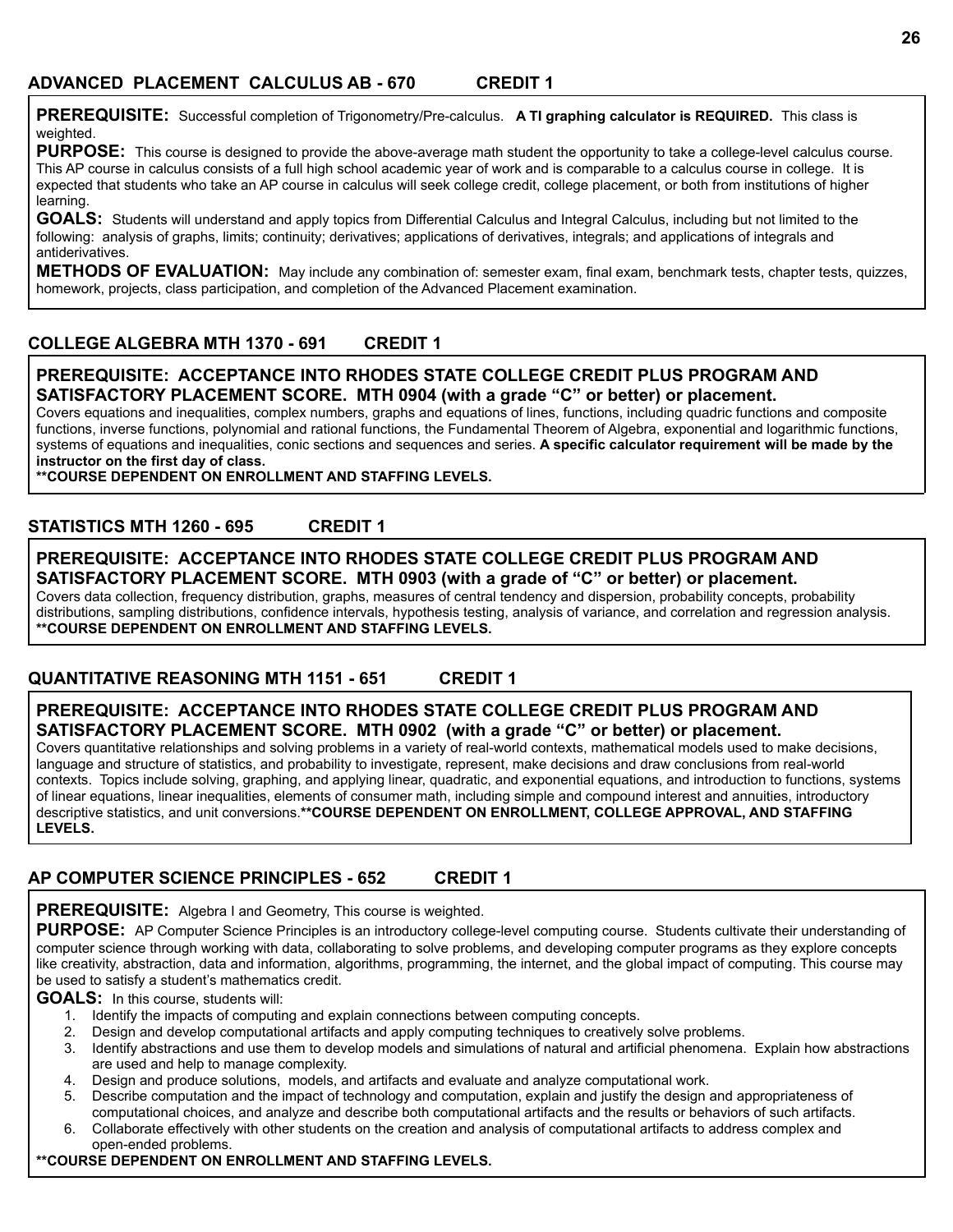#### **PHYSICAL SCIENCE - 700 CREDIT 1**

#### **PREREQUISITE:** None

PURPOSE: To apply the scientific method to gain an understanding of basic concepts in physical, earth, and space sciences.

**GOALS:** To establish science literacy which will promote the use of science process tools to solve problems and to develop a positive attitude and respect for the use of the scientific method of inquiry.

**METHODS OF EVALUATION:** Lab reports, tests, homework assignments, and written reports.

#### **GENERAL BIOLOGY - 720 CREDIT 1**

#### **PREREQUISITE:** General Science 9

**PURPOSE:** The students will investigate living organisms, their life processes, and relationships with ecosystems. Students will need safety glasses.

GOALS: (1) The students should be able to use this knowledge in their quest for solutions to biological problems. (2) The students should be able to apply principles of biology to their lab work.

**METHODS OF EVALUATION:** Tests, laboratory investigations including dissections, written assignments, and State End of Course Exam.

#### **BIOLOGY 1010 ENVIRONMENT OF LIFE - 722 CREDIT 1**

**PREREQUISITE:** Acceptance into BGSU/Firelands College Credit Plus Program

**COURSE OVERVIEW:** BIOL 1010 Fulfills a BG Perspective requirement for Natural Sciences. The course provides an overview of basic ecology and current environmental issues. We will explore the causes of environmental problems of air, water, and land pollution; biodiversity conservation, human reproduction, and population dynamics. We will critically evaluate solutions to some of these environmental problems. Through active participation in a combination of videos, simulations, online exercises, readings, and discussions, you will gain proficiency ineffective communication using PowerPoint, critical thinking, and applying logical, quantitative, and qualitative approaches to problem-solving, both as an individual and in groups. The student will earn 3 college credit hours through BGSU Firelands when completed with a passing grade. There are also no fees associated with this course.

#### **BIOLOGY 1040 INTRO TO BIOLOGY - 721 CREDIT 1**

**PREREQUISITE:** Acceptance into BGSU/Firelands College Credit Plus Program

**COURSE OVERVIEW:** BIOL 1040 is an introductory course with lab and fulfills a BUSU Perspective/Gen. Ed. requirement for Natural Sciences. Modern Biology permeates every aspect of our daily lives, whether it is a trip to the grocery store, decisions about medications, or how we vote in November. Every day we are bombarded with new information regarding life science discoveries that affect the health and wellbeing of ourselves, our communities, and our planet. Oftentimes this information is conflicting, controversial, confusing, or a combination of all three. How can we as citizens of this planet become better able to understand life science and the information it provides? In this class, you will have the opportunity to further develop and practice your critical thinking skills in the areas of biology. You will unveil the meaning of the terms used to describe life processes in the media and be able to use this understanding to analyze and investigate biological processes concerning your everyday life related to biochemistry, cellular, and molecular biology and genetics as well as evolution and ecology as they relate to the previous topics, focusing on contemporary ideas and current events and issues in society as they relate to your lives. A conceptual understanding of the material will be emphasized. The student will earn 3 college credit hours through BGSU Firelands when completed with a passing grade.

**\*\*COURSE DEPENDENT ON ENROLLMENT AND STAFFING LEVELS.**

#### **ENVIRONMENTAL SCIENCE - 730 CREDIT 1**

**PREREQUISITE:** 2 Science credits, Pre-Algebra

**PURPOSE:** To provide the third year of science for non-science majors with a limited math background. Students will need safety goggles.

**GOALS:** To promote an understanding of how individuals and societies utilize resources and influence the environment.

**METHODS OF EVALUATION:** Tests, lab reports, quizzes, and projects.

**FEE: AMOUNT FOR SAFETY GOGGLES MAY BE REQUIRED. THERE WILL BE A FEE IF PURCHASED FROM THE INSTRUCTOR.**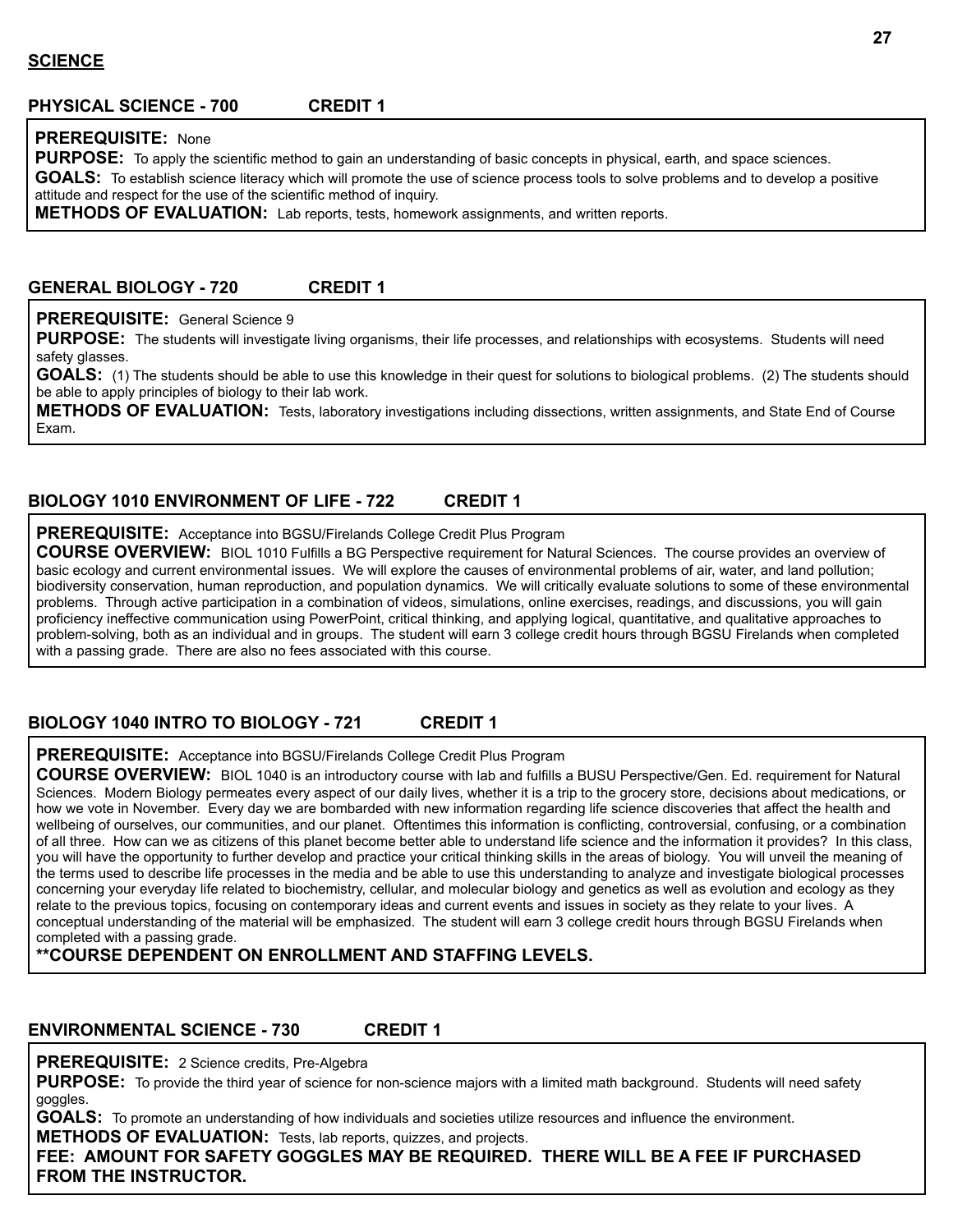**PREREQUISITE:** Biology and Algebra; must have taken or is currently taking Advanced Algebra or Integrated Math III.

**PURPOSE:** To provide a science elective for college-bound students who may pursue a career in science-related fields.

**GOALS:** (1) To prepare students to interpret everyday events in terms of chemical concepts and principles. (2) Teach students the intellectual skills needed to address problems encountered in a rapidly changing technological society. (3) Prepare students for college work in science and related fields.

**FEE: AMOUNT FOR SAFETY GOGGLES.**

#### **ADVANCED BIOLOGY (HUMAN PHYSIOLOGY) - 740 CREDIT 1**

**PREREQUISITE:** Credit in General Biology and Chemistry (selected students may take Chemistry at the same time).

PURPOSE: Furnish students with information about themselves that will aid them in their daily lives. Use the knowledge gained as means of furthering professional training.

GOALS: (1) To investigate the anatomy and physiology of the human body systems. (2) To relate the principles of human anatomy and physiology to fields of public health, medicine, biotechnology, and research. (3) To assist students in becoming more efficient decision-makers and responsible individuals.

**METHOD OF EVALUATION:** Test, quizzes, laboratory experiences involving extensive dissections, written reports, and assignments.

#### **PHYSICS - 750 CREDIT 1**

**PREREQUISITE:** Advanced Algebra and Geometry. Strongly recommend the student be taking Trigonometry concurrently. Two (2) years of science are required, and 3 strongly recommended.

**PURPOSE:** To prepare college-bound students for further study in the physical sciences.

**GOALS:** To develop an understanding of the physical laws of the universe through problem-solving, demonstrations, and projects. **METHODS OF EVALUATION:** Tests, quizzes, lab reports, and projects.

#### **SOCIAL STUDIES**

#### **AMERICAN STUDIES - 805 CREDIT 1**

**PREREQUISITE:** Freshman/Sophomore class standing.

**PURPOSE:** To understand why America became one of the world's great civilizations, recognize the uniqueness of its diverse cultural heritage, comprehend the participatory role of citizenship and recognize America's role as a world economic and political leader.

GOALS: (1) Identify, interpret and analyze the impact of major global events on the development of American society, economics, politics, and culture; (2) Identify contributions of diverse cultures to American society; (3) Discuss the economic role of American government in a market economy; (4) Analyze civic issues and demonstrate an understanding of how the political process functions in the United States and the importance of participatory citizenship.

**METHODS OF EVALUATION:** The student will be graded on performance on objective tests, essays, class participation, projects, notebook, and reports.

#### **WORLD STUDIES - 810 CREDIT 1**

**PREREQUISITE:** Junior/Senior class standing.

**PURPOSE:** Provide a view of world civilization by examining the social, economic, political, and cultural trends and their impact on succeeding cultures focusing primarily on modern cultures from the 1700s to the present.

**GOALS:** (1) Identify and explain cause and effect relationships from major historical events and developments; (2) Identify contributions made in law, government, art, literature, and philosophy from different cultures; (3) Differentiate between democratic and other forms of governments with regard to purposes processes, structures, and examples of such; (4) Compare and contrast events in western civilization with current world situations; (5) Analyze the global implications of post - WWII regional changes.

**METHODS OF EVALUATION:** The student will be graded by performance on both essay and objective tests, notes, class participation, projects, and reports.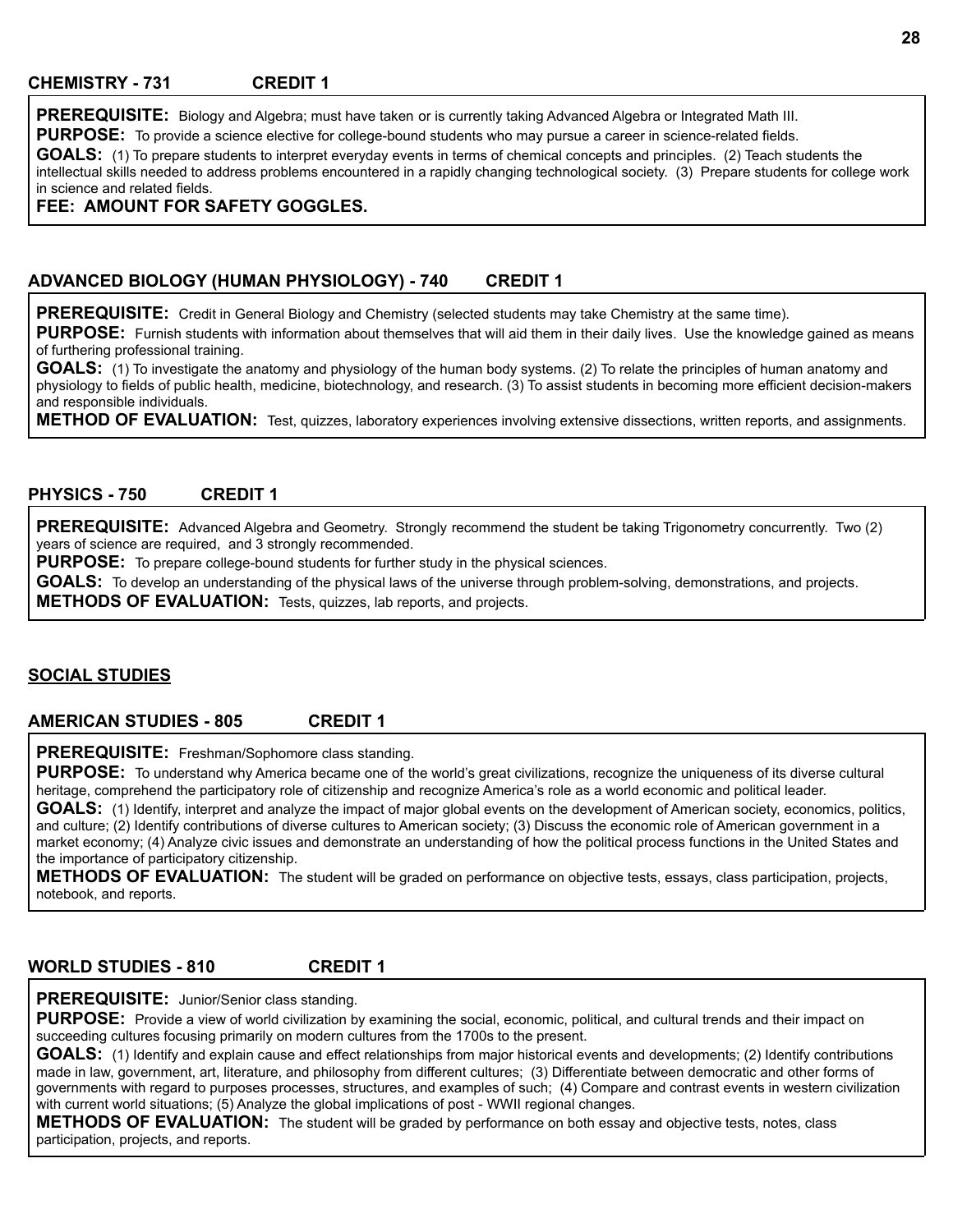**PREREQUISITE:** Junior or Senior class standing. Students must have a (1)of "B" average in Advanced English and/or College Prep, World Studies College Prep, American Studies, or with a recommendation from the teacher of the classes previously listed. This course is weighted.

**PURPOSE:** To prepare students for success on the Advanced Placement test. Also, to develop an understanding of why America has become one of the world's greatest civilizations and the responsibility of her citizens to know how America was created so they can intelligently participate in her system and promote her growth.

**GOALS:** (1) Understand how the American colonies developed socially, economically, and politically (2) Understand and use the steps of historical investigation; (3) Know what precipitated the American Revolution; (4) Know that our first government was a failure and that the Constitution was well-developed on colonial precedents; (5) Interpret and analyze the various stages of America's development and as a result be able to state hypotheses about her development.

**METHODS OF EVALUATION:** The student will be graded on performance on objective tests, essays, a notebook and folder, a research paper, and a speech. A research paper is required for the completion of the course. The student must maintain a "C" average to remain in the course and completion of the Advanced Placement examination.

#### **AMERICAN GOVERNMENT - 850 CREDIT 1**

**PREREQUISITE:** Sophomore/Junior class standing.

**PURPOSE:** Develop an understanding of how the American political system works.

**GOALS:** (1) To know how the U.S. evolved politically; (2) To know what precipitated the Constitutional Convention. (3) Distinguish between the major forms of government; (4) Understand why democracy is unique to America and how it operates here; (5) Understand the political ideology behind the Constitution, what makes up the Constitution and how it works; (6) Know the essential elements of democracy and the conditions which must exist in order for a democracy to last; (7) Know what the role of a citizen is as well as his/her responsibilities and obligations of citizenship; (8) Understand the decision-making process and how power is used; (9) Become familiar with the three (3) levels of government, their responsibilities, key positions of current leadership and how to contact them; (10) Understand the principle of Federalism; (11) Understand both the voting and election process: (12) Understand the political parties, interest groups, mass media and public opinion in government; (13) Understand the working of the Legislative Executive and Judicial branches.

**METHODS OF EVALUATION:** The student will be evaluated on performance on tests, quizzes, essays, awareness/understanding of current events, a project or report, a notebook, and a folder.

#### **AMERICAN HISTORY TO 1877 HIST. 1610 - 885 CREDIT 1**

**PREREQUISITE:** Acceptance in BUSU Firelands College Credit Plus Program.

**DESCRIPTION:** The affiliated university schedule and rules will apply. The schedule might be altered to accommodate the schedules of the university and Margaretta High School. The course content will contain selected constitutional, intellectual, political, and social developments that defined and shaped America between its first European settlement and the end of Reconstruction. This course requires extensive reading, writing, and research. Interested students and parents MUST attend prerequisite meetings to enroll in the course. Students MUST also take the required college entrance exam to qualify for the course. This is a college-level and their rigorous standards must be met. This course DOES qualify for high school credit. This course is required for high school students that wish to enroll in HIST 1620. The student will earn 3 college credit hours through BGSU Firelands when completed with a passing grade. .

**\*\*COURSE DEPENDENT ON ENROLLMENT, COLLEGE APPROVAL, AND STAFFING LEVEL.**

# **AMERICAN HISTORY FROM 1877 HIST. 1620 - 890 CREDIT 1**

**PREREQUISITE:** Acceptance in BUSU Firelands College Credit Plus Program.

**DESCRIPTION:** The affiliated university schedule and rules will apply. The schedule might be altered to accommodate the schedules of the university and Margaretta High School. The course content will contain how and why selected economic, intellectual, political, and social developments transformed Post-Civil War America and shaped 20th Century American society. This course requires extensive reading, writing, and research. Interested students and parents MUST attend prerequisite meetings to enroll in the course. Students MUST also take the required college entrance exam to qualify for the course. This is a college-level course and its rigorous standards must be met. This course DOES qualify for high school credit. This course is required for high school students that wish to enroll in HIST 1620. The student will earn 3 college credit hours through BGSU Firelands when completed with a passing grade.

#### **\*\*COURSE DEPENDENT ON ENROLLMENT, COLLEGE APPROVAL, AND STAFFING LEVEL.**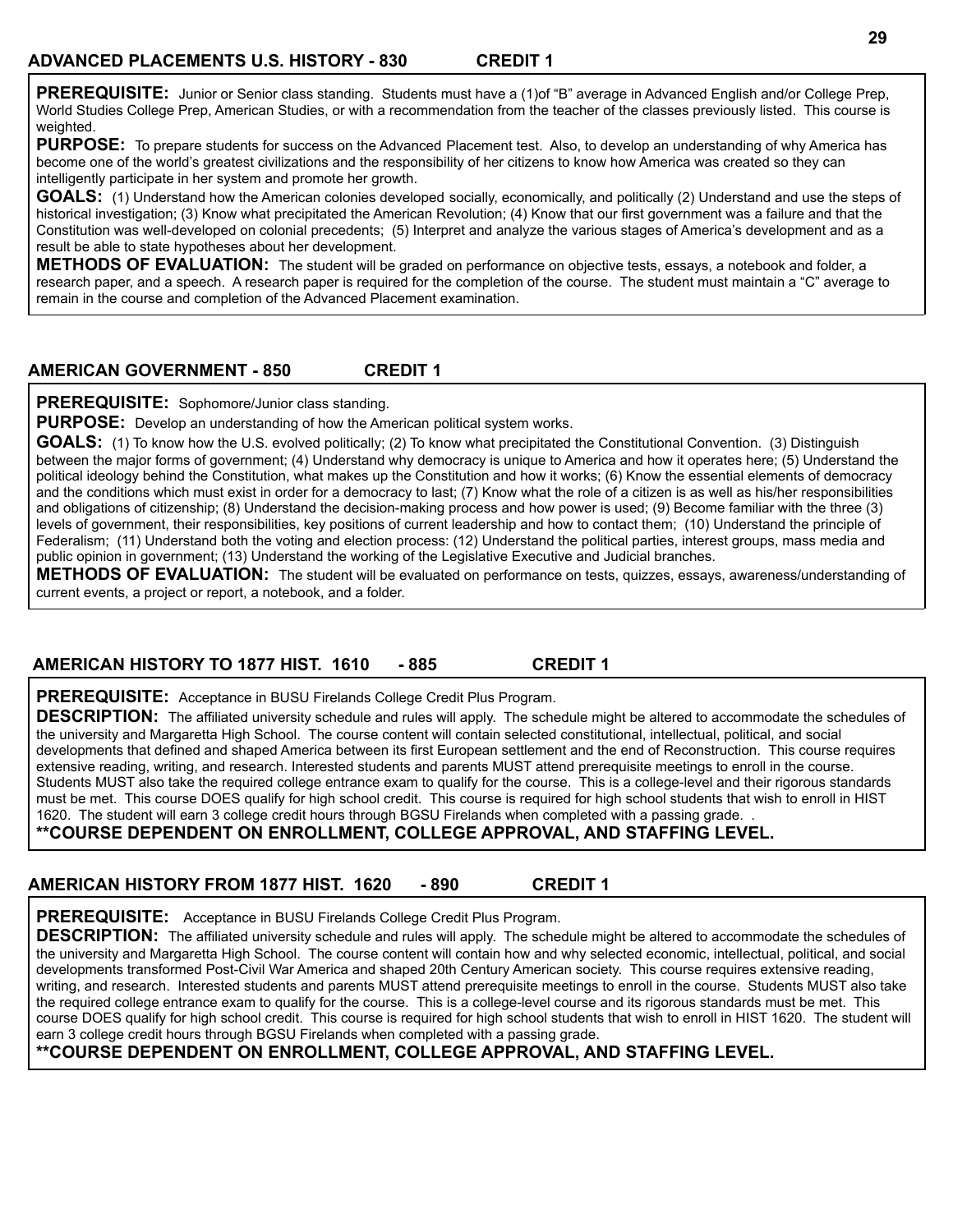**PREREQUISITE:** Junior or Senior class standing. Students must have a minimum of a "B" average in Advanced English and/or College Prep World Studies, College Prep American Studies, or with a recommendation from the teacher of the classes listed previously. This course is weighted.

PURPOSE: To prepare students for success on the Advanced Placement Test. The AP Psychology course is designed to introduce students to the scientific study of human behavior and mental processes. Students will be exposed to psychological facts, principles, theories, and phenomena within each of the major subfields of psychology. They will also be introduced to the research methods and ethics used in practice. This course is a part of the Advanced Placement Program and is equivalent to an introductory college course in psychology. The AP exam is taken at the end of the course and qualifying scores will allow students to test out of entry-level college Psychology.

#### **SOCIOLOGY - 870 CREDIT 1/2**

**PREREQUISITE:** Sophomore, Junior, or Senior standing.

**NOTE:** This is a college-prep course.

**PURPOSE:** Sociology is designed for the student who has an interest in studying key concepts relating to society; plus a focus on understanding the student's own life in relationships.

GOALS: (1) Explore cultures, social structures, collective behavior, social institutions, equal rights, crime, poverty, social groups, families, and education. (2) Practice setting goals and developing relationships. Students interested in pursuing a career in education, counseling, social work, psychology, medicine, law enforcement, or business will benefit from taking this class.

**METHODS OF EVALUATION:** The student will be evaluated on performance on outside readings, research projects on current sociology study, notebook, quizzes, essays, tests, participation, and group cooperation.

#### **PSYCHOLOGY - 875 CREDIT 1/2**

**PREREQUISITE:** Sophomore, Junior, or Senior standing.

**NOTE:** This is a college-prep course.

**PURPOSE:** This elective is an introductory course in psychology.

**GOALS:** Students will get a better understanding of the principles and applications of psychology. Topics include roots of psychology, gender roles, levels of consciousness, psychology research, personality, and psychological disorders. Students interested in pursuing a career in education, counseling, social work, psychology, medicine, law enforcement, or business will benefit from taking this course. **METHODS OF EVALUATION:** The student will be evaluated on performance on outside reading, research projects, current psychology study, notebook, quizzes, essays, and tests.

#### **FAMILY AND CONSUMER SCIENCE**

**CULINARY FUNDAMENTALS - 953 CREDIT 1/2**

**PREREQUISITE:** Freshman or Sophomore standing

**DESCRIPTION:** In this course, students will apply fundamental culinary techniques such as knife handling skills and the recognition, selection, and proper use of tools and equipment. An emphasis will be placed on the management of time, ingredients, and equipment. Students will apply standard recipe conversions using proper scaling and measurement techniques.

**METHODS OF EVALUATION:** Homework class participation, individual/group reports and projects, role-playing, lab experiences, unit test, and a semester web exam.

#### **FOOD SCIENCE - 954 CREDIT 1/2**

**PREREQUISITE:** Freshman or Sophomore standing

**DESCRIPTION:** In this course, students will apply basic culinary practices and understand how flavor, texture, and appearance are affected during food preparation. Students will evaluate chemical reactions as they occur in cooking methods and assess how to control high-risk food safety situations. Food safety and sanitation techniques will align with industry-recognized certifications.

**METHODS OF EVALUATION:** Homework class participation, individual/group reports and projects, role-playing, lab experiences, unit test, and a semester web exam.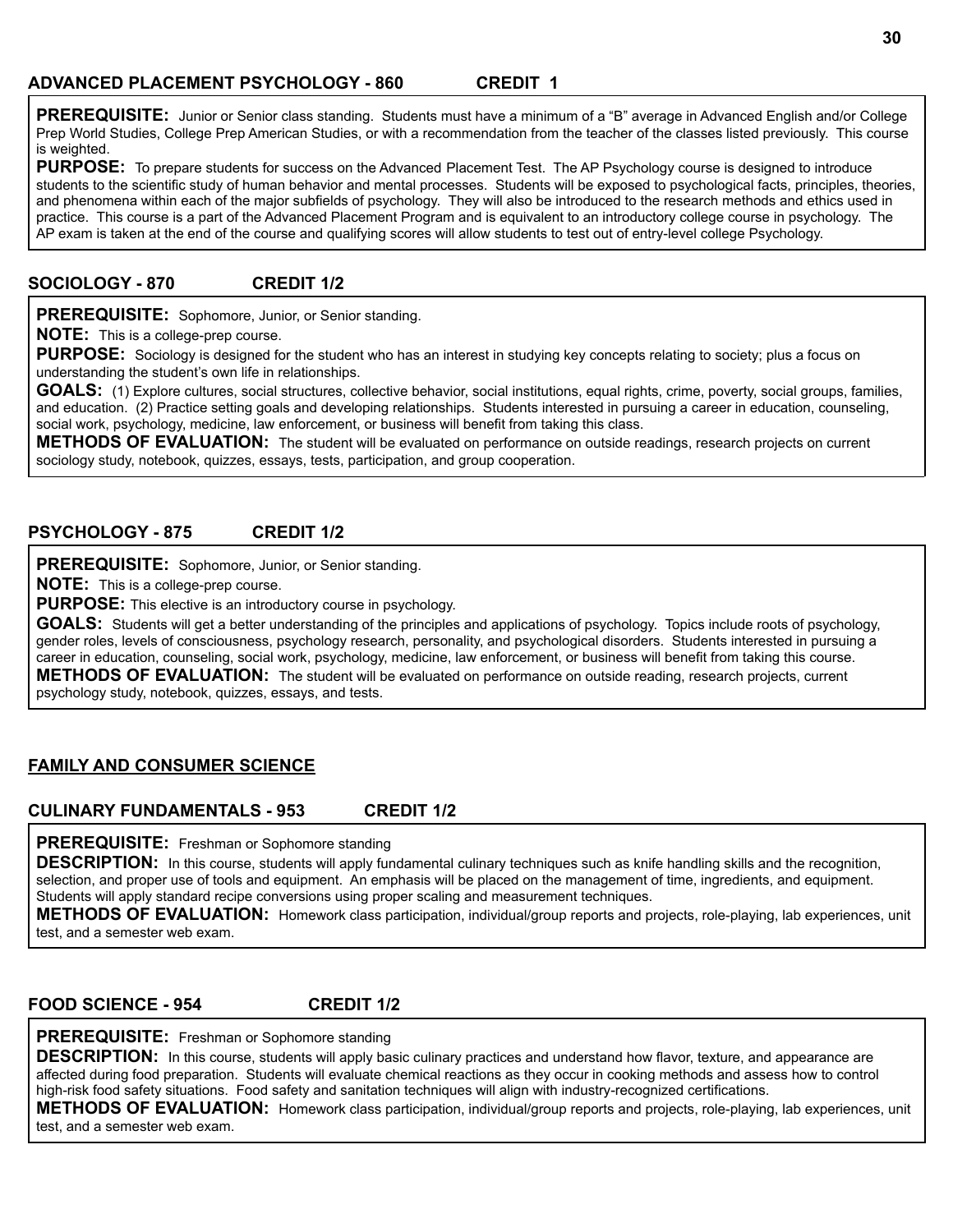#### **TEXTILE DESIGN, CONSTRUCTIONS AND MAINTENANCE - 955 CREDIT 1/2**

**PREREQUISITE:** Freshmen, Sophomore, Junior or Senior standing.

**DESCRIPTION:** In this course, students will study the visual appearance of fabric and fashion design. Students will identify, analyze and apply production processes and techniques to textiles. Additional topics will include the maintenance and alterations products including home interior accessories and garments.

**METHODS OF EVALUATION:** Homework, class participation, individual/group resorts and projects, role-playing, construction of sewing projects, unit test, and a semester web exam.

**CLASS FEE:** Purchase your own fabric for sewing projects.

#### **GLOBAL FOODS - 956 CREDIT 1/2**

**PREREQUISITE:** Sophomore, Junior or Senior standing.

**DESCRIPTION:** In this course, students will compare cuisines, ingredients, and preferred cooking methods of various cultures. The influence of traditions and regional and cultural perspectives on food choices and culinary practices will be emphasized. Students will examine the issues and conditions that affect the availability and quality of food in the global market and apply advanced cooking techniques including the use of specialty and advanced equipment in the preparation of food dishes.

**METHODS OF EVALUATION:** Homework, class participation, role-playing, individual/group projects and reports, lab experiences, unit tests, and a semester web exam.

**CHILD DEVELOPMENT - 957 CREDIT 1/2**

**PREREQUISITE:** Junior or Senior Standing

**DESCRIPTION:** In this course, students will study the principles of child growth, development, and behavior. An emphasis will be placed on the cognitive development of a child and sensory and motor skills. Additional topics will include childhood diseases, immunizations, theories of development, learning styles, and evaluating child care services.

**METHODS OF EVALUATION:** Homework, class participation, interaction with young children, individual/group reports and projects, role-playing. Baby This It Over Simulator, unit tests, and a semester web exam.

#### **HUMAN GROWTH AND DEVELOPMENT - 958 CREDIT 1/2**

#### **PREREQUISITE:** Junior or Senior standing.

**DESCRIPTION:** In this course, students will analyze human growth and development throughout the lifespan. An emphasis will be placed on physical, cognitive, social, and emotional growth and development. Additional topics will include human characteristics and traits, genetic defects, parenting styles and responsibilities, and cultural differences within a family unit and community.

**METHOD OF EVALUATION:** Homework, class participation, individual/group reports and projects, role-playing, unit test, and a semester web exam.

#### **PRINCIPLES OF WELLNESS AND NUTRITION - 959 CREDIT 1/2**

**PREREQUISITE:** Junior or Senior standing.

**DESCRIPTION:** In this course, students will use principles of nutrition to ensure a healthy body throughout the lifecycle. An emphasis will be placed on planning and preparing meals with an understanding of nutrients and their benefits, portion control, and dietary needs. Additional information will include steroid and supplemental use, body weight and management, and the implementation of physical activity to maintain a healthy lifestyle.

**METHODS OF EVALUATION:** Homework, class participation, individual/group reports and projects, role-playing, lab experiences, unit test, and a semester web exam.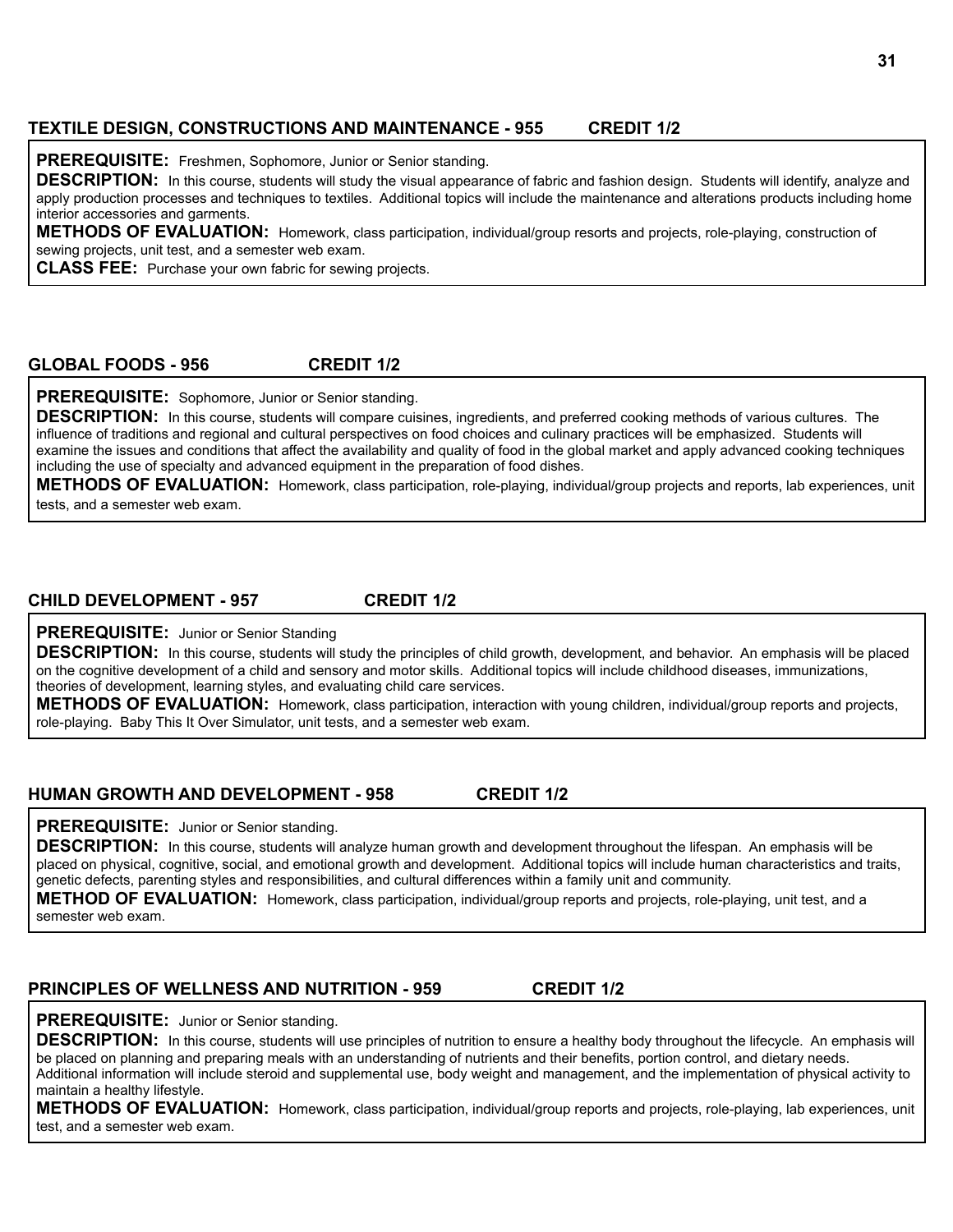#### **LEADERSHIP**

#### **LEADERSHIP - 2002 CREDIT I**

**PREREQUISITE:** College-bound seniors with a desire to continue to improve their skills in the role of both leader and subordinate with large multi-phase tasks. Participants must demonstrate good character and the ability to make good choices. The requirements to be considered for acceptance include a written essay detailing qualifications, extracurricular of community involvement, and an interview with teachers, students, and administrators.

**PURPOSE:** Students will continue their studies in the leadership dynamic. They will be expected to take on roles of leadership within the class and school community.

**GOALS:** The students will engage in the study of leadership and the skills necessary to be a successful leader. The main focus will be academics with experiential lessons. Students will use hands-on lessons to gain experience in leadership roles. We will study with other leaders about different styles, qualities, and habits for success, as well as time management and delegation of duties.

**METHOD OF EVALUATION:** Evaluation will be based on class assignments, discussion boards, quizzes, tests, class participation, group projects, and community service. All seniors taking the leadership class MUST complete a capstone project.

#### **CAREER-BASED INTERVENTION PROGRAM**

The Career Based Intervention Program is a state and federally funded program which must meet certain requirements. Students must work at an approved CBIP job site for a minimum of 15 hours per week. CBIP students are responsible for their own transportation to school and also to their designated workstations. Students will also have the opportunity to participate in many activities to develop leadership skills.

#### **CBI RELATED - 1000 CREDITS 1**

**PREREQUISITE:** Selection process procedures are presented in the state ACIP operating manual.

**PURPOSE:** To teach employment ability skills - those personal development and leadership skills essential for increased productivity, economic self-sufficiency, career flexibility, and interpersonal skills.

**METHODS OF EVALUATION:** Test, quizzes, and daily assignments.

#### **CBI LAB - 1001 CREDITS 1 - 3**

**PREREQUISITE:** Students are required to secure and maintain employment throughout the entire school year. The student will be required to show steady gains in the areas of attendance, punctuality, work interest, cooperation, neatness, attitude, and ability to follow directions and accept criticism.

**METHODS OF EVALUATION:** Employer rating sheets, biweekly reports, and coordinator evaluations.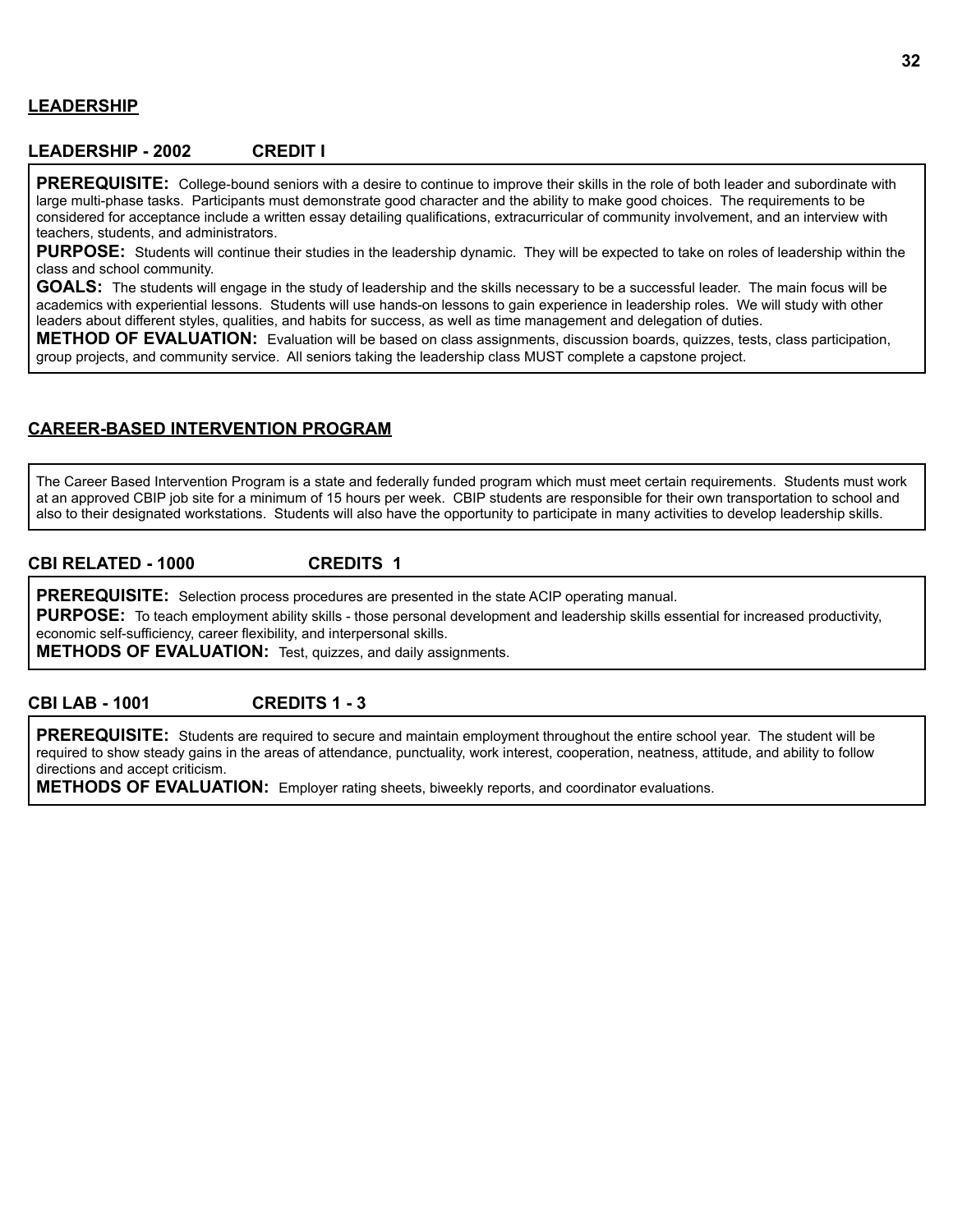#### **AGRICULTURAL AND ENVIRONMENTAL SYSTEMS**

The Agricultural Education Program is a state and federally funded program which must meet certain requirements: Students are required to carry out approved supervised agricultural experience programs. Students will receive 1 credit for successful completion of classroom work. Upon successful completion of an approved Supervised Agricultural Experience (SAE) Program, a student may receive an additional 1/2 credit. Students must become a member of the youth organization (FFA). Students need not have a farm or agricultural background, only an interest in seeking knowledge in an ever-expanding career field of agriculture. Students will also have the opportunity to participate in many activities and develop leadership skills. Beginning the 2012 -2013 school year the Margaretta Agricultural Program is considered a Tech Prep Program. Students will have the opportunity to earn postsecondary credit for certain courses being offered through the program. **FEES: FFA MEMBERSHIP IS APPROXIMATELY \$20.00**

#### **AGRICULTURE, FOOD AND NATURAL RESOURCES (AFNR) - 901 CREDIT 1 OR 1 1/2**

**PURPOSE:** This first course in the career field is an introduction to Agricultural and Environmental Systems. Students will be introduced to the scope of the Agricultural and Environmental Systems career field. They will examine principles of food science, natural resource management, animal science and management, plant and horticultural science, power technology, and bioscience. Students will examine the FFA organization and Supervised Agricultural Experience programs. Through the course, students will develop communication, leadership, and business skills essential to the agriculture industry.

**METHODS OF EVALUATION:** Tests, quizzes, daily assignments, and FFA participation.

**FEES: \$22.00 TO COVER EXPENSE OF WOOD PROJECT MATERIAL. FFA DUES APPROXIMATELY \$20.00**

#### **ANIMAL AND PLANT SCIENCE - 902 CREDIT 1 OR 1 1/2**

**PREREQUISITE:** Successful completion of Agricultural, Food and Natural Resources (AFNR).

**PURPOSE:** Students will apply knowledge of animal and plant science to the agriculture industry. They will be introduced to the value of production animals relative to the agricultural marketplace. Students will engage in animal classification and selection, body systems, along with animal welfare and behavior in relation to the production of animals. Students will learn principles of plant anatomy and physiology, and the role of nutrition, deficiencies, and growing environment in plant production. Throughout the course, business principles and professional skills will be examined.

**METHOD OF EVALUATION:** Tests, quizzes, daily assignments, and FFA activities. **FFA DUES WILL BE APPROXIMATELY \$20.00**

#### **BUSINESS MANAGEMENT FOR AGRICULTURAL AND ENVIRONMENTAL SYSTEMS - 903 CREDIT 1 OR 1 1/2**

**PREREQUISITE:** Preferred successful completion of AFNR and Animal and Plant Science or by teacher approval.

**PURPOSE:** Students will examine elements of business, identity organizational structures, and apply management skills while developing business plans, financial reports, and strategic goals for new ventures or existing businesses. Learners will use marketing concepts to evaluate the marketing environment and develop a marketing plan with marketing channels, producing approaches, and promotion and pricing strategies. Throughout the course, students will apply concepts of ethics and professionalism while implications of business regulations will be identified.

**METHOD OF EVALUATION:** Tests, quizzes, daily assignments, and FFA participation. **FFA DUES WILL BE APPROXIMATELY \$20.00. STUDENTS WILL SUPPLY THEIR OWN MATERIALS FOR INDIVIDUAL PROJECTS.**

#### **AGRICULTURAL AND ENVIRONMENT SYSTEMS CAPSTONE - 904 CREDIT 1 OR 1 1/2**

**PREREQUISITE:** Preferred successful completion of AFNR and Animal and Plant Science or by teacher approval. **PURPOSE:** Students apply Agricultural and Environmental Systems program knowledge and skills in a more comprehensive and authentic way. Capstones are projects/problem-based learning opportunities that occur both in and away from school. Under supervision of the school and through partnerships, students combine classroom learning with work experience to benefit themselves and others. These can take the form of mentorship employment, cooperative education, apprenticeships, and internships.

**METHODS OF EVALUATION:** Tests, quizzes, daily assignments, special projects, and participation in FFA activities.

**FFA DUES WILL BE APPROXIMATELY \$20.00. STUDENTS WILL SUPPLY THEIR OWN MATERIALS NEEDED FOR SPECIAL INDIVIDUAL PROJECTS.**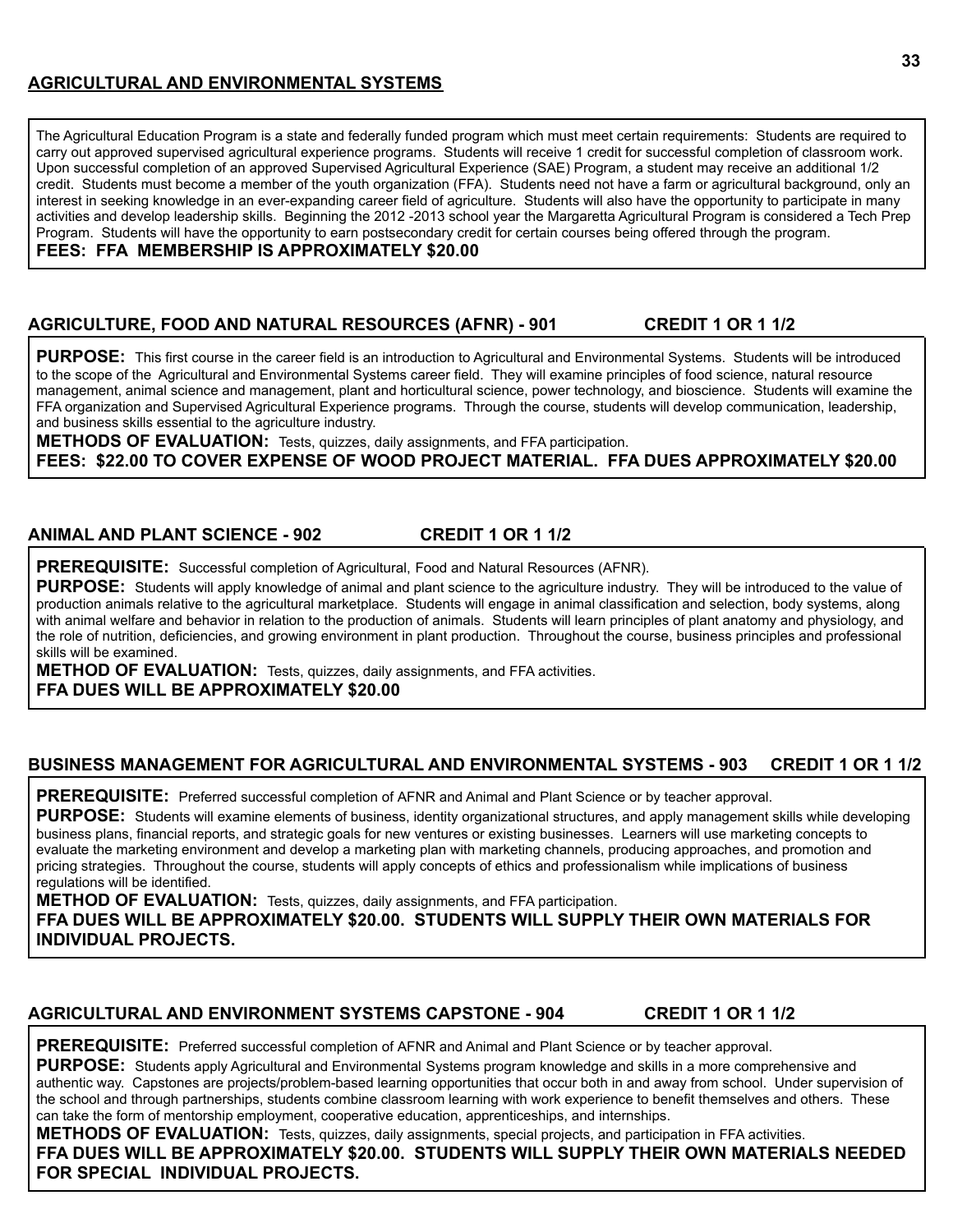**PREREQUISITE:** Must be enrolled in Agri-Business. Credit is based on release time.

#### **AGRONOMIC SYSTEMS - 906 CREDIT 1 OR 1 1/2**

**PREREQUISITE:** Preferred successful completion of AFNR and Animal and Plant Science or by teacher approval.

**PURPOSE:** Students will apply knowledge and skills required to research, develop, produce and market major agricultural and horticultural crops. Cultural and sustainable production practices will be examined while students apply scientific knowledge of plant development, nutrition, and growth regulation. The knowledge and skills needed to manage water, soils, and pests related to agronomic crops will be assessed. Students will employ technological advances, communication, business, and management strategies appropriate for the industry.

**METHOD OF EVALUATION:** Tests, quizzes, daily assignments, FFA participation, and progress at cooperative placement sites. **FEES: FFA DUES WILL BE APPROXIMATELY \$20.00. STUDENTS WILL SUPPLY THEIR OWN MATERIALS FOR INDIVIDUAL PROJECTS.**

#### **MECHANICAL PRINCIPLES - 907 CREDIT 1 OR 1 1/2**

**PURPOSE:** Students will engage in the mechanical principles utilized in animal and plant production systems. They will learn electrical theory, design, wiring, hydraulic and pneumatic theory, along with metallurgy in relation to hot and cold metals. Students will apply knowledge of sheet metal fabrication applicable to the agricultural industry along with identifying, diagnosing, and maintaining small air-cooled engines. Throughout the course, students will learn critical components of site and personal safety as well as communication and leadership skills. **METHODS OF EVALUATION:** Tests, quizzes, daily assignments, FFA participation, and progress at cooperative placement sites. **FEES: FFA DUES WILL BE APPROXIMATELY \$20.00. STUDENTS WILL SUPPLY THEIR OWN MATERIALS FOR INDIVIDUAL PROJECTS.**

#### **AGRICULTURAL AND INDUSTRIAL POWER - 916 CREDIT 1 or 1 1/2**

**PREREQUISITE:** Mechanical Principles or by teacher approval.

**PURPOSE:** Students will learn the breadth of the Agricultural and Industrial Power Technology pathway. Students will learn the principles of power technology equipment systems which will include electronic and electrical systems, engines and fuels, hydraulic systems, and powertrain components. Additionally, students will learn to safely operate and maintain machinery and equipment along with the principles of welding.

**METHODS OF EVALUATION:** Tests, quizzes, daily assignments, FFA participation, and progress at cooperative placement sites. **FEES: FFA DUES WILL BE APPROXIMATELY \$20.00. STUDENTS WILL SUPPLY THEIR OWN MATERIALS FOR INDIVIDUAL PROJECTS.**

#### **SCIENCE AND TECHNOLOGY OF FOOD - 908 CREDIT 1 or 1 1/2**

**PREREQUISITE:** Preferred successful completion of AFNR and Animal and Plant Science or by teacher approval.

**PURPOSE:** Students will examine the research, marketing, processing, and packaging techniques applied to the development of food products. Learners will examine nutrient content and their chemical makeup while applying principles of chemistry to the development of food products. They will examine and implement food safety, sanitation, and quality assurance protocols. Government regulations and food legislation will be examined and the implications to food science and technology will be identified.

**METHODS OF EVALUATION:** Tests, quizzes, daily assignments, FFA participation, and progress at cooperative placement sites. **FEES: FFA DUES WILL BE APPROXIMATELY \$20.00. STUDENTS WILL SUPPLY THEIR OWN MATERIALS FOR INDIVIDUAL PROJECTS.**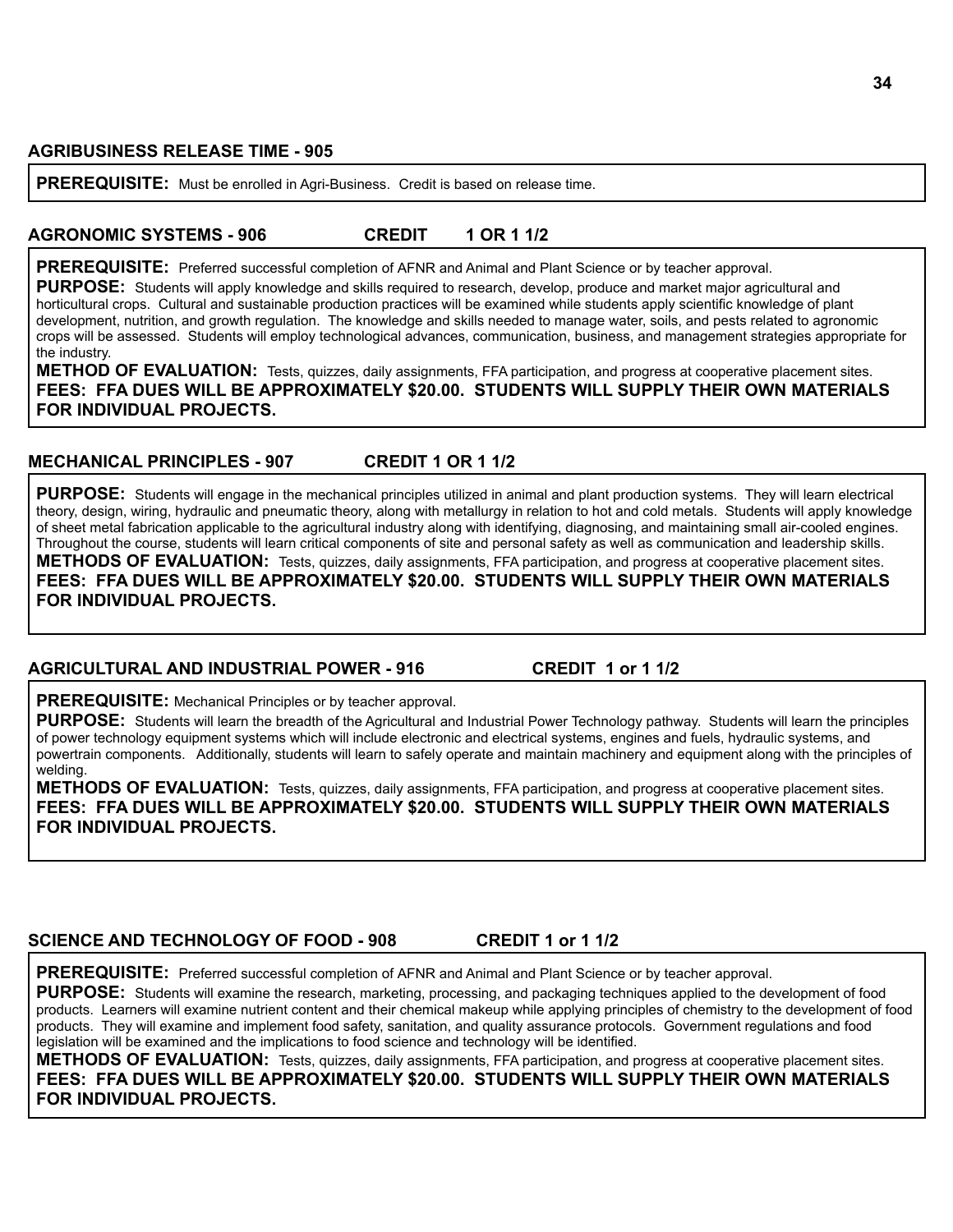Margaretta Local School is in the process of teaming with Rhodes State College in order to create a **pre-apprenticeship program in Agriculture. Students who complete this program will earn a certificate in** Agriculture Business and would be able to earn up to 13 college credit plus hours while in high school at **Margaretta. Additionally, this program would prepare students to earn their Agricultural Technology Certificate at Rhodes State College.**

#### **● COURSE DEPENDENT ON ENROLLMENT, COLLEGE APPROVAL AND STAFFING LEVELS**

The Agricultural Business Certificate is designed for individuals engaged in a variety of agricultural-related businesses and careers. For those aspiring to learn more about sustainable farming or to become an Agriculture Technician, this is the ideal certificate. According to the United States Department of Agriculture (USDA), this in-demand career will experience significant growth and job demand in the near future. This certificate includes classes in food science, sustainability, land surveying, soils, welding, fertilizer, pesticides, and safety. **\*\*COURSE DEPENDENT ON ENROLLMENT, COLLEGE APPROVAL, AND STAFFING LEVEL.**

**PREREQUISITE:** Acceptance to Rhodes State College Credit Plus Program and satisfactory placement exam score. Students will need to fill out an intent to participate form to be permitted to enroll in this program. This form is provided in the back of this Course Description book. If needed, additional forms can be obtained in the high school Student Services Office.

#### **THE CLASSES THAT WILL BE OFFERED AT MARGARETTA ARE AS FOLLOWS:**

# **AGR 1000: INTRODUCTION TO AGRICULTURE - 0910 CREDIT 1**

Exploration of agriculture and horticulture career opportunities. Assessment and development of professional skills, including goals, employability skills, student responsibilities, and industry expectations. Using electronic media for information gathering, presentations, communication, and data management specific to the industry of agriculture. Students will be able to describe the agricultural production, input, processing, and related systems of common agriculture in the United States.

# **AGR 1100: PRINCIPLES OF AGRICULTURE BUSINESS MANAGEMENT - 0911 CREDIT 1**

Introduces the basic concepts and methods of business management in an agricultural enterprise through a comparison of evolving management approaches and through an examination of motivation, ethics, leadership, communication, and decision-making processes within the management functions of planning, organizing, leasing and controlling. Past and present agricultural business situations are examined through events currently reported in the news media for the purpose of promoting the application of management principles, theories, and techniques.

# **AGR 1200: SUSTAINABLE AGRICULTURE - 0912 CREDIT 1**

Provides comprehensive coverage to the theory and practice of transforming the field of agriculture into a more environmentally sound operation. Studies include a focus on plants, animals, soils, water, energy, and efficiencies as they relate to today's modern agriculture operations.

# **AGR 1300: PRINCIPLES OF AGRICULTURE MARKETING AND SALES - 0913 CREDIT 1**

Introduces the fundamental principles, policies, structure, and strategy of agricultural marketing and international trade. Development of a marketing plan, customer sales, and service techniques. Digital marketing related to branding and communication. Implications of world trade and political aspects of world food production.

# **AGR 2991: FIELD EXPERIENCE - 0914 CREDIT 1**

Enables work activity, which relates to an individual student's occupational objectives. The experience is coordinated by a faculty member of the college who assists the student and their supervisor during the semester and assigns the course grade to the student after appropriate consultation with the employer/supervisor and evaluation of related instruction. This course is graded S/U.

**35**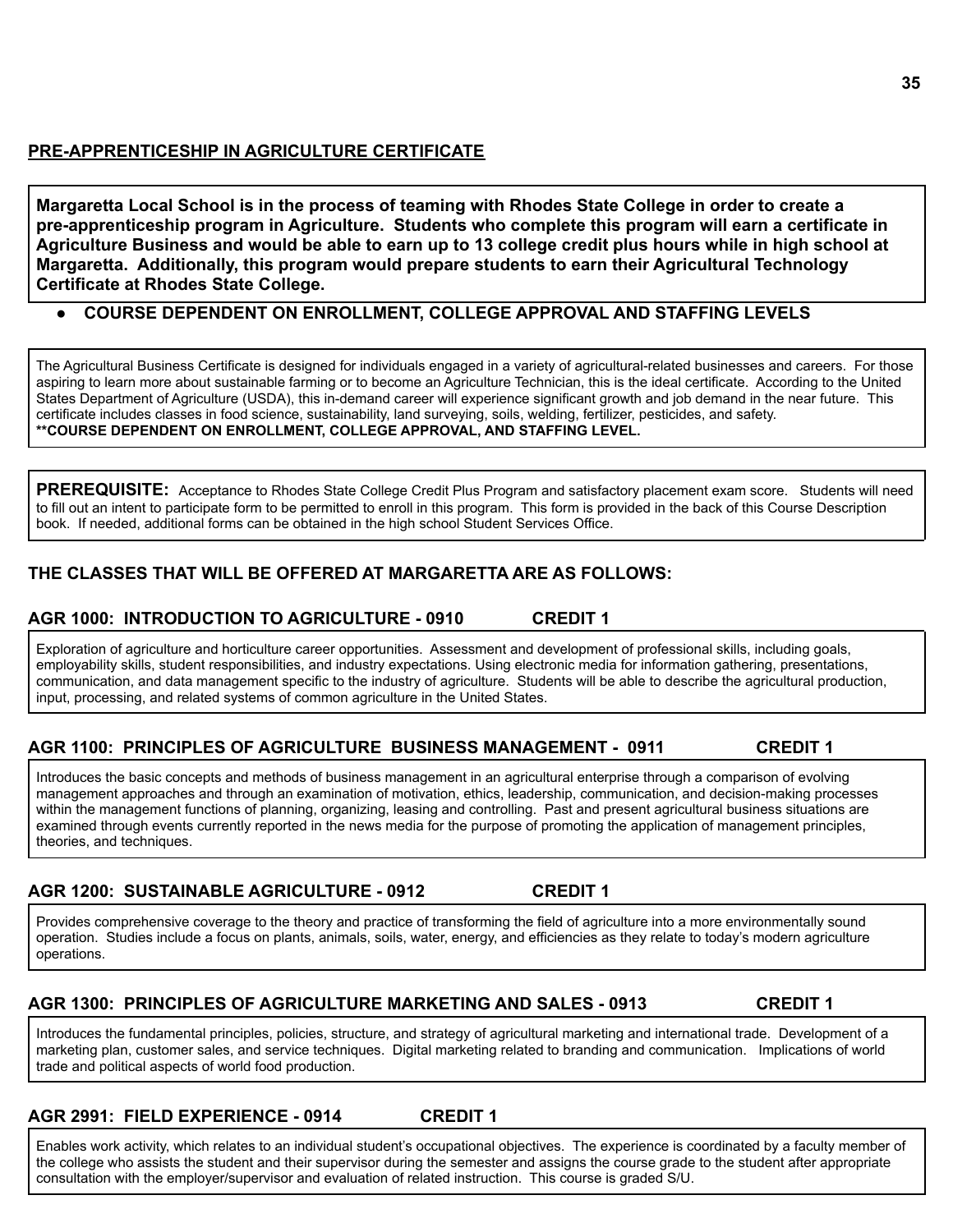# **College Credit**

# **……………PLUS**

# **INTENT TO PARTICPATE IN COLLEGE CREDIT PLUS**

| <b>Date</b>                   |  |
|-------------------------------|--|
| <b>School Name</b>            |  |
| <b>Student Name</b>           |  |
| Student Grade Level 2022-2023 |  |
| <b>Parent/Guardian Name</b>   |  |
| <b>Home Address</b>           |  |
| <b>Parent Phone Number</b>    |  |
| <b>Parent Email Address</b>   |  |
| <b>Student Phone Number</b>   |  |
| <b>Student Email Address</b>  |  |

# **DECLARATION OF INTENT**

I would like to declare my intent to participate in the College Credit Plus program. I understand that signing this form does not require that I participate during the upcoming school year, and I may decide not to participate without consequence.

I also understand that it is my responsibility to notify my school if I do not gain admission to my selected institution of higher education or choose not to participate in the program.

In addition, I certify that I have received counseling about the College Credit Plus program concerning the rules and regulations for both my school and the college, and that I understand my responsibilities, the benefits, and possible risks of participating in the College Credit Plus program.

Please sign and return this form to the secondary school by **APRIL 1st, 2022.**

Parent Signature\_\_\_\_\_\_\_\_\_\_\_\_\_\_\_\_\_\_\_\_\_\_\_\_\_\_\_\_\_\_\_\_\_\_\_\_\_\_\_\_\_\_\_\_\_\_\_\_\_\_\_\_\_\_\_\_\_\_\_\_\_\_\_\_\_\_\_\_\_\_\_\_\_\_\_\_\_\_\_\_\_\_\_\_\_\_\_\_\_

Student Signature

Date\_\_\_\_\_\_\_\_\_\_\_\_\_\_\_\_\_\_\_\_\_\_\_\_

**36**

**College Credit ……………PLUS**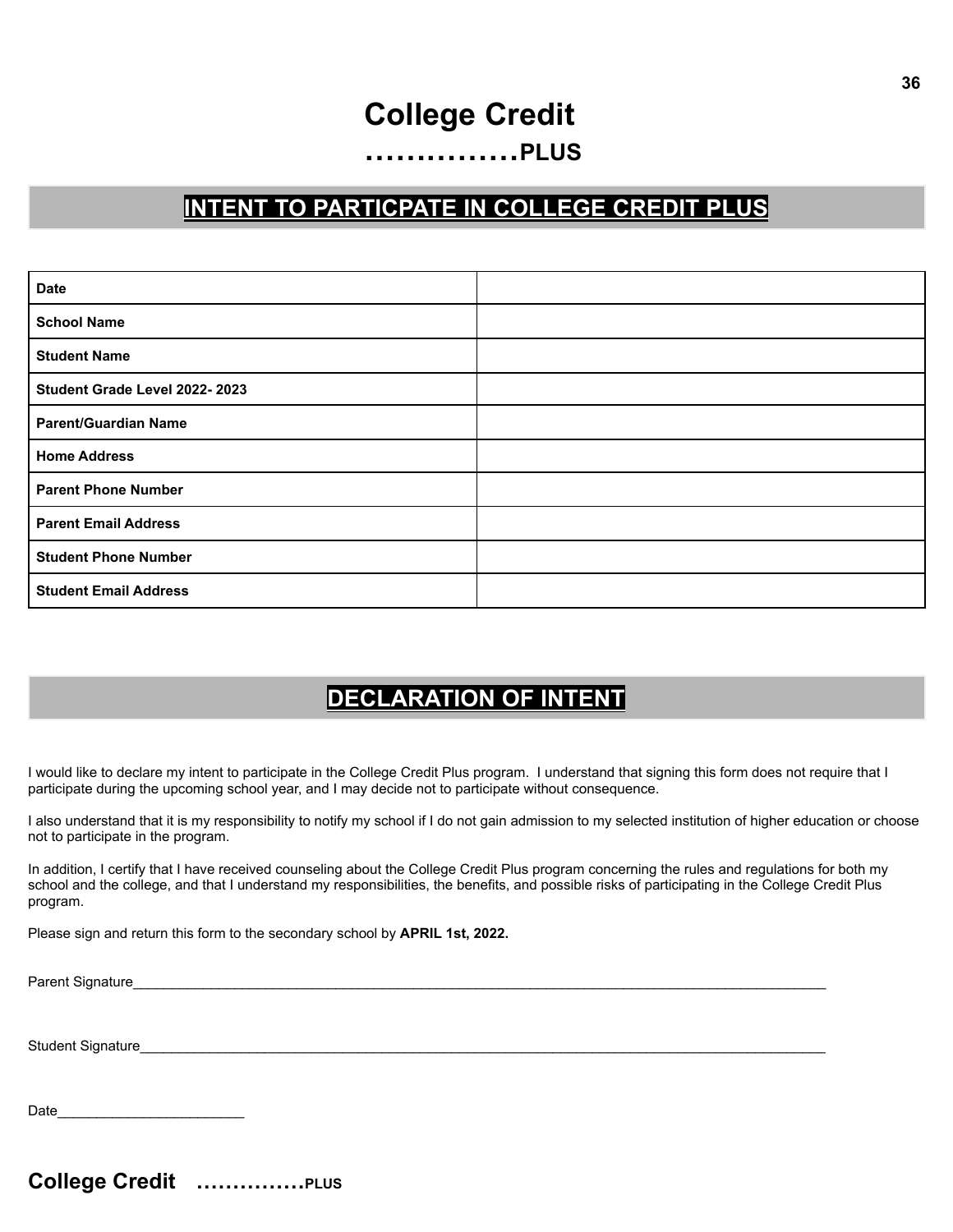# **Margaretta High School 4 Year Plan**

**NAME\_\_\_\_\_\_\_\_\_\_\_\_\_\_\_\_\_\_\_\_\_\_\_\_\_\_\_\_\_\_\_\_\_\_\_ GRADE NEXT YEAR\_\_\_\_\_\_\_\_\_\_\_**

**I plan on enrolling in: CCP\_\_\_\_\_\_\_\_ EHOVE\_\_\_\_\_**

| Freshman                           | <b>Course Name</b> | Course # | Credit             |
|------------------------------------|--------------------|----------|--------------------|
| English I (Required)               |                    |          | $\mathbf 1$        |
| Math (Required)                    |                    |          | $\mathbf 1$        |
| <b>Science (Required)</b>          |                    |          | $\mathbf 1$        |
| <b>American Studies (Required)</b> |                    |          | $\mathbf 1$        |
| Physical Ed. (Required)            |                    |          | .25                |
| <b>Health (Required)</b>           |                    |          | .50                |
| <b>Elective</b>                    |                    |          | $\mathbf 1$        |
| <b>Elective</b>                    |                    |          | $\mathbf 1$        |
|                                    |                    |          |                    |
| Sophomore                          | <b>Course Name</b> | Course # | Credit             |
| <b>English II (Required)</b>       |                    |          | $\overline{1}$     |
| Math (Required)                    |                    |          | $\pmb{\mathtt{1}}$ |
| <b>Government (Required)</b>       |                    |          | $\mathbf 1$        |
| <b>Science (Required)</b>          |                    |          | $\mathbf{1}$       |
| <b>Physical Ed. (Required)</b>     |                    |          | .25                |
| Elective                           |                    |          | $\mathbf{1}$       |
| Elective                           |                    |          | $\mathbf{1}$       |
| Elective                           |                    |          | .50 or 1           |
|                                    |                    |          |                    |
| <b>Juniors</b>                     | <b>Course Name</b> | Course # | Credit             |
| <b>English III (Required)</b>      |                    |          | $\mathbf 1$        |
| Math- (Required)                   |                    |          | $\mathbf{1}$       |
| <b>World Studies (Required)</b>    |                    |          | $\mathbf 1$        |

| world Studies (Required)  |  |  |
|---------------------------|--|--|
| <b>Science (Required)</b> |  |  |
| Elective                  |  |  |
| Elective                  |  |  |
| Elective                  |  |  |
|                           |  |  |